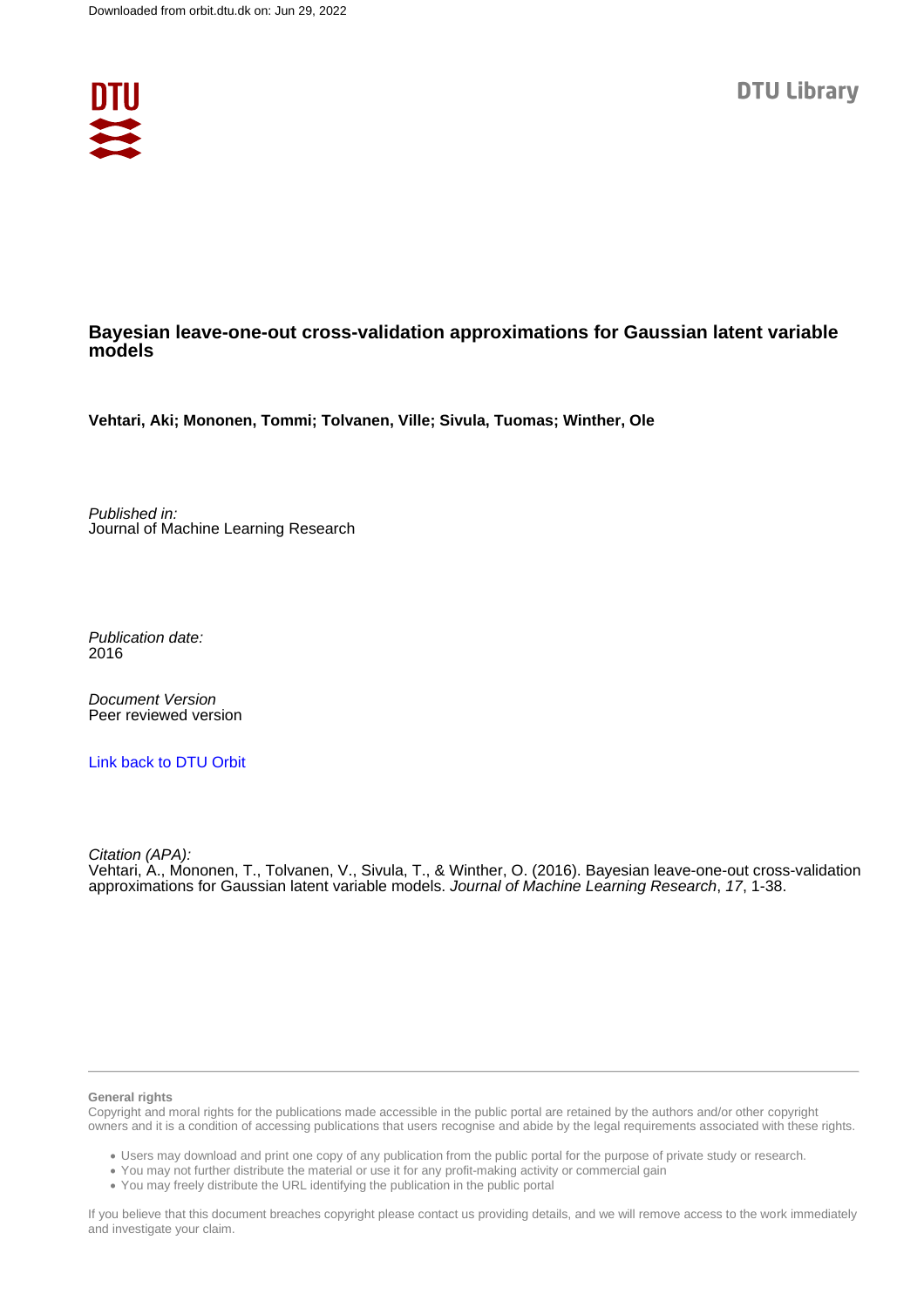# Bayesian leave-one-out cross-validation approximations for Gaussian latent variable models

Aki Vehtari aki.vehtari aki.vehtari aki.vehtari aki.vehtari aki.vehtari aki.vehtari aki.vehtari aki.

Tommi Mononen Ville Tolvanen Tuomas Sivula Helsinki Institute of Information Technology HIIT, Department of Computer Science, Aalto University

Technical University of Denmark DK-2800 Lyngby, Denmark

P.O.Box 15400, 00076 Aalto, Finland

**Ole Winther Community Community Community Community Community Community Community Community Community Community Community Community Community Community Community Community Community Community Community Community Community** 

# Abstract

The future predictive performance of a Bayesian model can be estimated using Bayesian cross-validation. In this article, we consider Gaussian latent variable models where the integration over the latent values is approximated using the Laplace method or expectation propagation (EP). We study the properties of several Bayesian leave-one-out (LOO) crossvalidation approximations that in most cases can be computed with a small additional cost after forming the posterior approximation given the full data. Our main objective is to assess the *accuracy of the approximative LOO cross-validation estimators*. That is, for each method (Laplace and EP) we compare the approximate fast computation with the exact brute force LOO computation. Secondarily, we evaluate the accuracy of the Laplace and EP approximations themselves against a ground truth established through extensive Markov chain Monte Carlo simulation. Our empirical results show that the approach based upon a Gaussian approximation to the LOO marginal distribution (the so-called cavity distribution) gives the most accurate and reliable results among the fast methods.

Keywords: predictive performance, leave-one-out cross-validation, Gaussian latent variable model, Laplace approximation, expectation propagation

# 1. Introduction

Bayesian cross-validation can be used to assess predictive performance. [Vehtari and Oja](#page-37-0)[nen](#page-37-0) [\(2012\)](#page-37-0) provide an extensive review of theory and methods in Bayesian predictive performance assessment including decision theoretical assumptions made in Bayesian crossvalidation. [Gelman et al.](#page-34-0) [\(2014\)](#page-34-0) provide further details on theoretical properties of leaveone-out cross-validation and information criteria, and [Vehtari et al.](#page-38-0) [\(2016\)](#page-38-0) provide practical fast computation in the case of Monte Carlo posterior inference. In this article, we present the properties of several Bayesian leave-one-out (LOO) cross-validation approximations for Gaussian latent variable models (GLVM) with factorizing likelihoods. Integration over the latent variables is performed with either the Laplace method or expectation propagation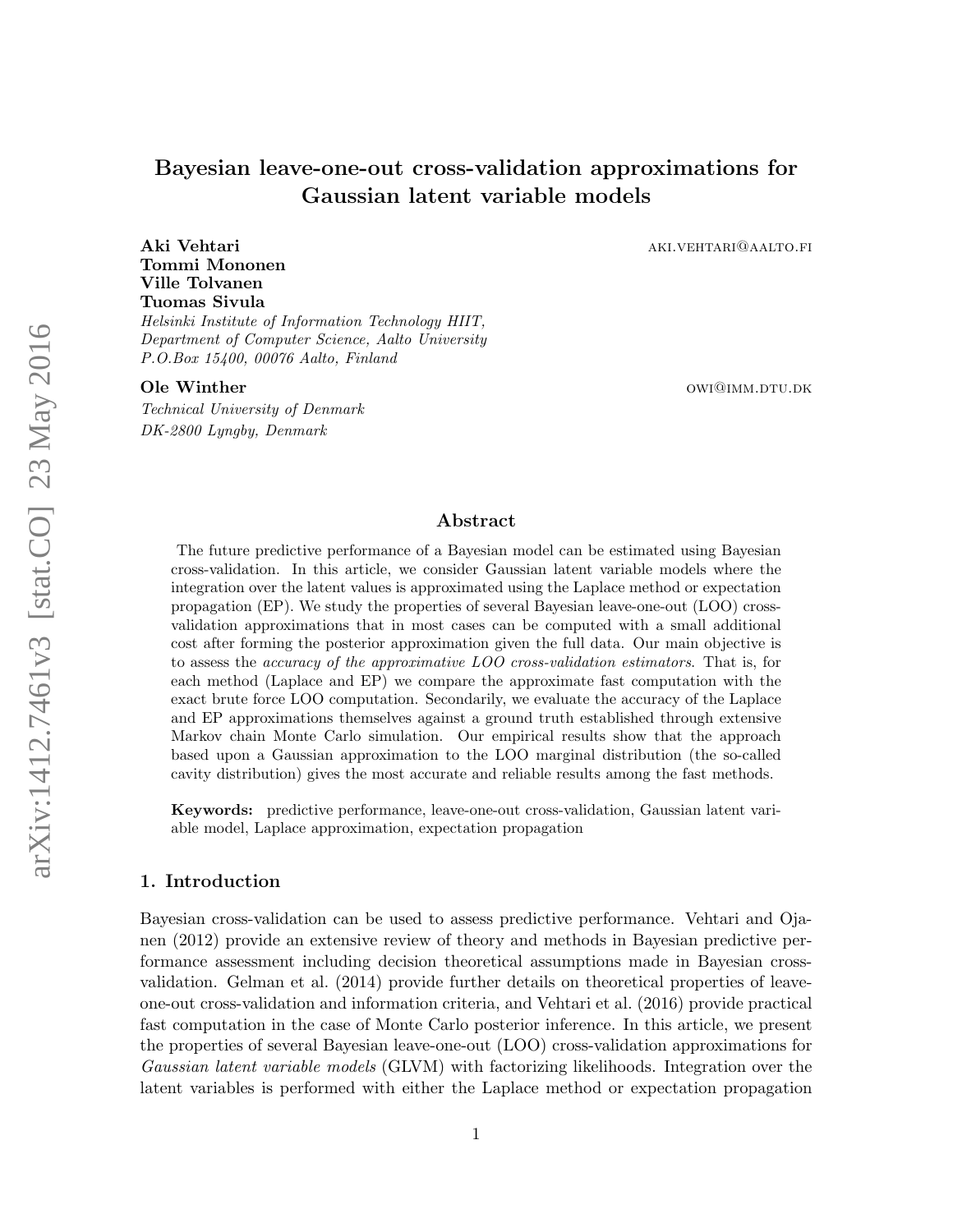(EP). We show that for these methods leave-one-out cross-validation can be computed accurately with zero or a negligible additional cost after forming the full data posterior approximation.

Global (Gaussian) and factorizing variational approximations for latent variable inference are not considered in this paper. They have the same order computational complexity as Laplace and EP but with a larger pre-factor on the dominating  $\mathcal{O}(n^3)$  term, where n is the number of observations [\(Nickisch and Rasmussen,](#page-36-0) [2008\)](#page-36-0). EP may be expected to be the most accurate method (e.g. [Nickisch and Rasmussen,](#page-36-0) [2008;](#page-36-0) [Vanhatalo and Vehtari,](#page-37-1) [2010;](#page-37-1) Jylänki et al., [2011;](#page-35-0) Riihimäki et al., [2013\)](#page-36-1) and Laplace to have the smallest computational overhead. So EP and Laplace may be considered the methods of choice for accuracy and speed, respectively. We expect that our overall results and conclusions for Laplace and EP carry over to Gaussian variational. For non-GLVM models such as generalized linear and deep generative models, the (factorized) Gaussian variational approximations scale to large datasets [\(Challis and Barber,](#page-34-1) [2013;](#page-34-1) [Ranganath et al.,](#page-36-2) [2014;](#page-36-2) [Kingma and Welling,](#page-35-1) [2014;](#page-35-1) [Rezende et al.,](#page-36-3) [2014\)](#page-36-3). It is of interest to derive approximate LOO estimators for these models, but that is outside the scope of this paper.

We consider a prediction problem with an explanatory variable  $x$  and an outcome variable y. The same notation is used interchangeably for scalar and vector-valued quantities. The observed data are denoted by  $D = \{(x_i, y_i)\}_{i=1}^n$  and future observations by  $(\tilde{x}, \tilde{y})$ . We focus on GLVMs, where the observation model  $p(y_i|f_i, \phi)$  depends on a local latent value  $f_i$  and possibly on some global parameters  $\phi$ , such as the scale of the measurement error process. Latent values  $f = (f_1, \ldots, f_n)$  have a joint Gaussian prior  $p(f|x, \theta)$  which depends on covariates x and hyperparameters  $\theta$  (e.g., covariance function parameters for a Gaussian process). The posterior of the latent  $f$  is then

$$
p(f|D,\theta,\phi) \propto p(f|x,\theta) \prod_{i=1}^{n} p(y_i|f_i,\phi).
$$
 (1)

As a specific example we use Gaussian process (GP) models (reviewed, e.g., by [Rasmussen](#page-36-4) [and Williams,](#page-36-4) [2006\)](#page-36-4), but the methods are applicable also for other GLVMs which have the same factorizing form (e.g. Gaussian Markov random field models used in the R-INLA software [\(Lindgren and Rue,](#page-35-2) [2015\)](#page-35-2)). Some of the presented methods are applicable more generally, requiring only a factorizing likelihood with terms  $p(y_i|f_i, \phi)$  and a method to integrate over the marginal posteriors  $p(f_i|D, \theta, \phi)$ . The results presented in this paper can be generalized to the cases where a likelihood term depends upon more than one latent variable (e.g. [Tolvanen et al.,](#page-37-2) [2014\)](#page-37-2) or the latent value prior is non-Gaussian (e.g. [Seeger,](#page-37-3) [2008;](#page-35-3) Hernández-Lobato et al., 2008; Hernáandez-Lobato et al., [2010\)](#page-35-4). For clarity we restrict our treatment to the case of one likelihood term with one latent value.

We are interested in assessing the predictive performance of our models to report this to application experts or to perform model selection. For simplicity, in this paper we use only the logarithmic score, but the methods can be also be used with application specific utilities such as classification error. Logarithmic score is the standard scoring rule in Bayesian cross-validation (see [Geisser and Eddy](#page-34-2) [\(1979\)](#page-34-2)) and it has desirable properties for scientific inference [\(Bernardo and Smith,](#page-34-3) [1994;](#page-34-3) [Gneiting and Raftery,](#page-34-4) [2007\)](#page-34-4).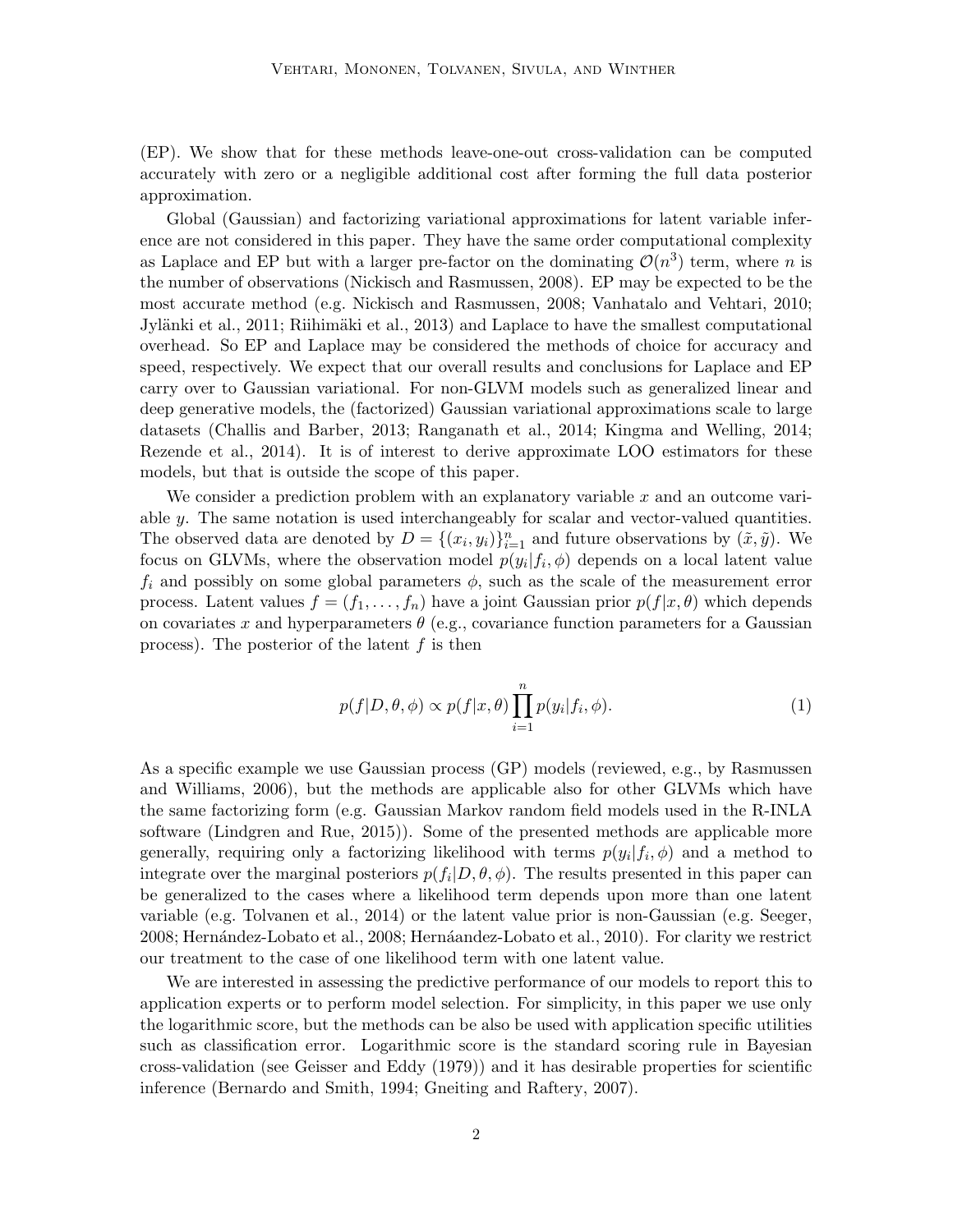The predictive distribution for a future observation  $\tilde{y}$  given future covariate values  $\tilde{x}$  is

$$
p(\tilde{y}|\tilde{x}, D) = \int p(\tilde{y}|\tilde{f}, \phi) p(\tilde{f}|\tilde{x}, D, \theta) p(\phi, \theta|D) d\tilde{f} d\phi d\theta.
$$
 (2)

The expected predictive performance using the log score and unknown true distribution of the future observation  $p_t(\tilde{x}, \tilde{y})$  is

$$
\int p_t(\tilde{x}, \tilde{y}) \log p(\tilde{y}|\tilde{x}, D) d\tilde{x} d\tilde{y}.
$$
\n(3)

This expectation can be approximated by re-using the observations and computing the leave-one-out Bayesian cross-validation estimate

$$
LOO = \frac{1}{n} \sum_{i=1}^{n} \log p(y_i | x_i, D_{-i}),
$$
\n(4)

where  $D_{-i}$  is all other observations except  $(x_i, y_i)$ . Here we consider only cases with random  $\tilde{x}$  from the same distribution as x. See [Vehtari and Ojanen](#page-37-0) [\(2012\)](#page-37-0) for discussion of fixed, shifted, deterministic, or constrained  $\tilde{x}$ .

In addition to estimating the expected log predictive density, it may be interesting to look at a single value,  $\log p(y_i|x_i, D_{-i})$ . These terms, also called conditional predictive ordinates  $(CPO<sub>i</sub>)$ , may reveal observations which are highly influential or not well explained by the model (see, e.g., [Gelfand,](#page-34-5) [1996\)](#page-34-5). The probability integral transform (PIT) values  $F(y_i|x_i, D_{-i})$ , where F is the predictive CDF, can be used to assess the calibration of the predictions (see, e.g., [Gneiting et al.,](#page-35-5) [2007\)](#page-35-5).

The straightforward brute force implementation of leave-one-out cross-validation requires recomputing the posterior distribution  $n$  times. Often leave-one-out cross-validation is replaced with k-fold cross-validation requiring only k recomputations of the posterior, with k usually 10 or less. Although k-fold-CV is robust and would often be computationally feasible, there are several fast approximations for computing LOO with a negligible additional computational cost after forming the posterior with the full data.

Several studies have shown that the Laplace method and EP perform well (compared to the gold standard Markov chain Monte Carlo inference) for GLVMs with many log-concave likelihoods (e.g. [Rue et al.,](#page-36-5) [2009;](#page-36-5) [Vanhatalo et al.,](#page-37-4) [2010;](#page-37-4) [Martins et al.,](#page-35-6) [2013;](#page-35-6) Riihimäki [and Vehtari,](#page-36-6) [2014\)](#page-36-6). EP has also been shown to be close to Markov chain Monte Carlo inference for classification models (log-concave likelihood, but potentially highly skewed posterior) and non-log-concave likelihoods (e.g. [Nickisch and Rasmussen,](#page-36-0) [2008;](#page-36-0) [Vanhatalo](#page-37-1) [and Vehtari,](#page-37-1) [2010;](#page-37-1) Jylänki et al., [2011;](#page-34-6) [Cseke and Heskes,](#page-34-6) 2011; Riihimäki et al., [2013;](#page-36-1) [Vanhatalo et al.,](#page-37-5) [2013;](#page-37-5) [Tolvanen et al.,](#page-37-2) [2014\)](#page-37-2). In this paper we also consider the accuracy of approximative LOO with standard Markov chain Monte Carlo inference for LOO as our benchmark.

In practical data analysis work, it is useful to start with fast approximations and step by step check whether a computationally more expensive approach can improve the predictive accuracy. We propose the following three step approach:

1. Find the MAP estimate  $(\hat{\phi}, \hat{\theta})$  using the Laplace method to approximately integrate over the latent values f.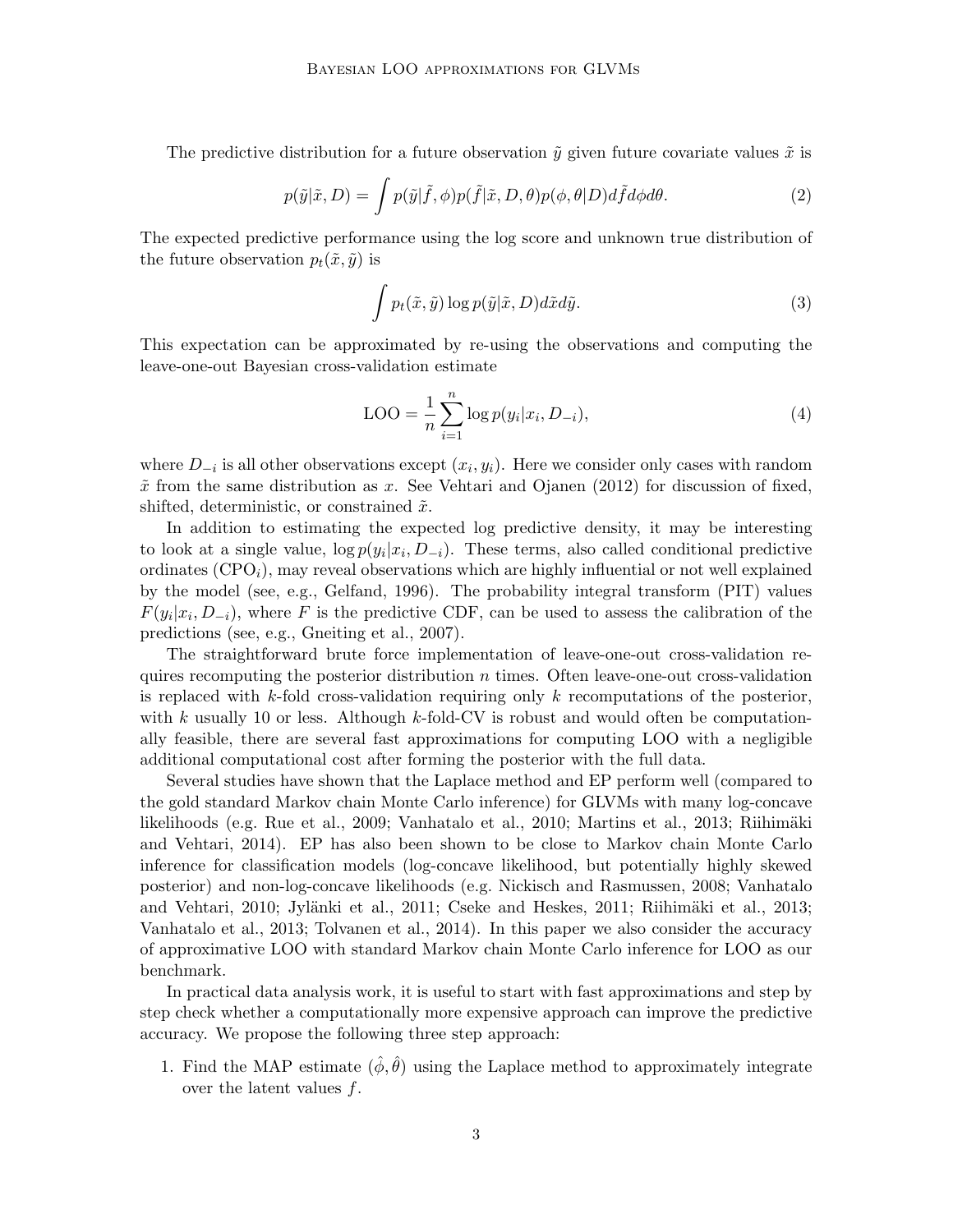- 2. Using  $(\hat{\phi}, \hat{\theta})$  obtained in the previous step, use EP to integrate over the latent values and check whether the predictive performance improves substantially compared to using the Laplace method (we may also re-estimate  $\phi$  and  $\theta$ ).
- 3. Integrate over  $\phi$  and  $\theta$  and check whether integration over the parameters improves predictive performance.

Details of the computations involved are given in Sections [2](#page-4-0) and [3.](#page-9-0) Based on these steps we can continue with the model that has the best predictive performance or the one that makes predictions fastest, or both. Often we also need to re-estimate models when data are updated or additional covariates become available, and then again a fast and accurate posterior approximation is useful. To follow the above approach, we need accurate predictive performance estimates for the Laplace method and EP.

The main contributions of this paper are:

- A unified presentation and thorough empirical comparison of methods for approximate LOO for Gaussian latent variable models with both log-concave and non-log-concave likelihoods and MAP and hierarchical approaches for handling hyperparameter inference (Section [3\)](#page-9-0).
- The main conclusion from the empirical investigation (Section [4\)](#page-20-0) is the observed superior accuracy/complexity tradeoff of Gaussian latent cavity distribution based LOO estimators. Although there are more accurate non-Gaussian approximations of the marginal posteriors, their use does not translate into substantial improvements in terms of LOO cross-validation accuracy and also introduces considerable instability. Using the widely applicable information criterion (WAIC) in the computation does not provide any benefits.
- The Laplace Gaussian cavity distribution (LA-LOO) (Section [3.5\)](#page-12-0), although mentioned by [Cseke and Heskes](#page-34-6) [\(2011\)](#page-34-6), has not been used previously for LOO estimation. LOO consistency of LA-LOO using linear response theory is proved (Appendix [A\)](#page-29-0).
- Truncated weights quadrature integration (Section [3.7\)](#page-15-0) inspired by truncated importance sampling is a novel way to stabilize the quadrature used in some LOO computations.

# <span id="page-4-0"></span>2. Gaussian latent variable models

In this section, we briefly review the notation and methods for Gaussian latent variable models used in the rest of the article. We focus on Gaussian processes (see, e.g., [Rasmussen](#page-36-4) [and Williams,](#page-36-4) [2006\)](#page-36-4), but most of the discussion also holds for other factorizing GLVMs. We consider models with a Gaussian prior  $p(f|x, \theta)$  on latent values  $f = (f_1, \ldots, f_n)$  and factorizing likelihood

$$
p(f|D, \theta, \phi) = \frac{1}{Z} \prod_{i=1}^{n} p(y_i|f_i, \phi) p(f|X, \theta),
$$
\n(5)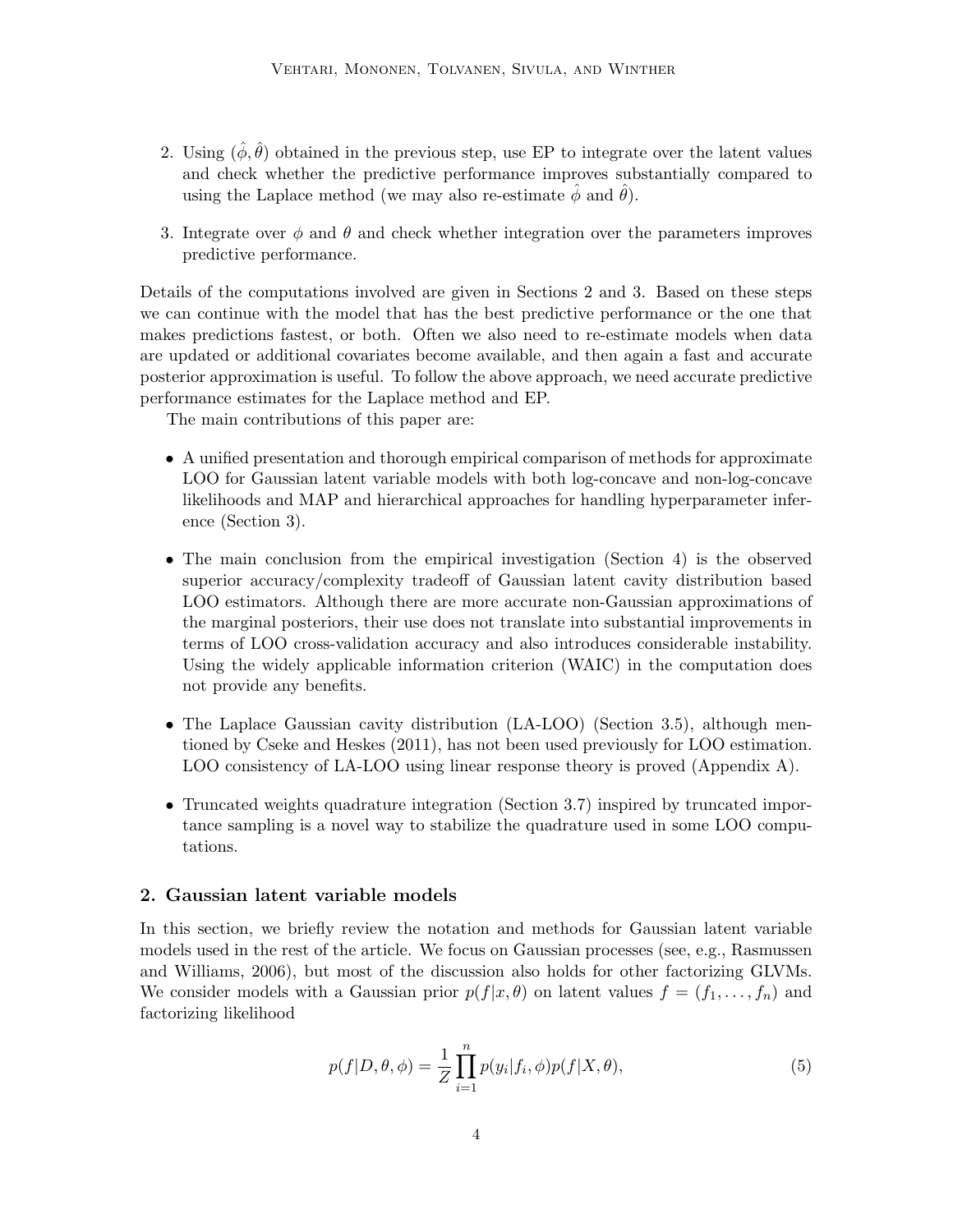where Z is a normalization factor and equal to the marginal likelihood  $p(y|X, \theta, \phi)$  =  $\int \prod_{i=1}^n p(y_i|f_i,\phi)p(f|X,\theta)df$ . For example, in the Gaussian process framework the multivariate Gaussian prior on latent values is  $p(f|x, \theta) = N(f|\mu_0, K)$ , where  $\mu_0$  is the prior mean and K is a covariance matrix constructed by a covariance function  $K_{i,j} = k(x_i, x_j; \theta)$ , which characterizes the correlation between two points. In this paper, we assume that the prior mean  $\mu_0$  is zero, but the results generalize to nonzero prior means as well.

#### 2.1 Gaussian observation model

With a Gaussian observation model,

$$
p(y_i|f_i, \sigma^2) = \mathcal{N}(y_i|f_i, \sigma^2),\tag{6}
$$

where  $\phi = \sigma^2$  is the noise variance, the conditional posterior of the latent variables is a multivariate Gaussian

$$
p(f|D, \theta, \phi) = N(f|\mu, \Sigma),
$$
  
where  $\mu = K(K + \sigma^2 I)^{-1}y$   
and  $\Sigma = (K^{-1} + \sigma^{-2}I)^{-1} = K - K(K + \sigma^2 I)^{-1}K.$  (7)

The marginal posterior is simply  $p(f_i|D,\theta,\sigma^2) = N(\mu_i,\Sigma_{ii})$  and the marginal likelihood  $p(y|X, \theta, \sigma^2)$  can be computed analytically using properties of the multivariate Gaussian (see, e.g., [Rasmussen and Williams,](#page-36-4) [2006\)](#page-36-4).

# 2.2 Non-Gaussian observation model

In the case of a non-Gaussian likelihood, the conditional posterior  $p(f|D, \theta, \phi)$  needs to be approximated. In this paper, we focus on expectation propagation (EP) and the Laplace method (LA), which form a multivariate Gaussian approximation of the joint latent posterior

<span id="page-5-0"></span>
$$
q(f|D,\theta,\phi) = \frac{1}{Z}p(f|X,\theta)\prod_{i=1}^{n}\tilde{t}_i(f_i),
$$
\n(8)

where the  $\tilde{t}_i$  are (unnormalized) Gaussian approximations of the likelihood contributions. We use  $q$  to denote approximative joint and marginal distributions in general, or the specific approximation used in each case can be inferred from the context.

#### 2.3 Expectation propagation

Expectation propagation [\(Opper and Winther,](#page-36-7) [2000;](#page-36-7) [Minka,](#page-35-7) [2001\)](#page-35-7) approximates independent non-Gaussian likelihood terms by unnormalized Gaussian form site approximations (aka pseudo-observations),

$$
p(y_i|f_i) \simeq \tilde{t}_i(f_i|\tilde{Z}_i, \tilde{\mu}_i, \tilde{\Sigma}_i) = \tilde{Z}_i \operatorname{N}(f_i|\tilde{\mu}_i, \tilde{\Sigma}_i),
$$
\n(9)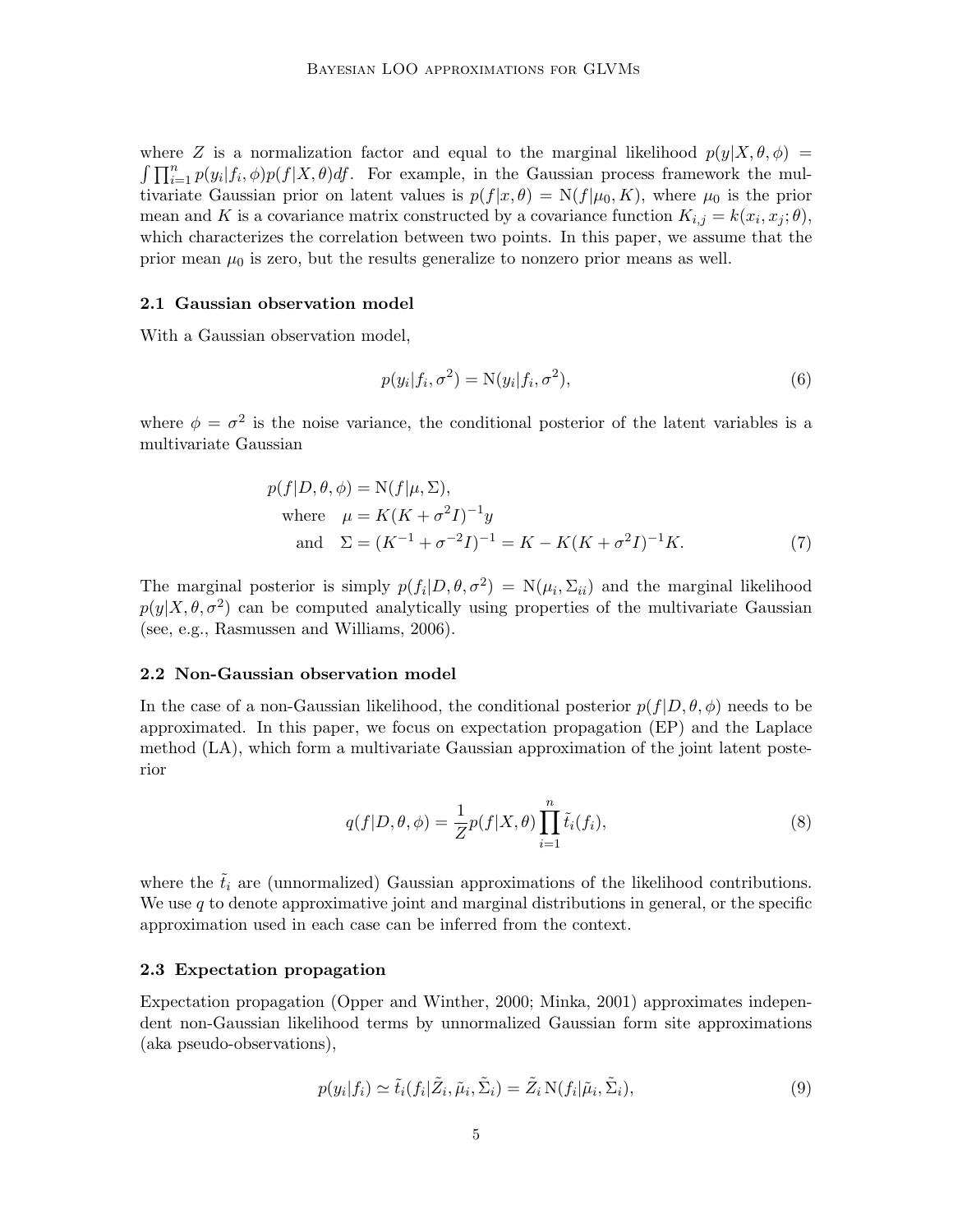where  $\tilde{Z}_i = \int p(y_i|f_i) N(f_i|\tilde{\mu}_i, \tilde{\Sigma}_i) df_i$ , and  $\tilde{\mu}_i$  and  $\tilde{\Sigma}_i$  are the parameters of the site approximations, or *site parameters*. The joint latent posterior approximation is then

$$
p(f|D, \phi, \theta) = \frac{1}{Z} p(f|X, \theta) \prod_{i} p(y_i|f_i, \phi)
$$

$$
\approx \frac{1}{Z_{\rm EP}} p(f|X, \theta) \prod_{i} \tilde{t}_i(f_i) = q(f|D, \phi, \theta), \tag{10}
$$

where  $Z$  is the normalization constant or the marginal likelihood,  $Z_{\rm EP}$  is the EP approximation to the marginal likelihood and  $q(f|D)$  is a multivariate Gaussian posterior approximation.

EP updates the site approximations by iteratively improving accuracy of the marginals. To update the ith site approximation, it is first removed from the marginal approximation to form a cavity distribution,

<span id="page-6-1"></span>
$$
q_{-i}(f_i) \propto q(f_i|D)/\tilde{t}_i(f_i),\tag{11}
$$

where the marginal  $q(f_i|D)$  is obtained analytically using properties of the multivariate Gaussian.

The cavity distribution is combined with the original likelihood term to form a more accurate marginal distribution called the tilted distribution:

$$
q_{-i}(f_i)p(y_i|f_i,\phi). \tag{12}
$$

Minimization of Kullback-Leibler divergence from the tilted distribution to the marginal approximation corresponds to matching the moments of the distributions. Hence for Gaussian approximation, the zeroth, first and second moments of this tilted distribution are computed, for example, using one-dimensional numerical integration. The site parameters are updated so that moments of the marginal approximation  $q(f_i|D)$  match the moments of the tilted distribution  $q_{-i}(f_i)p(y_i|f_i, \phi)$ . The new  $q(f)$  can be computed after a single site approximation has been updated (sequential EP) or after all the site approximations have been updated (parallel EP).

#### <span id="page-6-0"></span>2.4 Laplace approximation

The Laplace approximation is constructed from the second-order Taylor expansion of  $\log p(f|y, \theta, \phi)$  around the mode  $\hat{f}$ , which gives a Gaussian approximation to the conditional posterior,

$$
q(f|D,\theta,\phi) = \mathcal{N}(f|\hat{f},\hat{\Sigma}) \approx p(f|D,\theta,\phi),\tag{13}
$$

where  $\hat{\Sigma} = (K^{-1} + \tilde{\Sigma}^{-1})^{-1}$  is the inverse of the Hessian at the mode with  $\tilde{\Sigma}$  being a diagonal matrix with elements (e.g., [Rasmussen and Williams,](#page-36-4) [2006;](#page-36-4) [Gelman et al.,](#page-34-7) [2013\)](#page-34-7),

<span id="page-6-2"></span>
$$
\tilde{\Sigma}_i = -\frac{1}{\nabla_i \nabla_i \log p(y_i | f_i, \phi)|_{f_i = \hat{f}_i}}.
$$
\n(14)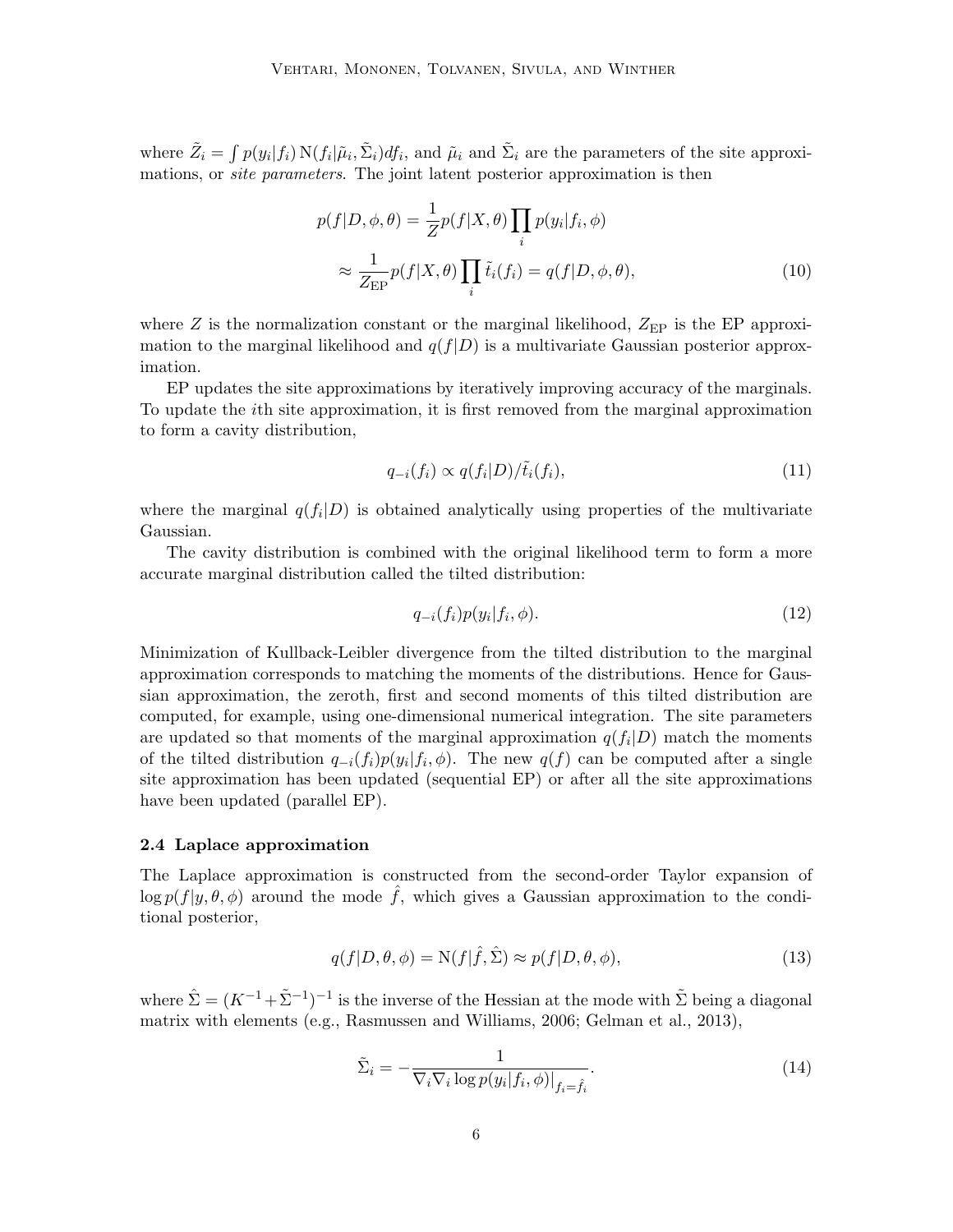From this joint Gaussian approximation we can analytically compute an approximation of the marginal posterior  $p(f_i|D, \theta, \phi)$  and the marginal likelihood  $p(y|x, \theta, \phi)$ . The Laplace approximation can also be written as

$$
q(f|D,\theta,\phi) = \frac{1}{Z}p(f|X,\theta)\prod_{i=1}^{n}\tilde{t}_i(f_i),
$$
\n(15)

where  $\tilde{t}_i(f_i)$  are Gaussian terms  $N(f_i|\tilde{\mu}_i, \tilde{\Sigma}_i)$  with

$$
\tilde{\mu}_i = \hat{f} + \tilde{\Sigma}_i \nabla_i \log p(y_i | f_i, \phi)|_{f_i = \hat{f}_i}.
$$
\n(16)

#### <span id="page-7-1"></span>2.5 Marginal posterior approximations

Many leave-one-out approximation methods require explicit computation of full posterior marginal approximations. We thus review alternative Gaussian and non-Gaussian approximations of the marginal posteriors  $p(f_i|D, \theta, \phi)$  following the article by [Cseke and Heskes](#page-34-6) [\(2011\)](#page-34-6). The exact joint posterior can be written as (dropping  $\theta$ ,  $\phi$  and D for brevity)

$$
p(f) \propto q(f) \prod_{i} \epsilon_i(f_i) \quad \text{with} \quad \epsilon_i(f_i) = p(y_i | f_i, \phi) / \tilde{t}_i(f_i), \tag{17}
$$

where  $\epsilon_i(f_i)$  is the ratio of the exact likelihood and the site term approximating the likelihood. By integrating over the other latent variables, the marginal posterior can be written as

<span id="page-7-0"></span>
$$
p(f_i) \propto q(f_i)\epsilon_i(f_i) \underbrace{\int q(f_{-i}|f_i) \prod_{j \neq i} \epsilon_j(f_j) df_{-i}}_{c_i(f_i)},
$$
\n(18)

where  $f_{-i}$  represents all other latent variables except  $f_i$ . Local methods use  $\epsilon_i(f_i)$  which depends locally only on  $f_i$ . Global methods additionally use an approximation of  $c_i(f_i)$ which depends globally on all latent variables. Next we briefly review different marginal posterior approximations of this exact marginal (see Table [1](#page-8-0) for a summary).

Gaussian approximations. The simplest approximation is to use the Gaussian marginals  $q(f_i)$ , which are easily obtained from the joint Gaussian obtained by the Laplace approximation or expectation propagation; we call these LA-G and EP-G. By denoting the mean and variance of the pseudo observations (defined by the site terms) by  $\tilde{\mu}_i$  and  $\tilde{\sigma}_i^2$  respectively, the joint approximation has the same form as in the Gaussian case:

$$
q(f|D, \theta, \phi) = N(\mu, \Sigma)
$$
  
with  $\mu = \Sigma \tilde{\Sigma}^{-1} \tilde{\mu}$ , and  $\Sigma = (K^{-1} + \tilde{\Sigma}^{-1})^{-1}$ , (19)

where  $\tilde{\Sigma}$  is diagonal matrix with  $\tilde{\Sigma}_{ii} = \tilde{\sigma}^2$ . Then the marginal is simply  $q(f_i) = N(\mu_i, \Sigma_{ii})$ .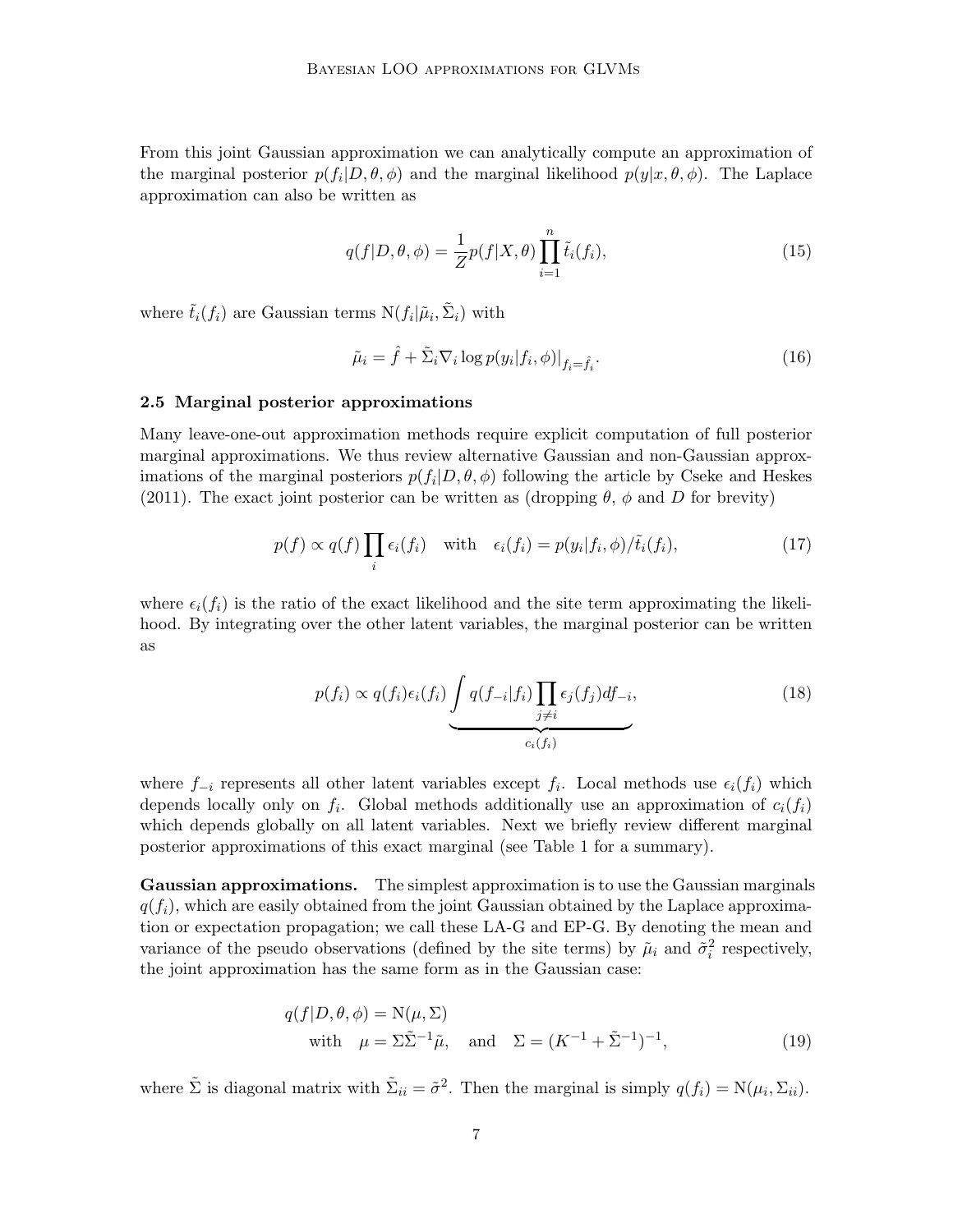| Method           | Improvement | Explanation                                                                                                                                            |
|------------------|-------------|--------------------------------------------------------------------------------------------------------------------------------------------------------|
| LA-G             |             | Gaussian marginal $q(f_i)$ from the joint distribution                                                                                                 |
| LA-L             | local       | tilted distribution $q(f_i)\tilde{t}_i(f_i)^{-1}p(y_i f_i,\phi)$                                                                                       |
| LA-TK            | global      | $q(f_i)\tilde{t}_i(f_i)^{-1}p(y_i f_i,\phi)c_i(f_i)$ , where $c_i(f_i)$ is approxi-<br>mated using the Laplace approximation                           |
| $LA-CM/CM2/FACT$ | global      | $q(f_i)\tilde{t}_i(f_i)^{-1}p(y_i f_i,\phi)c_i(f_i)$ , where $c_i(f_i)$ is approxi-<br>mated using the Laplace approximation with simplifi-<br>cations |
| $EP-G$           |             | Gaussian marginal $q(f_i)$ from the joint distribution                                                                                                 |
| EP-L             | local       | tilted distribution $q_{-i}(f_i)p(y_i f_i,\phi)$ , where $q_{-i}(f_i)$ is ob-<br>tained as a part of EP method                                         |
| EP-FULL          | global      | $q_{-i}(f_i)p(y_i f_i,\phi)c_i(f_i)$ , where $c_i(f_i)$ is approximated us-<br>ing EP                                                                  |
| EP-1STEP/FACT    | global      | $q_{-i}(f_i)p(y_i f_i,\phi)c_i(f_i)$ , where $c_i(f_i)$ is approximated us-<br>ing EP with simplifications                                             |

<span id="page-8-0"></span>Table 1: Summary of the methods for computing approximate marginal posteriors. In global methods  $c_i(f_i) = \int q(f_{-i}|f_i) \prod_{j \neq i} \epsilon_j(f_j) df_{-i}$  is a multivariate integral and  $\epsilon_i(f_i) = p(y_i | f_i, \phi) / \tilde{t}_i(f_i).$ 

Non-Gaussian approximations using a local correction. The simplest improvement to Gaussian marginals is to include the local term  $\epsilon_i(f_i)$ , and assume that the global term  $c_i(f_i) \approx 1$ . For EP the result is the tilted distribution  $q(f_i)\epsilon_i(f_i) = q_{-i}(f_i)p(y_i|f_i, \phi)$  which is obtained as a part of the EP algorithm [\(Opper and Winther,](#page-36-7) [2000\)](#page-36-7). As only the local terms are used to compute the improvement, [Cseke and Heskes](#page-34-6) [\(2011\)](#page-34-6) refer to it as the local improvement and denote the locally improved EP marginal as EP-L.

For the Laplace approximation, [Cseke and Heskes](#page-34-6) [\(2011\)](#page-34-6) propose a similar local improvement LA-L which can be written as  $q(f_i)\tilde{t}_i(f_i)^{-1}p(y_i|f_i,\phi)$ , where the site approximation  $\tilde{t}_i(f_i)$  is based on the second order approximation of  $\log p(y_i|f_i, \phi)$  (see Section [2.4\)](#page-6-0). In Section [3.5,](#page-12-0) we propose an alternative way to compute the equivalent marginal improvement using a tilted distribution  $q_{-i}(f_i)p(y_i|f_i, \phi)$ , where the cavity distribution  $q_{-i}(f_i)$  is based on a leave-one-out formula derived using linear response theory (Appendix [A\)](#page-29-0). The local methods EP-L and LA-L can improve the marginal posterior approximation only at the observed x, and the marginal posterior at new  $\tilde{x}$  is the usual Gaussian predictive distribution.

Non-Gaussian approximations using a global correction. Global approximations also take into account the global term  $c_i(f_i)$  by approximating the multidimensional integral in Equation [\(18\)](#page-7-0), again using Laplace or EP. To obtain an approximation for the marginal distribution, the integral  $c_i(f_i)$  has to be evaluated with several  $f_i$  values and the computations can be time consuming unless some simplifications are used. Global methods can be used to obtain an improved non-Gaussian posterior marginal approximation also at the not yet observed  $\tilde{x}$ .

Using the Laplace approximation to evaluate  $c_i(f_i)$  corresponds to an approach proposed by [Tierney and Kadane](#page-37-6) [\(1986\)](#page-37-6), and so we label the marginal improvement as LA-TK.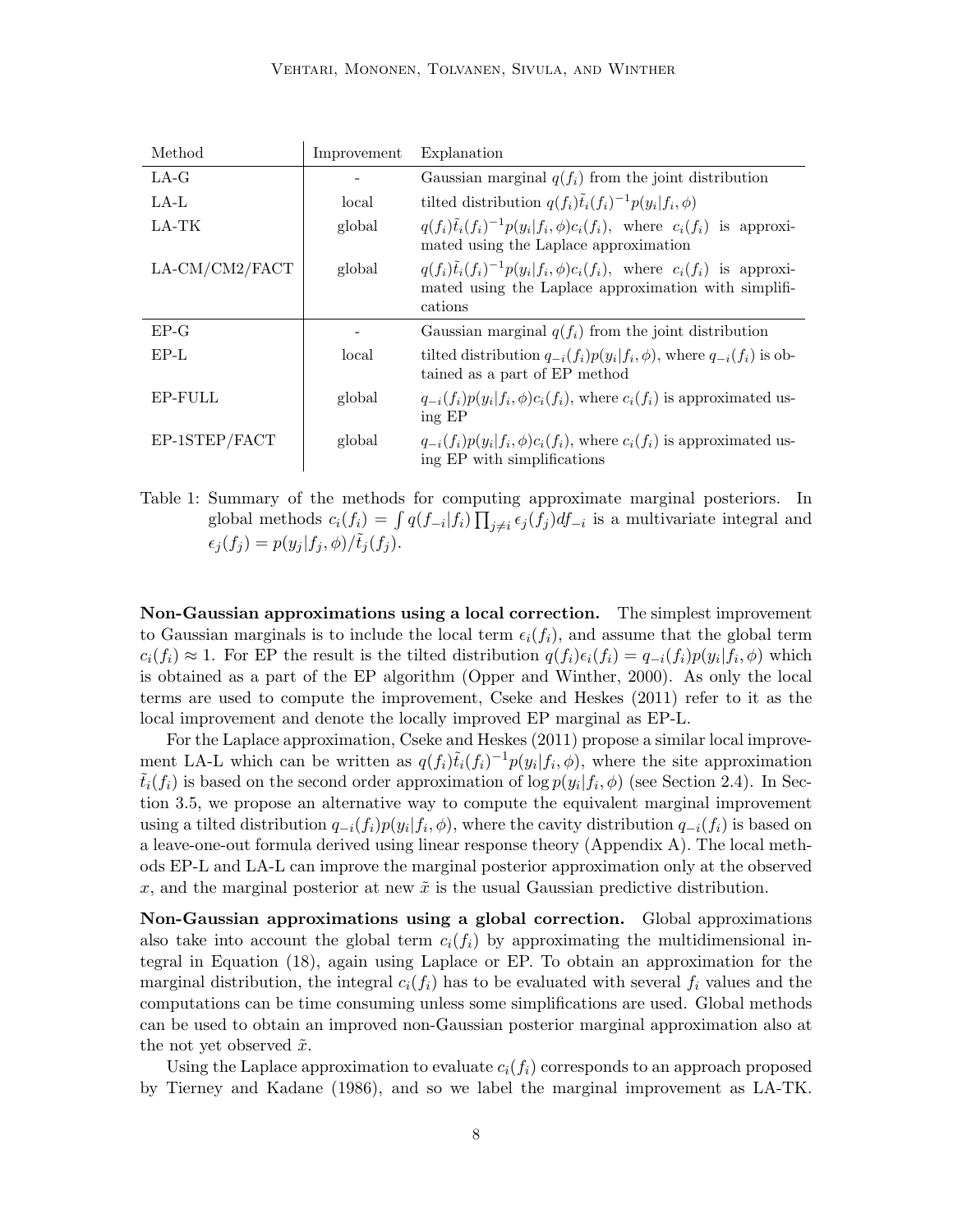[Rue et al.](#page-36-5) [\(2009\)](#page-36-5) proposed an approach that can be seen as a compromise between the computationally intensive LA-TK and the local approximation LA-L. Instead of finding the mode for each  $f_i$ , they evaluate the Taylor expansion around the conditional mean obtained from the joint approximation  $q(f)$ . The method is referred to as LA-CM. [Cseke and Heskes](#page-34-6) [\(2011\)](#page-34-6) propose the improvement LA-CM2 which adds a correction to take into account that the Taylor expansion is not done at the mode. To further reduce the computational effort, [Rue et al.](#page-36-5) [\(2009\)](#page-36-5) propose additional approximations with performance somewhere between LA-CM and LA-L. [Rue et al.](#page-36-5) [\(2009\)](#page-36-5) also discuss computationally efficient schemes for selecting values of  $f_i$  and interpolation or parametric model fitting to estimate the marginal density for other values of  $f_i$ . [Cseke and Heskes](#page-34-6) [\(2011\)](#page-34-6) propose similar approaches for EP, with EP-FULL corresponding to LA-TK, and EP-1STEP corresponding to LA-CM/LA-CM2. [Cseke and Heskes](#page-34-6) [\(2011\)](#page-34-6) also propose EP-FACT and LA-FACT which use factorized approximation to speed up the computation of the normalization terms.

The local improvements EP-L and LA-L are obtained practically for free and all global approximations are significantly slower. See Appendix [B](#page-31-0) for the computational complexities of the global approximations. Based on the results by [Cseke and Heskes](#page-34-6) [\(2011\)](#page-34-6), EP-L is inferior to global approximations, but the difference is often small, and LA-L is often worse than the global approximations. Also based on the results by [Cseke and Heskes](#page-34-6) [\(2011\)](#page-34-6) and our own experiments, we chose to use LA-CM2 and EP-FACT as the global corrections in the experiments.

#### 2.6 Integration over the parameters

To marginalize out the parameters  $\theta$  and  $\phi$  from the previously mentioned conditional posteriors, we can use the exact or approximated marginal likelihood  $p(y|x, \theta, \phi)$  to form the marginal posterior for the parameters

$$
p(\theta, \phi|D) \propto p(y|X, \theta, \phi)p(\theta, \phi),\tag{20}
$$

and use numerical integration to integrate over  $\theta$  and  $\phi$ . Commonly used methods include various Monte Carlo algorithms (see list of references in [Vanhatalo et al.,](#page-37-5) [2013\)](#page-37-5) as well as deterministic procedures, such as the central composite design (CCD) method by [Rue](#page-36-5) [et al.](#page-36-5) [\(2009\)](#page-36-5). Using stochastic or deterministic samples, the marginal posterior can be approximated as

<span id="page-9-1"></span>
$$
p(f|\mathcal{D}) \approx \sum_{s=1}^{S} p(f|\mathcal{D}, \phi^s, \theta^s) w^s,\tag{21}
$$

where  $w^s$  is a weight for the sample  $(\phi^s, \theta^s)$ .

If the marginal posterior distribution  $p(\theta, \phi|D)$  is narrow, which can happen if n is large and the dimensionality of  $(\theta, \phi)$  is small, then the effect of the integration over the parameters may be negligible and we can use Type II MAP, that is, choose  $(\hat{\phi}, \hat{\theta}) =$  $\arg \max_{\phi, \theta} p(\phi, \theta | D).$ 

## <span id="page-9-0"></span>3. Leave-one-out cross-validation approximations

We start by reviewing the generic exact LOO equations, which are then used to provide a unifying view of the different approximations in the subsequent sections. We first review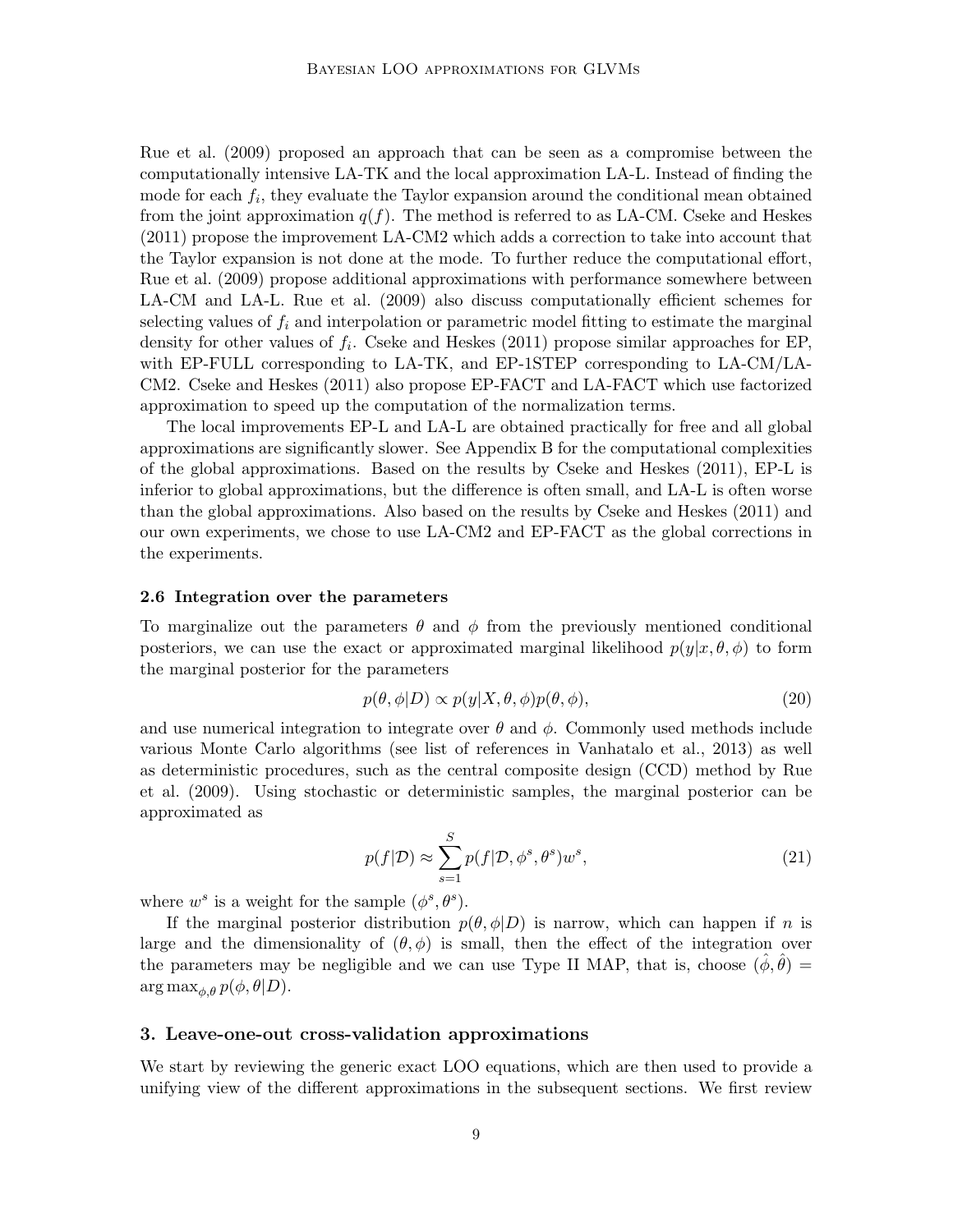| Method    | Based on                                                                         |
|-----------|----------------------------------------------------------------------------------|
| IS-LOO    | importance sampling / importance weighting, Section 3.6                          |
| Q-LOO     | quadrature integration, Section 3.7                                              |
| TQ-LOO    | truncated quadrature integration, Section 3.7                                    |
| LA-LOO    | same as Q-LOO with LA-L, Section 3.5                                             |
| EP-LOO    | same as Q-LOO with EP-L, obtained as byproduct of EP, Section 3.4                |
| $W AIC_G$ | matches the first two terms of the Taylor series expansion of LOO, Section 3.8   |
| $W AIC_V$ | matches the first three terms of the Taylor series expansion of LOO, Section 3.8 |

<span id="page-10-0"></span>Table 2: Summary of the leave-one-out (LOO) cross-validation approximations reviewed.

some special cases and then more generic approximations. The LOO approximations and their abbreviations are listed in Table [2.](#page-10-0) The computational complexities of the LOO approximations have been collected in Appendix [B.](#page-31-0)

#### 3.1 LOO from the full posterior

Consider the case where we have not yet seen the ith observation. Then using Bayes' rule we can add information from the ith observation:

$$
p(f_i|D) = \frac{p(y_i|f_i)p(f_i|x_i, D_{-i})}{p(y_i|x_i, D_{-i})},
$$
\n(22)

again dropping  $\phi$  and  $\theta$  for brevity. Correspondingly we can remove the effect of the *i*th observation from the full posterior:

$$
p(f_i|x_i, D_{-i}) = \frac{p(f_i|D)p(y_i|x_i, D_{-i})}{p(y_i|f_i)}
$$
\n(23)

If we now integrate both sides over  $f_i$  and rearrange the terms we get

<span id="page-10-1"></span>
$$
p(y_i|x_i, D_{-i}) = 1/\int \frac{p(f_i|D)}{p(y_i|f_i)} df_i.
$$
\n(24)

In theory this gives the exact LOO result, but in practice we usually need to approximate  $p(f_i|D)$  and the integral over  $f_i$ . In the following sections we first discuss the hierarchical approach, then the analytic, Monte Carlo, quadrature, WAIC, and Taylor series approaches for computing the conditional version of Equation [\(24\)](#page-10-1). We then consider how the different marginal posterior approximations affect the result.

In some cases, we can compute  $p(f_i|x_i, D_{-i})$  exactly or approximate it efficiently and then we can compute the LOO predictive density for  $y_i$ ,

$$
p(y_i|x_i, D_{-i}) = \int p(y_i|f_i)p(f_i|x_i, D_{-i})df_i.
$$
 (25)

Or, if we are interested in the predictive distribution for a new observation  $\tilde{y}_i$ , we can compute

$$
p(\tilde{y}_i|x_i, D_{-i}) = \int p(\tilde{y}_i|f_i)p(f_i|x_i, D_{-i})df_i,
$$
\n(26)

which is evaluated with different values of  $\tilde{y}_i$  as it is not fixed like  $y_i$ .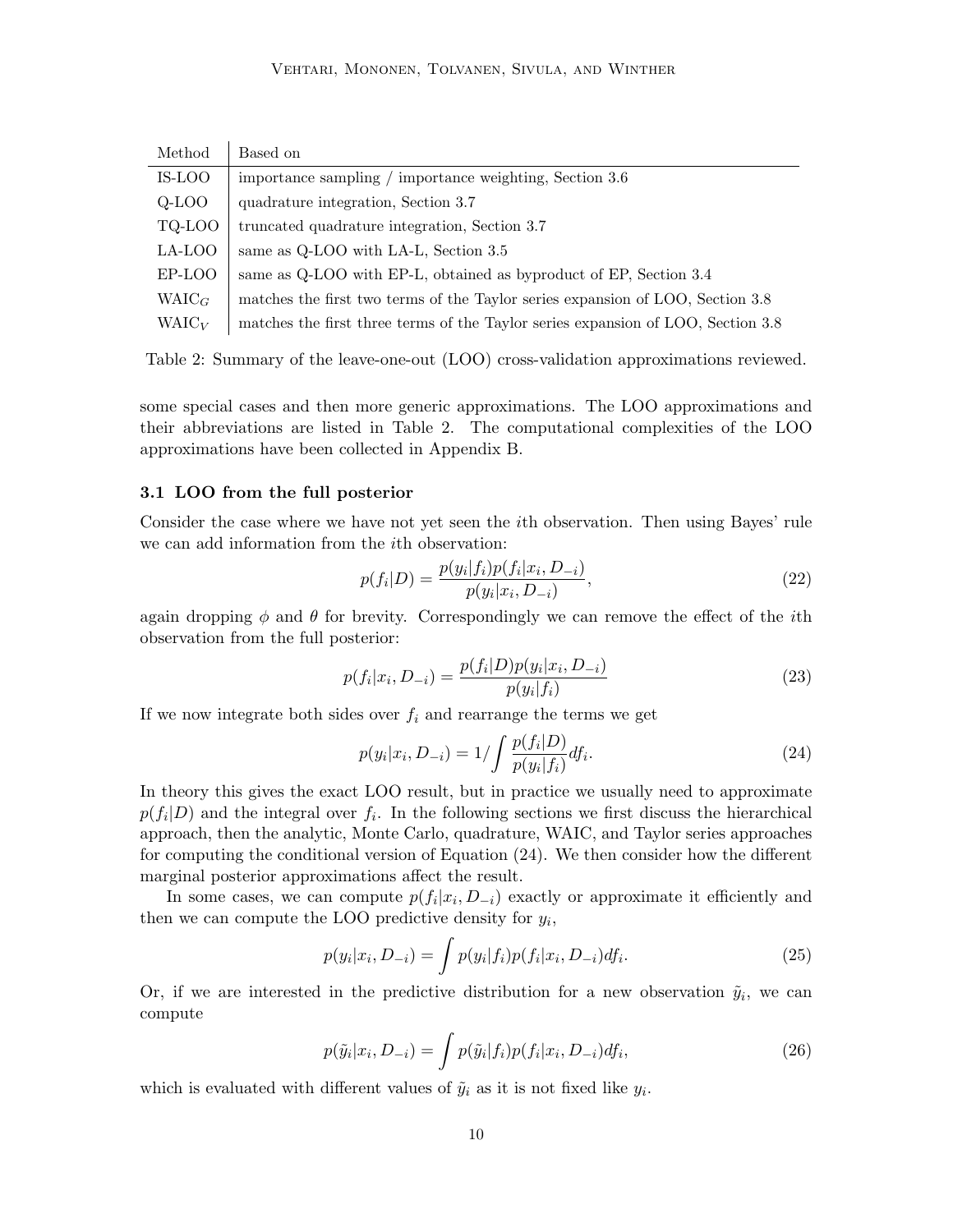#### <span id="page-11-3"></span>3.2 Hierarchical approximations

Instead of approximating the leave-one-out predictive density  $p(y_i|x_i, D_{-i})$  directly, for hierarchical models such as GLVMs it is often easier to first compute the leave-one-out predictive density conditional on the parameters  $p(y_i|x_i, D_{-i}, \theta, \phi)$ , then compute the leave-one-out posteriors for the parameters  $p(\theta, \phi|D_{-i})$  and combine the results

$$
p(y_i|x_i, D_{-i}) = \int p(y_i|x_i, D_{-i}, \theta, \phi)p(\theta, \phi|D_{-i})d\theta d\phi.
$$
 (27)

Sometimes the leave-one-out posterior of the hyperparameters is close to the full posterior, that is,  $p(\theta, \phi|D_{-i}) \approx p(\theta, \phi|D)$ . The joint leave-one-out posterior can be then approximated as

<span id="page-11-2"></span>
$$
p(f_i|x_i, D_{-i}) \approx \int p(f_i|x_i, D_{-i}, \theta, \phi)p(\theta, \phi|D)d\theta d\phi
$$
\n(28)

(see, e.g., [Marshall and Spiegelhalter,](#page-35-8) [2003\)](#page-35-8). This approximation is a reasonable alternative if removing  $(x_i, y_i)$  has only a small impact on  $p(\theta, \phi|D)$  but a larger impact on  $p(f_i|D, \phi, \theta)$ . Furthermore, if the posterior  $p(\theta, \phi|D)$  is narrow, a Type II MAP point estimate of the parameters  $\hat{\phi}, \hat{\theta}$  may produce similar predictions as integrating over the parameters,

$$
p(f_i|x_i, D_{-i}) \approx p(f_i|x_i, D_{-i}, \hat{\theta}, \hat{\phi}).
$$
\n(29)

# <span id="page-11-1"></span>3.3 LOO with Gaussian likelihood

If both  $p(y_i|f_i, \phi)$  and  $p(f|\theta)$  are Gaussian, then we can compute  $p(f_i|x_i, D_{-i})$  analytically. Starting from the marginal posterior we can remove the contribution of the ith factor in the likelihood:

$$
p(f_i|x_i, D_{-i}, \theta, \phi) \propto \frac{p(f_i|D, \theta)}{p(y_i|f_i, \phi)}
$$
  
= N(f\_i|\mu\_{-i}, v\_{-i}), (30)

where

$$
\mu_{-i} = v_{-i} \left( \sum_{ii}^{-1} \mu_i - \sigma^{-2} y_i \right)
$$
  
\n
$$
v_{-i} = \left( \sum_{ii}^{-1} - \sigma^{-2} \right)^{-1}.
$$
\n(31)

These equations correspond to the cavity distribution equations in EP.

[Sundararajan and Keerthi](#page-37-7) [\(2001\)](#page-37-7) derived the leave-one-out predictive distribution  $p(y_i|x_i, D_{-i})$  directly from the joint posterior using prediction equations and properties of partitioned matrices. This gives a numerically alternative but mathematically equivalent way to compute the leave-one-out posterior mean and variance:

<span id="page-11-0"></span>
$$
\mu_{-i} = y_i - \bar{c}_{ii}^{-1} g_i \n v_{-i} = \bar{c}_{ii}^{-1} - \sigma^2,
$$
\n(32)

where

$$
g_i = \left[ (K + \sigma^2 I)^{-1} y \right]_i
$$
  
\n
$$
\bar{c}_{ii} = \left[ (K + \sigma^2 I)^{-1} \right]_{ii}.
$$
\n(33)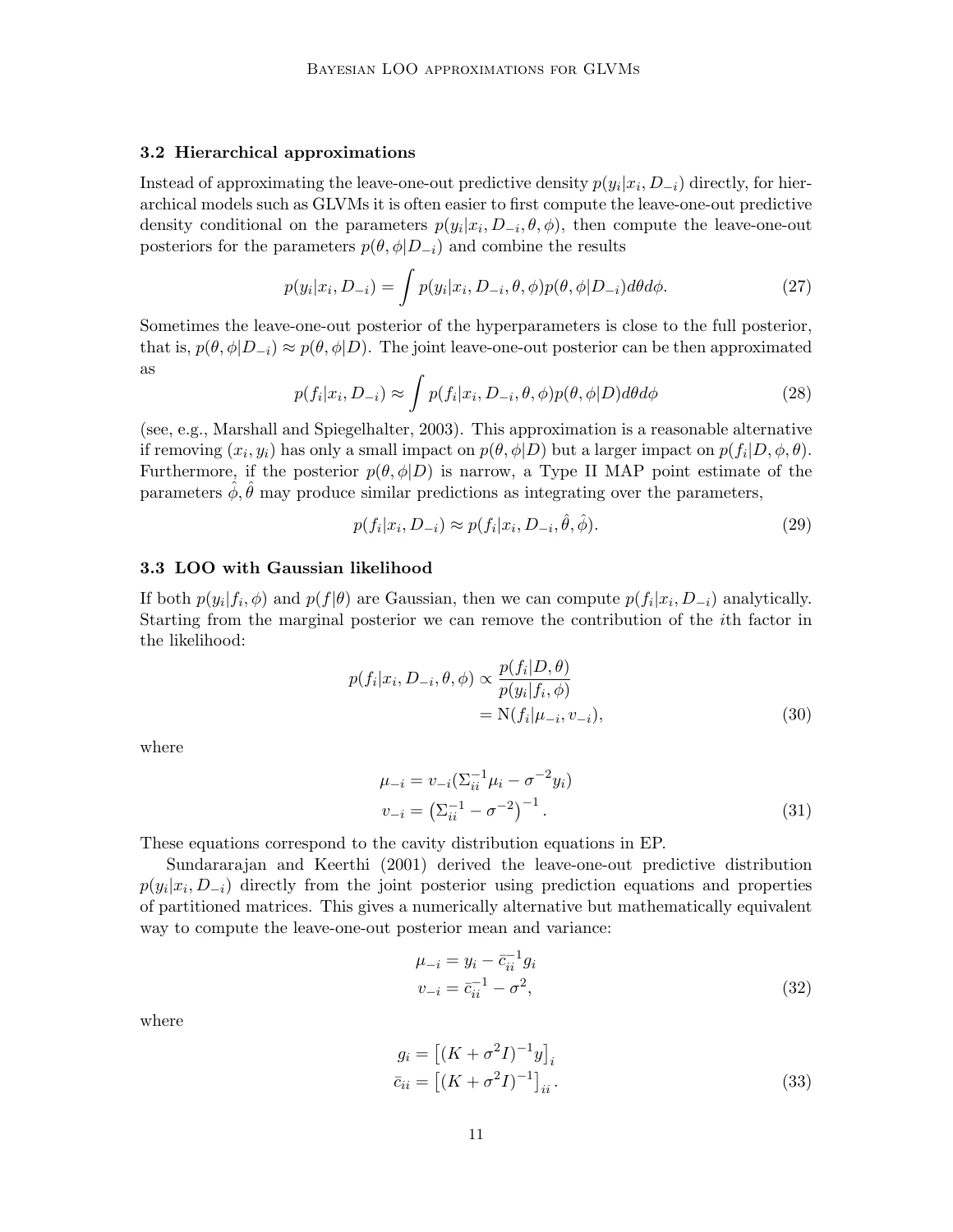[Sundararajan and Keerthi](#page-37-7) [\(2001\)](#page-37-7) also provided the equation for the LOO log predictive density

$$
\log p(y_i|x_i, D_{-i}, \theta, \phi) = -\frac{1}{2}\log(2\pi) - \frac{1}{2}\log \bar{c}_{ii} - \frac{1}{2}\frac{g_i^2}{\bar{c}_{ii}}.
$$
\n(34)

Instead of integrating over the parameters, [Sundararajan and Keerthi](#page-37-7) [\(2001\)](#page-37-7) used the result (and its gradient) to find a point estimate for the parameters maximizing the LOO log predictive density.

#### <span id="page-12-1"></span>3.4 LOO with expectation propagation

In EP, the leave-one-out marginal posterior of the latent variable is computed explicitly as a part of the algorithm. The cavity distribution [\(11\)](#page-6-1) is formed from the marginal posterior approximation by removing the site approximation (pseudo observation) using [\(31\)](#page-11-0) and can be used to approximate the LOO posterior

<span id="page-12-2"></span>
$$
p(f_i|x_i, D_{-i}, \theta, \phi) \approx q_{-i}(f_i). \tag{35}
$$

The approximation for the LOO predictive density

$$
p(y_i|x_i, D_{-i}, \theta, \phi) \approx \int p(y_i|f_i)q_{-i}(f_i)df_i
$$
\n(36)

is the same as the zeroth moment of the tilted distribution. Hence we obtain an approximation for  $p(f_i|x_i, D_{-i}, \theta, \phi)$  and  $p(y_i|x_i, D_{-i}, \theta, \phi)$  as a free by-product of the EP algorithm. We denote this approach as EP-LOO. For certain likelihoods [\(36\)](#page-12-2) can be computed analytically, but otherwise quadrature methods with a controllable error tolerance are usually used.

The EP algorithm uses all observations when converging to its fixed point and thus the cavity distribution  $q_{-i}(f_i)$  technically depends on the observation  $y_i$ . [Opper and Winther](#page-36-7) [\(2000\)](#page-36-7) showed using linear response theory that the cavity distribution is up to first order leave-one-out consistent. [Opper and Winther](#page-36-7) [\(2000\)](#page-36-7) also showed experimentally in one case that the cavity distribution approximation is accurate. [Cseke and Heskes](#page-34-6) [\(2011\)](#page-34-6) did not consider LOO, but compared visually the tilted distribution marginal approximation EP-L to many global marginal posterior improvements. Based on these results, EP-L has some error on the shape of the marginal approximation if there is a strong prior correlation, but even then the zeroth moment — the LOO predictive density — is accurate. Our experiments provide much more evidence of the excellent accuracy of the EP-LOO approximation.

#### <span id="page-12-0"></span>3.5 LOO with Laplace approximation

Using linear response theory, which was used by [Opper and Winther](#page-36-7) [\(2000\)](#page-36-7) to prove LOO consistency of EP, we also prove the LOO consistency of Laplace approximation (derivation in Appendix [A\)](#page-29-0). Hence, we obtain a good approximation for  $p(f_i|x_i, D_{-i}, \theta, \phi)$  also as a free by-product of the Laplace method. Linear response theory can be used to derive two alternative ways to compute the cavity distribution  $q_{-i}(f_i)$ .

The Laplace approximation can be written in terms of the Gaussian prior times the product of (unnormalized) Gaussian form site approximations. [Cseke and Heskes](#page-34-6) [\(2011\)](#page-34-6)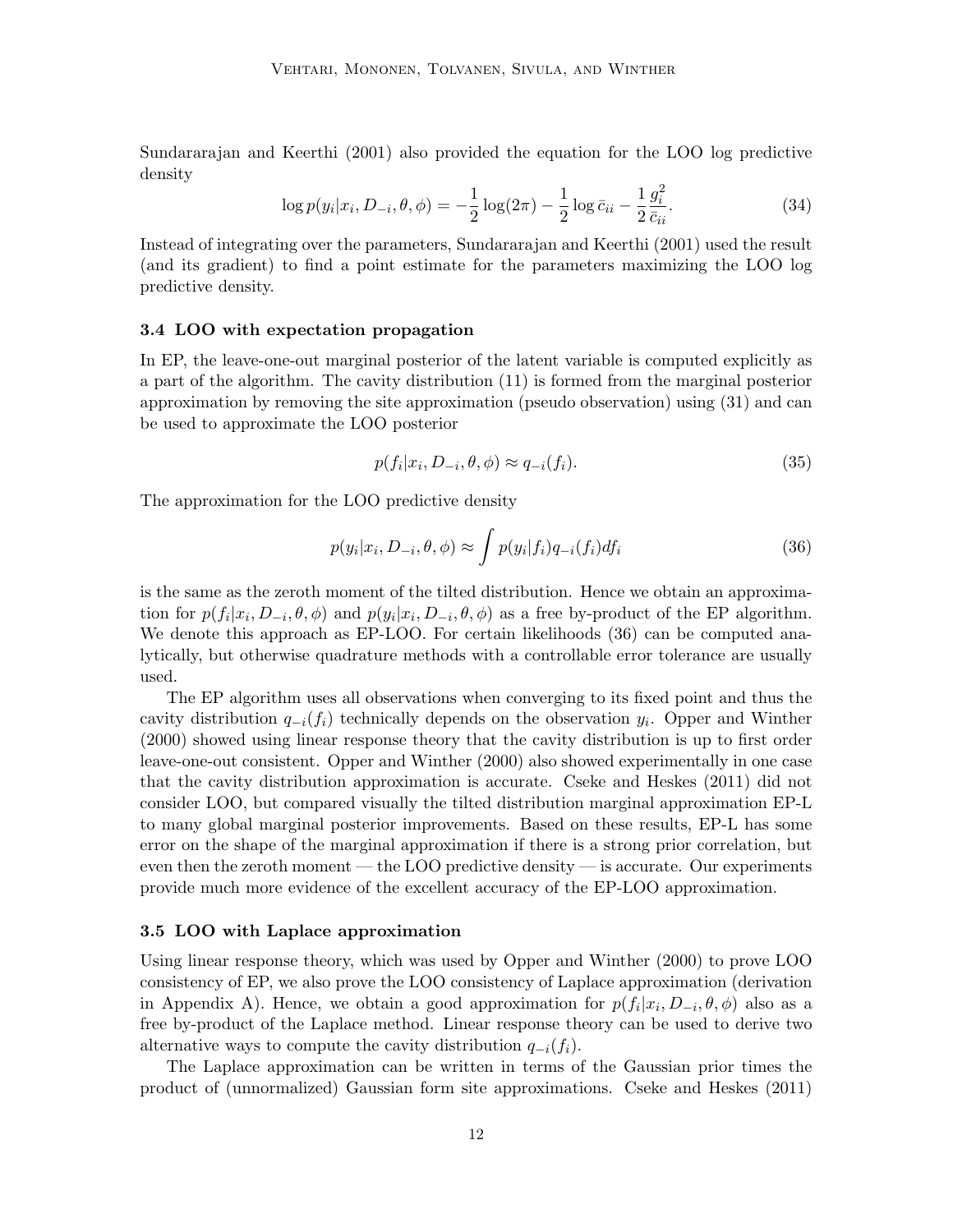define the LA-L marginal approximation as  $q(f_i)\tilde{t}_i(f_i)^{-1}p(y_i|f_i,\phi)$ , from which the cavity distribution, that is the leave-one-out distribution, follows as  $q_{-i}(f_i) = q(f_i)\tilde{t}_i(f_i)^{-1}$ . It can be computed using [\(31\)](#page-11-0). We refer to this approach as LA-LOO. The LOO predictive density can be obtained by numerical integration

$$
p(y_i|x_i, D_{-i}, \theta, \phi) \approx \int q_{-i}(f_i)p(y_i|f_i, \phi)df_i.
$$
 (37)

An alternative way to compute the Laplace LOO derived using linear response theory is

<span id="page-13-3"></span>
$$
p(f_i|x_i, D_{-i}, \theta, \phi) \approx \mathcal{N}(f_i|\hat{f}_i - v_{-i}\hat{g}_i, v_{-i}),
$$
\n(38)

where  $\hat{f}$  is the posterior mode,  $\hat{g}_i = \nabla_i \log p(y_i|f_i)|_{f_i = \hat{f}_i}$  is the derivative of the log likelihood at the mode, and

$$
v_{-i} = \left(\frac{1}{\Sigma_{ii}} - \frac{1}{\tilde{\Sigma}_i}\right)^{-1} . \tag{39}
$$

If we consider having pseudo observations with means  $\hat{f}_i$  and variances  $1/\hat{h}_i$ , then these resemble the exact LOO equations for a Gaussian likelihood given in Section [3.3.](#page-11-1)

#### <span id="page-13-0"></span>3.6 Importance sampling and weighting

A generic approach not restricted to GLVMs is based on obtaining Monte Carlo samples  $(f_i^s, \phi^s, \theta^s)$  from the full posterior  $p(f_i, \phi, \theta|D)$  and approximating [\(24\)](#page-10-1) as

<span id="page-13-2"></span>
$$
p(y_i|x_i, D_{-i}) \approx \frac{1}{\frac{1}{S} \sum_{s=1}^{S} \frac{1}{p(y_i|f_i^s, \phi^s)}},
$$
\n(40)

where  $\theta^s$  drops out since  $y_i$  is independent of  $\theta^s$  given  $f_i^s$  and  $\phi^s$ . This approach was first proposed by [Gelfand et al.](#page-34-8) [\(1992\)](#page-34-8) (see also, [Gelfand,](#page-34-5) [1996\)](#page-34-5) and it corresponds to importance sampling (IS) where the full posterior is used as the proposal distribution. We refer to this approach as IS-LOO.

A more general importance sampling form is

<span id="page-13-1"></span>
$$
p(\tilde{y}_i|x_i, D_{-i}) \approx \frac{\sum_{s=1}^S p(\tilde{y}_i|f_i^s, \phi^s) w_i^s}{\sum_{s=1}^S w_i^s},
$$
\n(41)

where  $w_i^s$  are importance weights and

$$
w_i^s = \frac{p(f_i^s | x_i, D_{-i})}{p(f_i^s | D)} \propto \frac{1}{p(y_i | f_i^s, \phi^s)}.
$$
\n(42)

This form shows the importance weights explicitly and allows the computation of other leave-one-out quantities like the LOO predictive distribution. If the predictive density  $p(\tilde{y}_i|f_i^s, \phi^s)$  is evaluated with the observed value  $\tilde{y}_i = y_i$ , Equation [\(41\)](#page-13-1) reduces to [\(40\)](#page-13-2).

The approximation [\(40\)](#page-13-2) has the form of the harmonic mean, which is notoriously unstable (see, e.g., Newton & Raftery 1994). However the leave-one-out version is not as unstable as the harmonic mean estimator of the marginal likelihood, which uses the harmonic mean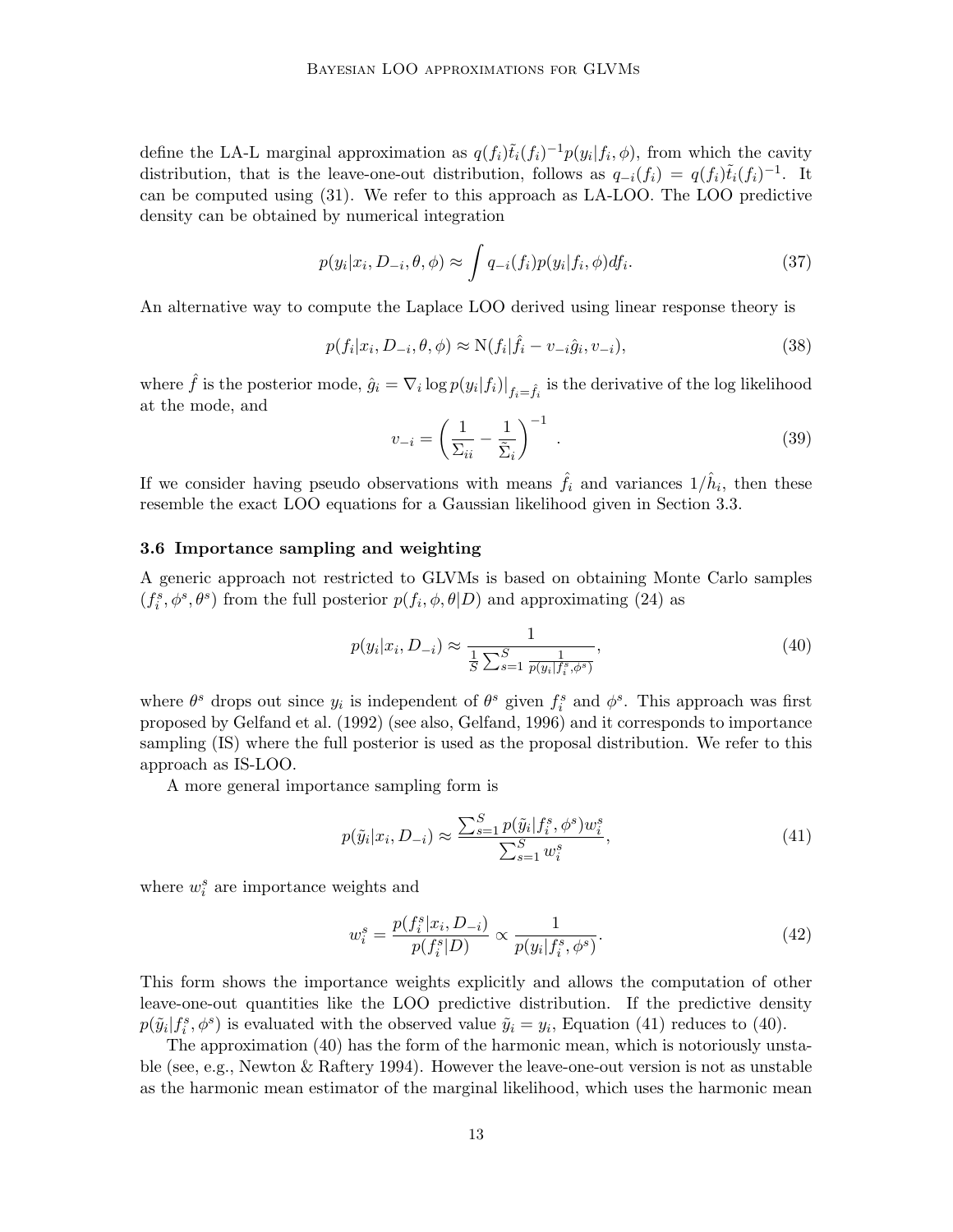of  $\prod_{i=1}^n p(y_i|f_i^s, \phi^s)$  and corresponds to using the joint posterior as the importance sampling proposal distribution for the joint prior.

For the Gaussian observation model, [Vehtari](#page-37-8) [\(2001\)](#page-37-8) and [Vehtari and Lampinen](#page-37-9) [\(2002\)](#page-37-9) used exact computation for  $p(y_i|x_i, D_{-i}, \theta, \phi)$  and importance sampling only for  $p(\theta, \phi|D_{-i})$ . The integrated importance weights are then

$$
w_i^s \propto \frac{1}{p(y_i|x_i, D_{-i}, \theta^s, \phi^s)},\tag{43}
$$

and the LOO predictive density is

$$
p(y_i|x_i, D_{-i}) \approx \frac{1}{\sum_{s=1}^{S} \frac{1}{p(y_i|x_i, D_{-i}, \theta^s, \phi^s)}}.
$$
\n(44)

The same marginalization approach can be used in the case of non-Gaussian observation models. [Held et al.](#page-35-9) [\(2010\)](#page-35-9) used the Laplace approximation, marginal improvements, and numerical integration to obtain an approximation for  $p(y_i|x_i, D_{-i}, \theta^s, \phi^s)$  (see more in Section [3.7\)](#page-15-0). [Vanhatalo et al.](#page-37-5) [\(2013\)](#page-37-5) use EP and the Laplace method for the marginalisation in the GPstuff toolbox. [Li et al.](#page-35-10) [\(2014\)](#page-35-10) considered generic latent variable models using Monte Carlo inference, and propose to marginalise  $f_i$  by obtaining additional Monte Carlo samples from the posterior  $p(f_i|x_i, D_{-i}, \theta, \phi)$ . [Li et al.](#page-35-10) [\(2014\)](#page-35-10) also proposed the name integrated IS and provided useful results illustrating the benefits of the marginalization. As we are focusing on EP and Laplace approximations for the latent inference, in our experiments we use IS only for hyperparameters.

The variance of the estimate [\(40\)](#page-13-2) depends on the variance of the importance weights. The full posterior marginal  $p(f_i^s|D)$  is likely to be narrower and have thinner tails than the leave-one-out distribution  $p(f_i^s|x_i, D_{-i})$ . This may cause the importance weights to have high or infinite variance [\(Peruggia,](#page-36-8) [1997;](#page-36-8) [Epifani et al.,](#page-34-9) [2008\)](#page-34-9) as rare samples from the low density region in the tails of  $p(f_i^s|D)$  may have very large weights.

If the variance of the importance weights is finite, the central limit theorem holds [\(Epi](#page-34-9)[fani et al.,](#page-34-9) [2008\)](#page-34-9), and the corresponding estimates converge quickly. If the variance of the raw importance ratios is infinite but the mean exists, the generalized central limit theorem for stable distributions holds, and the convergence of the estimate is slower [\(Vehtari and](#page-37-10) [Gelman,](#page-37-10) [2015\)](#page-37-10).

[Vehtari et al.](#page-38-0) [\(2016\)](#page-38-0) propose to use Pareto smoothed importance sampling (PSIS) by [Vehtari and Gelman](#page-37-10) [\(2015\)](#page-37-10) for diagnostics and to regularize the importance weights in IS-LOO. Pareto smoothed importance sampling uses the empirical Bayes estimate of [Zhang](#page-38-1) [and Stephens](#page-38-1) [\(2009\)](#page-38-1) to fit a generalized Pareto distribution to the tail. By examining the estimated shape parameter  $k$  of the Pareto distribution, we are able to obtain sample based estimates of the existence of the moments [\(Koopman et al.,](#page-35-11) [2009\)](#page-35-11). When the tail of the weight distribution is long, a direct use of importance sampling is sensitive to one or few largest values. To stabilize the estimates, [Vehtari et al.](#page-38-0)  $(2016)$  propose to replace the M largest weights by the expected values of the order statistics of the fitted generalized Pareto distribution. [Vehtari et al.](#page-38-0) [\(2016\)](#page-38-0) also apply optional truncation for very large weights following truncated importance sampling by [Ionides](#page-35-12) [\(2008\)](#page-35-12) to guarantee finite and reduced variance of the estimate in all cases. Even if the raw importance weights do not have finite variance, the PSIS-LOO estimate still has a finite variance, although at the cost of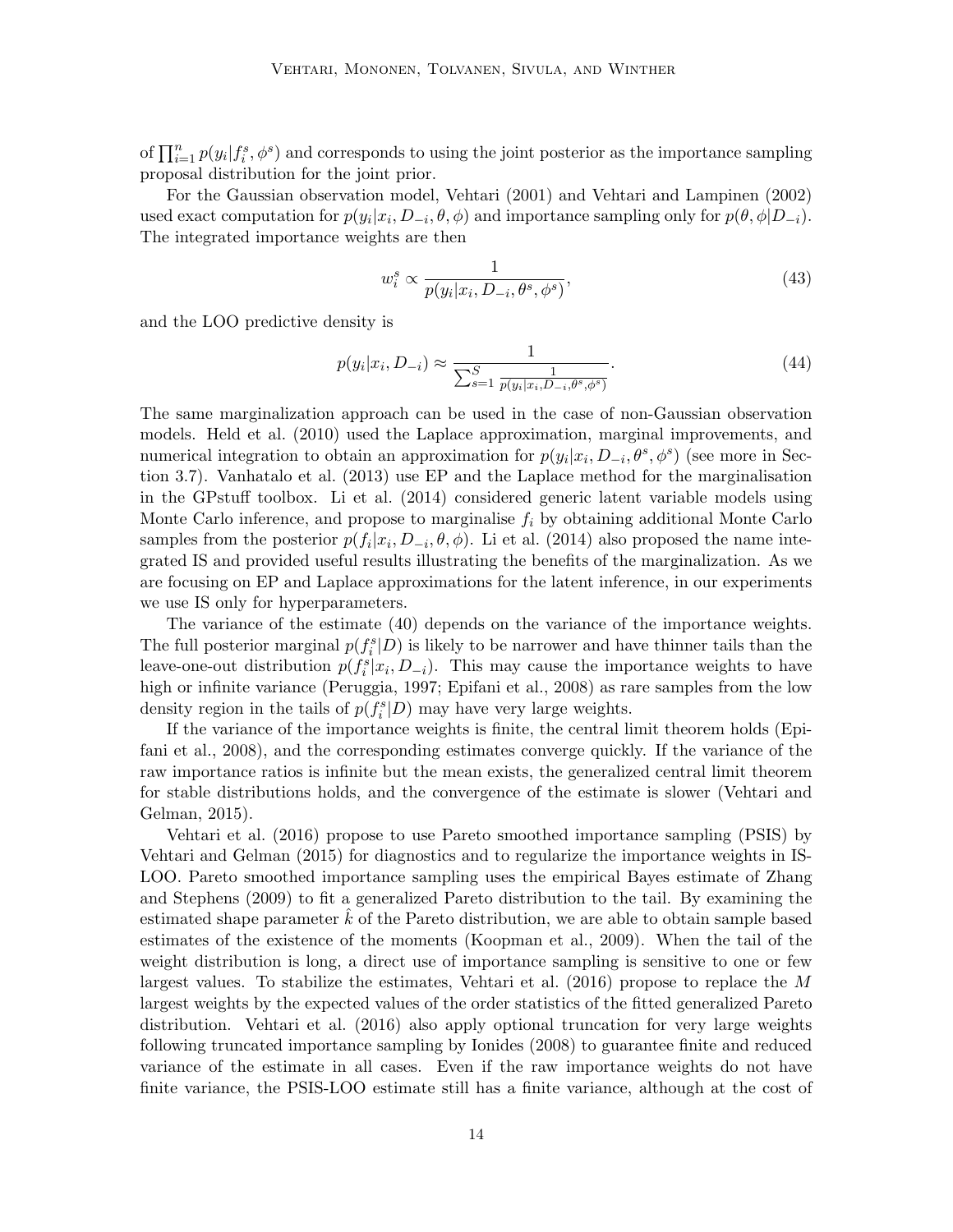additional bias. [Vehtari et al.](#page-38-0) [\(2016\)](#page-38-0) demonstrate that this bias is likely to be small when the estimated Pareto shape parameter  $k < 0.7$ .

If the variance of the weights is finite, then an effective sample size estimate can be estimated as

$$
S_{\text{eff}} = 1 / \sum_{s=1}^{S} (\tilde{w}^s)^2,
$$
\n(45)

where  $\tilde{w}^s$  are normalized weights (with a sum equal to one) [\(Kong et al.,](#page-35-13) [1994\)](#page-35-13). This estimate is noisy if the variance is large, but with smaller variances it provides an easily interpretable estimate of the efficiency of the importance sampling.

Importance weighting can also be used with deterministic evaluation points  $(\phi^s, \theta^s)$ obtained from, for example, grid or CCD by re-weighting the weights  $w^s$  in [\(21\)](#page-9-1); see [Held](#page-35-9) [et al.](#page-35-9) [\(2010\)](#page-35-9) and [Vanhatalo et al.](#page-37-5) [\(2013\)](#page-37-5). As the deterministic points are usually used in the low dimensional case and the evaluation points are not far in the tails, the variance of the observed weights is usually smaller than with Monte Carlo. If the full posterior  $p(\theta, \phi|D)$  is a poor fit to each LOO posterior  $p(\theta, \phi|D_{-i})$ , then the problem remains that the tails are not well approximated and LOO is biased towards the hierarchical approximation [\(28\)](#page-11-2) that uses the full posterior of the parameters  $p(\theta, \phi|D)$ .

In the ideal case, the CCD evaluation points except the modal point would have equal weights. The CCD approach adjusts these weights based on the actual density and importance weighting will further adjust them, making it possible that a small number of evaluation points have large weights. Although the CCD evaluation points have been chosen deterministically, we can diagnose the reliability of CCD by investigating the distribution of the weights. If there is a small number of CCD points, we examine the effective sample size, and in cases where the number of points exceed 280 (which happens when there are more than 11 parameters), we also estimate the Pareto shape parameter  $k$ .

## <span id="page-15-0"></span>3.7 Quadrature LOO

[Held et al.](#page-35-9) [\(2010\)](#page-35-9) proposed to use numerical integration to approximate

<span id="page-15-1"></span>
$$
p(y_i|x_i, D_{-i}, \theta, \phi) \approx 1/\int \frac{q(f_i|D, \theta, \phi)}{p(y_i|f_i, \phi)} df_i.
$$
\n(46)

We call this quadrature LOO (Q-LOO), as one-dimensional numerical integration methods are usually called quadrature. Given exact  $p(f_i|D, \theta, \phi)$  and accurate quadrature, this would provide an accurate result (e.g., if the true posterior is Gaussian, quadrature should give a result similar to the analytic solution apart from numerical inaccuracies). However, some error will be introduced when the latent posterior is approximated with  $q(f_i|D, \theta, \phi)$ . The numerical integration of the ratio expression may also be numerically unstable if the tail of the likelihood term  $p(y_i|f_i, \phi)$  decays faster than the tail of the approximation  $q(f_i|D, \theta, \phi)$ . For example, the probit likelihood, which has a tail that goes as  $\exp(-f^2/2)/f$ , will be numerically unstable if  $q(f_i|D, \theta, \phi)$  is Gaussian with a variance below one.

[Held et al.](#page-35-9) [\(2010\)](#page-35-9) tested the Gaussian marginal approximation (LA-G) and two non-Gaussian improved marginal approximations (LA-CM and simplified LA-CM, see Section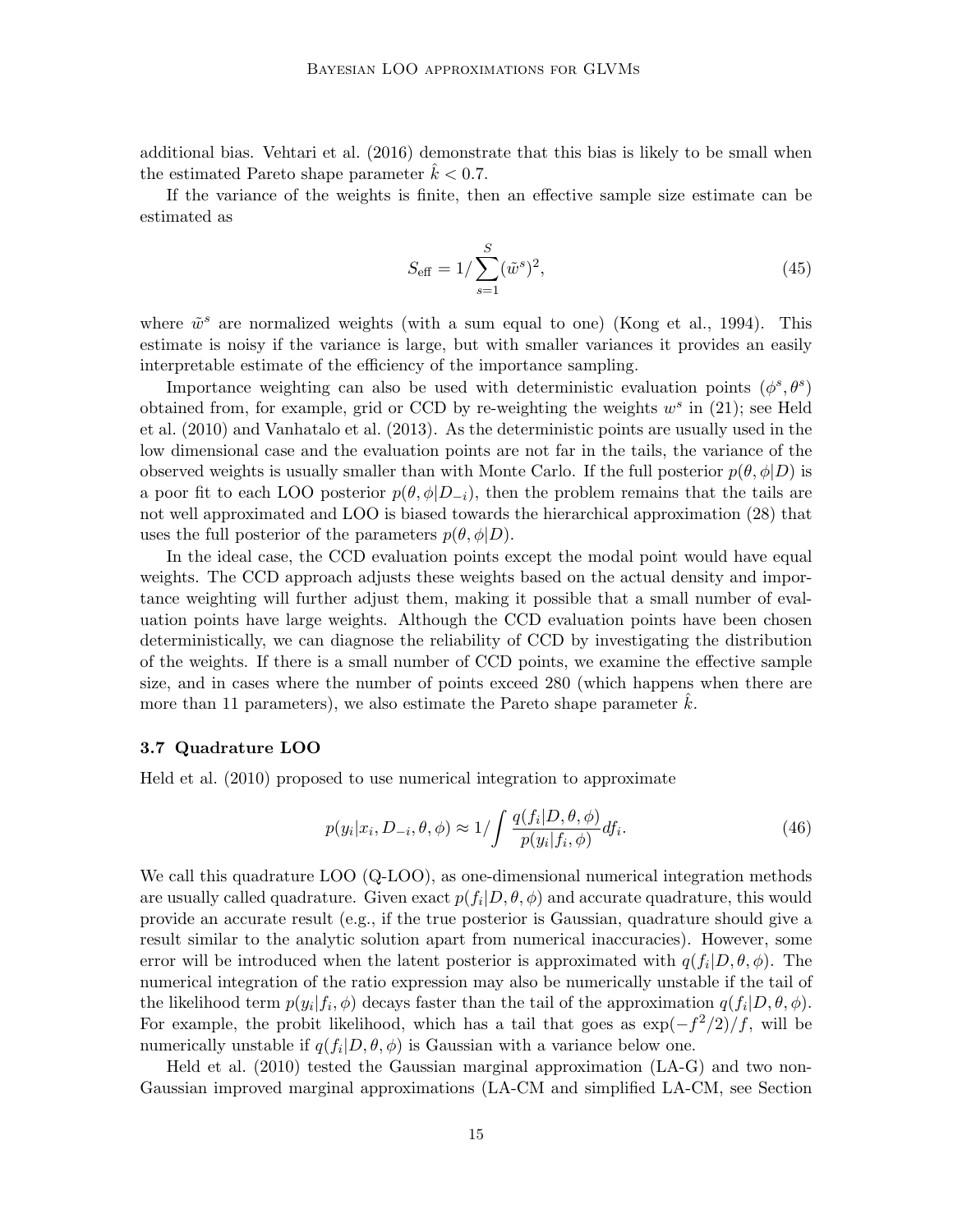[2.5\)](#page-7-1). All had problems with the tails, although less so with the more accurate approximations. [Held et al.](#page-35-9) proposed to rerun the failed LOO cases with actual removal of the data. As [Held et al.](#page-35-9) had 13 to 56 failures in their experiments, the proposed approach would make LOO relatively expensive. In our experiments with Gaussian marginal approximations LA-G/EP-G, we also had several severe failures with some data sets. However with the non-Gaussian approximations LA-CM2/EP-FACT, we did not observe severe failures (see Section [4\)](#page-20-0).

If we use marginal approximations EP-L or LA-L based on the tilted distribution  $q_{-i}(f_i)p(y_i|f_i,\phi)$  (see Table [1\)](#page-8-0), we can see that the tail problem vanishes. Inserting the normalized tilted distribution from [\(46\)](#page-15-1), the equation reduces to

$$
p(y_i|x_i, D_{-i}, \theta, \phi) \approx \int q_{-i}(f_i)p(y_i|f_i, \phi)df_i,
$$
\n(47)

which is the EP-LOO or LA-LOO predictive density estimate depending on which approximation is used.

We also present an alternative form of [\(46\)](#page-15-1), which gives additional insight about the numerical stability when the global marginal improvements are used. As discussed in Section [2.5,](#page-7-1) we can write the marginal approximation with a global improvement as

$$
\frac{Z_q}{Z_p}q(f_i)\tilde{t}(f_i)^{-1}p(y_i|f_i,\phi)c_i(f_i),\tag{48}
$$

where  $c_i(f_i)$  is a global correction term (see Eq. [\(18\)](#page-7-0)). Replacing  $q(f_i)\tilde{t}(f_i)^{-1}$  with the cavity distribution from EP-L or LA-L gives

<span id="page-16-0"></span>
$$
\frac{Z_q}{Z_p}q_{-i}(f_i)p(y_i|f_i,\phi)c_i(f_i),\tag{49}
$$

which we can insert into  $(46)$  to obtain

$$
p(y_i|x_i, D_{-i}, \theta, \phi) \approx \frac{\int p(y_i|f_i, \phi) q_{-i}(f_i)c_i(f_i) df_i}{\int q_{-i}(f_i)c_i(f_i) df_i}.
$$
\n(50)

Here  $q_{-i}(f_i)c_i(f_i)$  is a global corrected leave-one-out posterior, and we can see that the stability will depend on  $c_i(f_i)$ . The correction term  $c_i(f_i)$  may have increasing tails, which is usually not a problem in  $q_{-i}(f_i)p(y_i|f_i, \phi)c_i(f_i)$ , but may be a problem in  $q_{-i}(f_i)c_i(f_i)$ . In addition, the evaluation of  $c_i(f_i)$  at a small number of points and using interpolation for the quadrature (as proposed by [Rue et al.,](#page-36-5) [2009\)](#page-36-5) is sometimes unstable, which may increase the instability of  $\int q_{-i}(f_i)c_i(f_i)df_i$ . Depending on the details of the computation, [\(46\)](#page-15-1) and [\(50\)](#page-16-0) can produce the same result up to numerical accuracy, if the relevant terms cancel out numerically in Equation [\(46\)](#page-15-1). This happens in our implementation with global marginal posterior improvements, and thus in Section [4](#page-20-0) we do not report the results separately for [\(46\)](#page-15-1) and [\(50\)](#page-16-0).

[Held et al.](#page-35-9) [\(2010\)](#page-35-9) and [Vanhatalo et al.](#page-37-5) [\(2013\)](#page-37-5) use quadrature LOO in a hierarchical approximation, where the parameter level is handled using importance weighting (Section [3.6\)](#page-13-0). Our experiments also use this approach. Alternatively, we could approximate by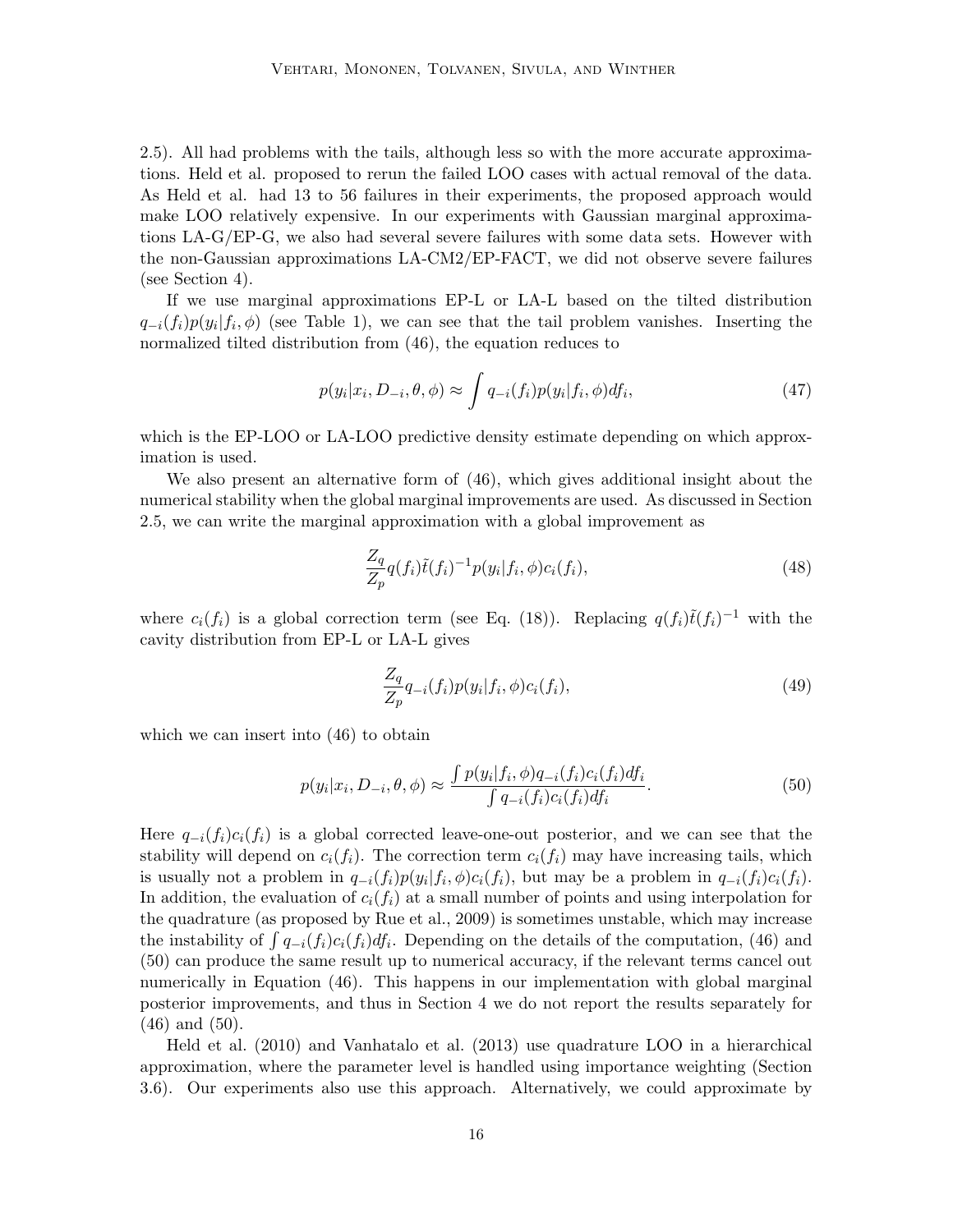integrating over the parameters in the marginal and likelihood separately and approximate LOO as

$$
p(y_i|x_i, D_{-i}) \approx 1/\int \frac{q(f_i|D)}{p(y_i|f_i, D)} df_i.
$$
\n(51)

If the integration over  $\theta$  and  $\phi$  is made using Monte Carlo or deterministic sampling (e.g. CCD), then this is equivalent to using quadrature for conditional terms and importance weighting of the parameter samples.

Truncated weights quadrature. As the quadrature approach may also be applied beyond simple GLVMs, we propose an approach for stabilizing the general form. Inspired by truncated importance sampling by [Ionides](#page-35-12) [\(2008\)](#page-35-12), we propose a modification of the quadrature approach, which makes it more robust to approximation errors in tails:

$$
p(y_i|x_i, D_{-i}, \theta, \phi) \approx \frac{\int p(y_i|f_i, \phi) \ p(f_i|D, \theta, \phi) \tilde{w}(f_i) df_i}{\int p(f_i|D, \theta, \phi) \tilde{w}(f_i) df_i},\tag{52}
$$

where

$$
\tilde{w}(f_i) = \frac{1}{\max(p(y_i|f_i, \phi), c)},\tag{53}
$$

and c is a small positive constant. When  $c = 0$ , we get the original equation. When c is larger than the maximum value of  $p(y_i|f_i, \phi)$ , we get the posterior predictive density  $p(y_i|D)$ .

With larger values of  $p(y_i|f_i, \phi)$  and c we avoid the possibility that the ratio explodes. In easy cases, where the numerator gets close to zero before  $c$  is used, we get a negligible bias. In difficult cases, we have a bias towards the full posterior predictive density.

In truncated importance sampling, the truncation level is based on the average raw weight size and the number of samples (see details in [Ionides,](#page-35-12) [2008\)](#page-35-12). Following this idea we choose

$$
c^{-1} = c_0^{-1} \int_a^b \frac{p(f_i|D, \theta, \phi)}{p(y_i|f_i, \phi)} df_i.
$$

By limiting the integral to interval  $(a, b)$ , we avoid tail problems while capturing information about the average level of the weights. Based on experiments not reported here, we choose  $c_0 = 10^{-4}$  and the interval  $(a, b)$  to extend 6 standard deviations from the mode of the marginal posterior in each direction. A case-specific  $c_0$  could further improve results, but a fixed  $c_0$  already shows the usefulness of the truncation. We refer to truncated weights quadrature LOO by TQ-LOO. In the experiments we show that TQ-LOO can provide more stable results than Q-LOO.

# <span id="page-17-0"></span>3.8 Widely applicable information criterion

[Watanabe](#page-38-2) [\(2010a,](#page-38-2)[b\)](#page-38-3) showed that the widely applicable information criterion (WAIC) is asymptotically equivalent to Bayesian LOO. [Watanabe](#page-38-2) [\(2010a,](#page-38-2)[b\)](#page-38-3) provided two forms for WAIC, which we refer to as  $W AIC_G$  and  $W AIC_V$  following [Vehtari and Ojanen](#page-37-0) [\(2012\)](#page-37-0). WAIC was originally defined on the scale of mean negative log density, but for better cohesion within this paper we use the scale of mean log density. In the following discussion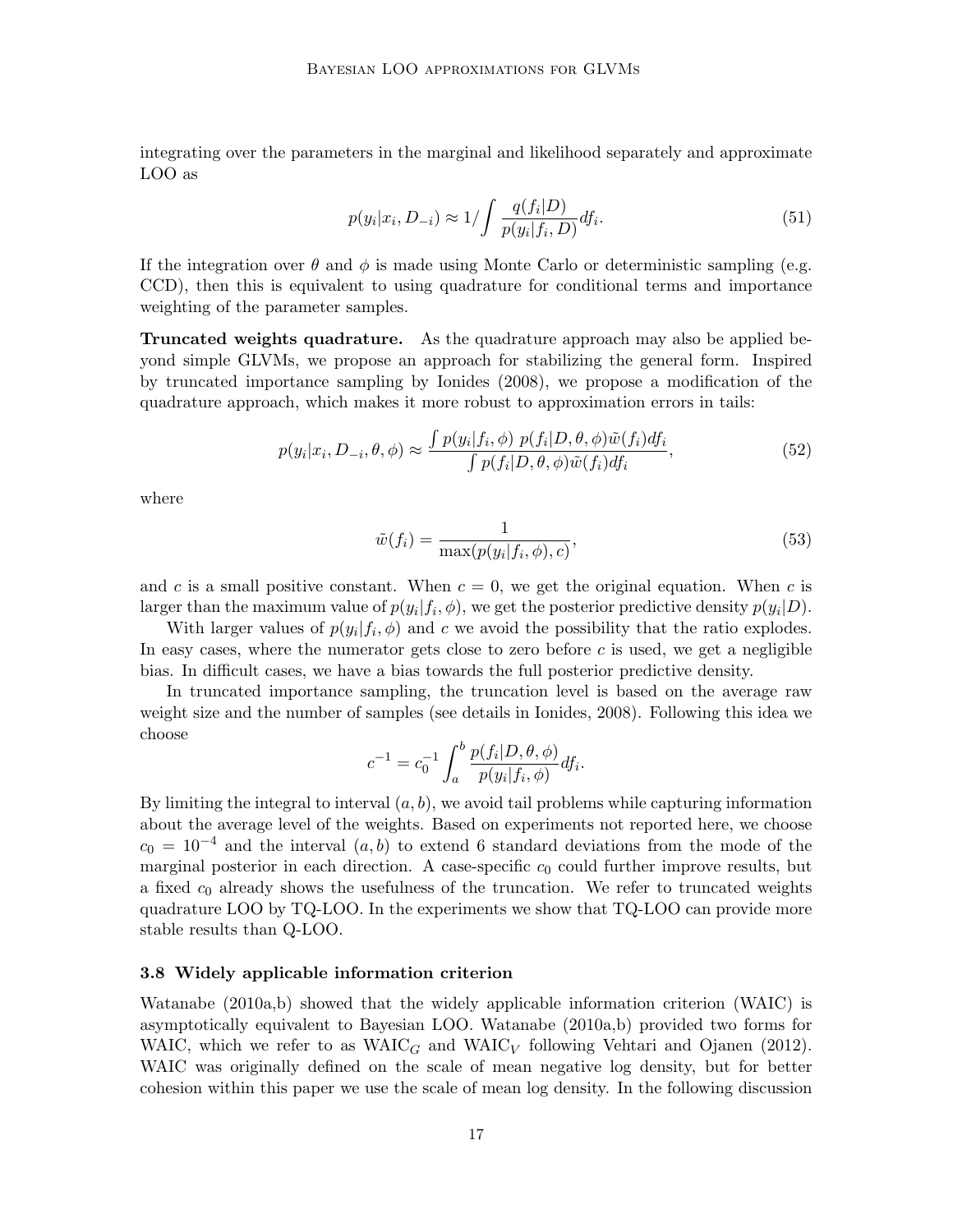we drop the dependence on  $\phi$  and  $\theta$  and return to this point towards the end of the section. Both WAIC forms consist of the mean training log predictive density  $\frac{1}{n} \sum_{i=1}^{n} \log p(y_i|D)$  and a second term to correct for its optimistic bias. These correction terms may be interpreted as the complexity of the model or the effective number of parameters in the model, but the interpretation does not always seem to be clear.

The correction term in  $\text{WAIC}_G$  is based on the difference between the training utility and Gibbs utility  $\left(\frac{1}{n}\sum_{i=1}^n \int \log p(y_i|f_i)p(f_i|D)df_i\right)$  giving

$$
\text{WAIC}_G = \frac{1}{n} \sum_{i=1}^n \log p(y_i|D) - 2 \sum_{i=1}^n \left[ \log E_{f_i|D}[p(y_i|f_i)] - E_{f_i|D}[\log p(y_i|f_i)] \right] ,\qquad(54)
$$

where the Gibbs utility differs from the mean training log predictive density by the changed order of the logarithm and the expectation over the posterior.

The correction term in  $\text{WAIC}_V$  is based on the functional variance which describes the fluctuation of the posterior distribution:

$$
\text{WAIC}_V = \frac{1}{n} \sum_{i=1}^n \log p(y_i|D) - \frac{1}{n} \sum_{i=1}^n \text{Var}_{f_i|D}[\log p(y_i|f_i)].\tag{55}
$$

Both of these criteria are easy to compute using Monte Carlo samples from the joint posterior  $p(f|D)$ , or marginal posterior approximation of  $p(f_i|D)$  and quadrature integration.

[Watanabe](#page-38-3) [\(2010b\)](#page-38-3) used a Taylor series expansion to prove the asymptotic equivalence to Bayesian LOO with error term  $O_p(n^{-2})$ . To examine this relation we write the LOO log predictive density using condensed notation for [\(24\)](#page-10-1)

$$
-\frac{1}{n}\sum_{i=1}^{n}\log E_{f_i|D}[p(y_i|f_i)^{-1}].
$$
\n(56)

By defining a generating function of functional cumulants,

$$
F(\alpha) = \frac{1}{n} \sum_{i=1}^{n} \log E_{f_i|D} [p(y_i|f_i)^{\alpha}],
$$
\n(57)

and applying a Taylor expansion of  $F(\alpha)$  around 0 with  $\alpha = -1$ , we obtain an expansion of the leave-one-out predictive density:

$$
LOO = F'(0) - \frac{1}{2}F''(0) + \frac{1}{6}F^{(3)}(0) - \sum_{i=4}^{\infty} \frac{(-1)^i F^{(i)}(0)}{i!}.
$$
 (58)

From the definition of  $F(\alpha)$  we get

$$
F(0) = 0
$$
  
\n
$$
F(1) = \frac{1}{n} \sum_{i=1}^{n} \log E_{f_i|D}[p(y_i|f_i)]
$$
  
\n
$$
F'(0) = \frac{1}{n} \sum_{i=1}^{n} E_{f_i|D}[\log p(y_i|f_i)]
$$
  
\n
$$
F''(0) = \frac{1}{n} \sum_{i=1}^{n} \text{Var}_{f_i|D}[\log p(y_i|f_i)].
$$
\n(59)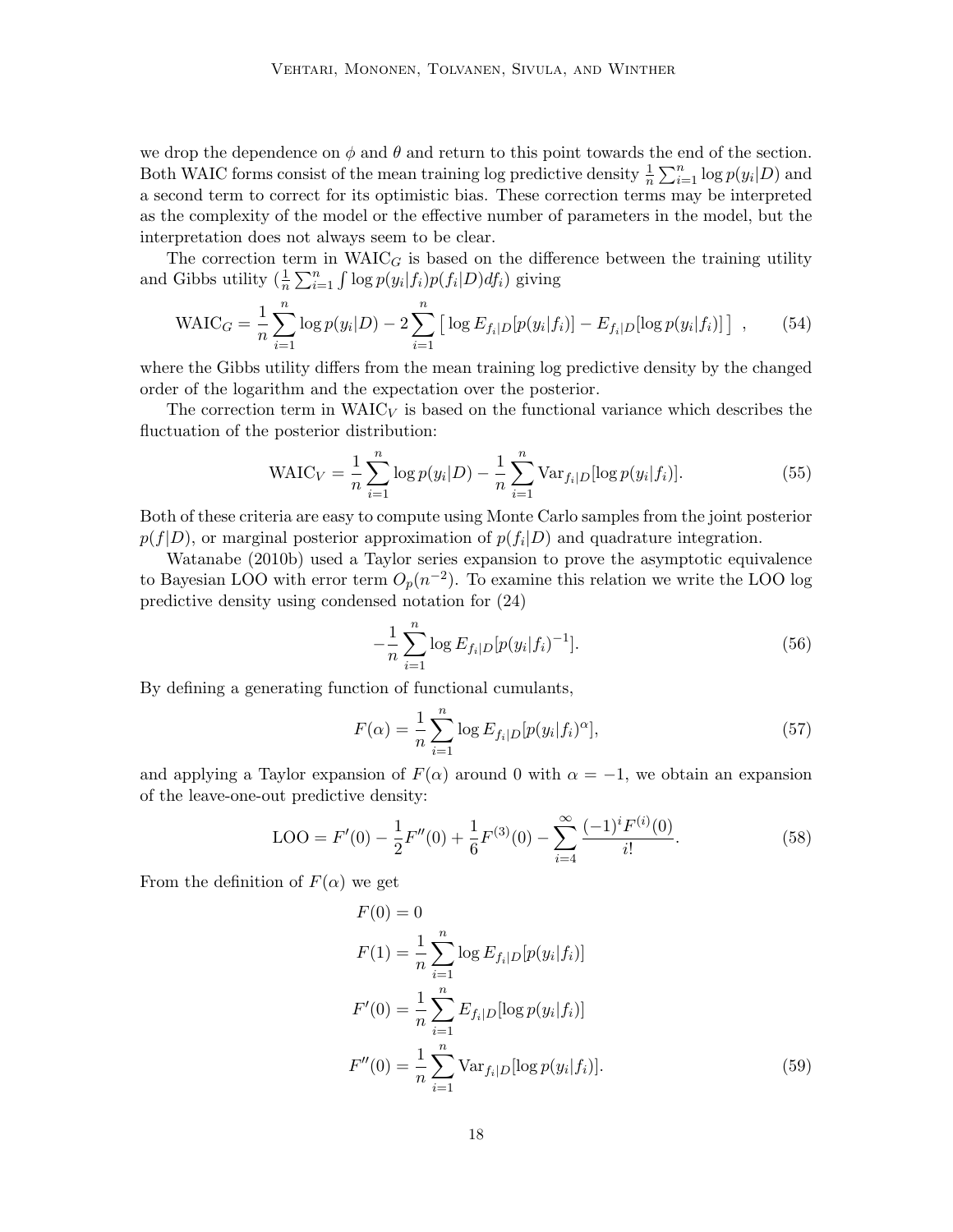Furthermore, the expansion for the mean training log predictive density is

$$
F(1) = F'(0) + \frac{1}{2}F''(0) + \frac{1}{6}F^{(3)}(0) + \sum_{i=4}^{\infty} \frac{F^{(i)}(0)}{i!},
$$
\n(60)

the expansion for  $W AIC<sub>G</sub>$  is

$$
\text{WAIC}_G(n) = F(1) - 2[F(1) - F'(0)] = -F(1) + 2F'(0)
$$
\n
$$
= F'(0) - \frac{1}{2}F''(0) - \frac{1}{6}F^{(3)}(0) - \sum_{i=4}^{\infty} \frac{F^{(i)}(0)}{i!},\tag{61}
$$

and the expansion for  $W AIC_V$  is

$$
\text{WAIC}_V(n) = F(1) - F''(0)
$$
  
=  $F'(0) - \frac{1}{2}F''(0) + \frac{1}{6}F^{(3)}(0) + \sum_{i=4}^{\infty} \frac{F^{(i)}(0)}{i!}.$  (62)

The first two terms of the expansion of  $\text{WAIC}_G$  and the first three terms of the expansion of  $W AIC_V$  match with the expansion of LOO. Based on the expansion we may assume that  $W AIC_V$  is the more accurate approximation for LOO.

[Watanabe](#page-38-3) [\(2010b\)](#page-38-3) shows that the error of WAIC<sub>V</sub> is  $O_p(n^{-2})$  and argues that asymptotically further terms have negligible contribution. However, the error can be significant in the case of finite n and weak prior information, as shown by [Gelman et al.](#page-34-0)  $(2014)$ , and for hierarchical models, as demonstrated by [Vehtari et al.](#page-38-0) [\(2016\)](#page-38-0). For example, with Gaussian processes, if  $x_i$  is far from all other  $x_j$ , then  $f_i$  has a low correlation with any other  $f_j$  and the effective number of observations affecting the posterior of  $f_i$  is close to 1. In such cases, the higher order terms of the expansion are significant. The higher order terms of  $WAC_V$ match the higher order terms of the mean training log predictive density and thus  $W\text{AIC}_V$ will be biased towards that. This is also evident from our experiments (see Section [4\)](#page-20-0). It is not as clear what happens with  $W AIC_G$ , but experimentally the behavior is similar but with higher variance than with  $W AIC_V$ . The performance of both WAICs clearly also depend on the accuracy of the marginal approximation  $q(f_i|D)$ .

Instead of WAIC, we could directly compute a desired number of terms from the series expansion of LOO. In theory, we could approximate the exact result with a desired accuracy if enough higher order functional cumulants exist. This does not always work (e.g., if the posterior is Cauchy and the observation model is Gaussian), but it is true with a Gaussian prior on latent variables and a log-concave likelihood [\(An,](#page-34-10) [1998\)](#page-34-10). In practice, the accuracy is limited by the computational precision of the higher cumulants, which is limited by the number of Monte Carlo samples or by the distributional approximation  $q(f_i|D)$ . If the cumulants are computed using  $q(f_i|D)$  and quadrature, then the approximation based on Taylor series expansion converges eventually to Q-LOO (within numerical accuracy).

In the above equations we had dropped dependency on  $\phi$  and  $\theta$ . Like in other LOO-CV approximations, the parameter level can be handled using importance weighting. Alternatively we can handle the parameter level in full WAIC style by computing the cumulants of the marginal posteriors, where  $\phi$  and  $\theta$  have been integrated out, and using these cumulants to compute WAIC.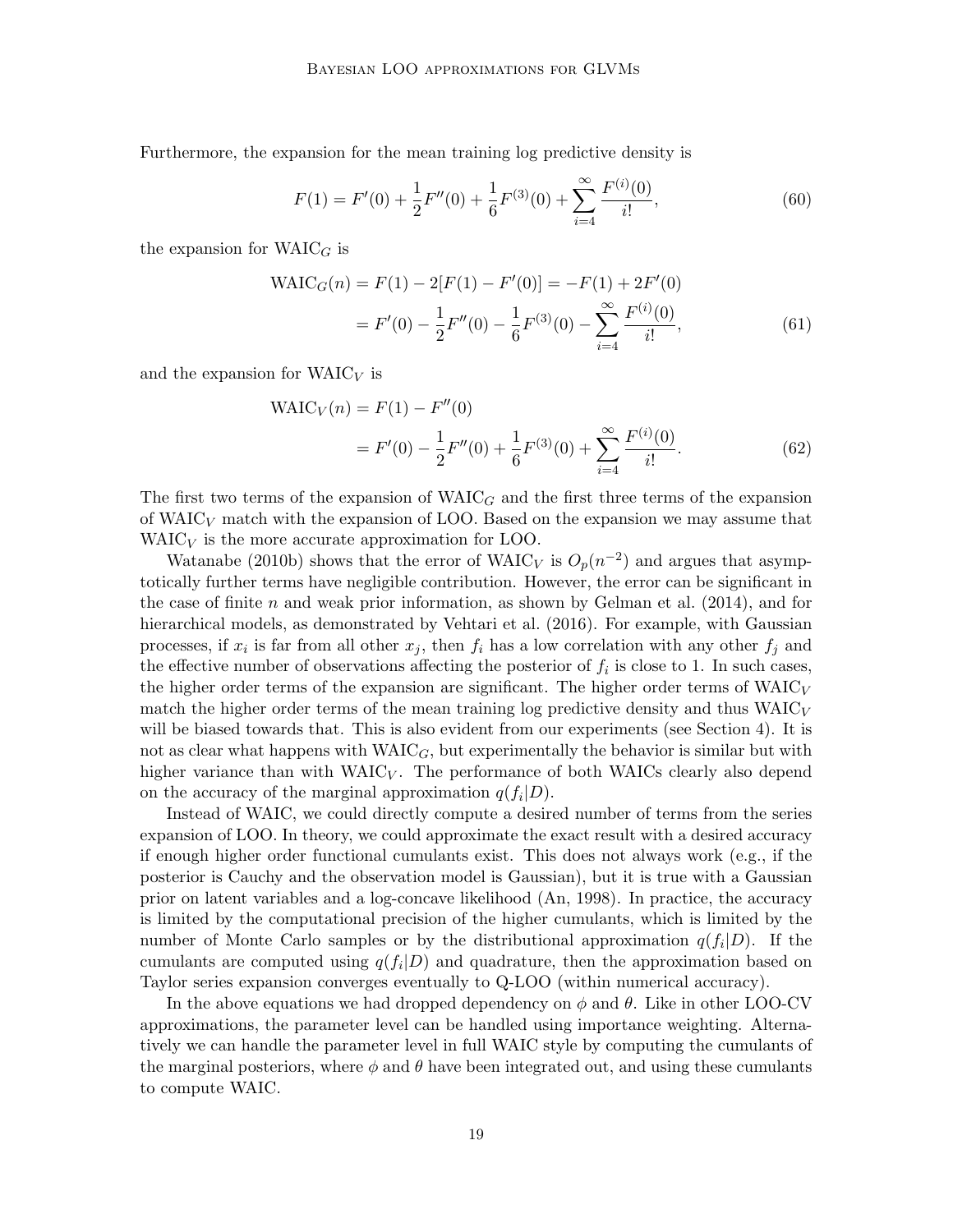| Data set   | n    | d  | $\#(\phi,\theta)$ | observation model           |
|------------|------|----|-------------------|-----------------------------|
| Ripley     | 250  | 2  | 5                 | probit                      |
| Australian | 690  | 14 | 17                | probit                      |
| Ionosphere | 351  | 33 | 4                 | probit                      |
| Sonar      | 208  | 60 | 4                 | probit                      |
| Leukemia   | 1043 | 4  |                   | log-logistic with censoring |
| Boston     | 506  | 13 | 17                | Student's t                 |

<span id="page-20-1"></span>Table 3: Summary of data sets and models in our examples.

WAIC is related to the deviance information criterion (DIC). We do not review DIC here and instead refer to [Gelman et al.](#page-34-0) [\(2014\)](#page-34-0) for the reasons we prefer WAIC to DIC. Indeed, in our experiments not reported here, DIC had larger error than WAIC.

## <span id="page-20-0"></span>4. Results

Using several real data sets we present results illustrating the properties of the reviewed LOO-CV approximations. Table [3](#page-20-1) lists the basic properties of four classification data sets (Ripley, Australian, Ionosphere, Sonar), one survival data set with censoring (Leukemia), and one data set for a Student's t regression (Boston). All data sets are available from the internet. Several classification data sets were selected as the posterior is likely to be skewed and there are often differences in performance between Laplace approximation and expectation propagation. The classification data sets have different numbers of covariates so we can investigate to what degree this affects the accuracy of the LOO-CV approximations. The leukemia survival data set was selected as we often analyze survival data with censoring. The Boston data set for a regression with a Student's t observation model was selected to illustrate the performance in the case of a non-log-concave likelihood, which may produce multimodal latent posterior. Similar results were obtained with other data sets not reported here.

For all data sets we fit Gaussian processes with constant, linear, and squared exponential covariance functions. When using the squared exponential covariance function, we use a separate length scale for each covariate except with the Ionosphere and Sonar data sets, where we use one common length scale. For the classification data sets we use a Bernoulli observation model with probit link. For the Leukemia data set we use a log-logistic model with censoring (as in [Gelman et al.,](#page-34-7) [2013,](#page-34-7) p. 511). For the Boston data set we use a Student's t observation model with  $\nu = 4$  degrees of freedom. A fixed  $\nu$  was chosen as the Laplace approximation [\(Vanhatalo et al.,](#page-37-11) [2009\)](#page-37-11) had occasional problems when integrating over an unknown  $\nu$ . Robust-EP by Jylänki et al. [\(2011\)](#page-35-0) works well also with  $\nu$  unknown. All the experiments were done using  $GPstuff$  toolbox<sup>[1](#page-20-2)</sup> [\(Vanhatalo et al.,](#page-37-5) [2013\)](#page-37-5). The Laplace method is implemented as described in [Vanhatalo et al.](#page-37-4) [\(2010\)](#page-37-4). The Laplace-EM method for Student's t model is implemented as described in [Vanhatalo et al.](#page-37-11) [\(2009\)](#page-37-11). Parallel EP for other data sets than Boston and parallel robust-EP for Student's  $t$  models are implemented as described in Jylänki et al. [\(2011\)](#page-35-0). CCD is implemented as described in [Vanhatalo](#page-37-4) [et al.](#page-37-4) [\(2010\)](#page-37-4). Markov chain Monte Carlo (MCMC) sampling is based on elliptical slice

<span id="page-20-2"></span><sup>1.</sup> Available at <http://research.cs.aalto.fi/pml/software/gpstuff/>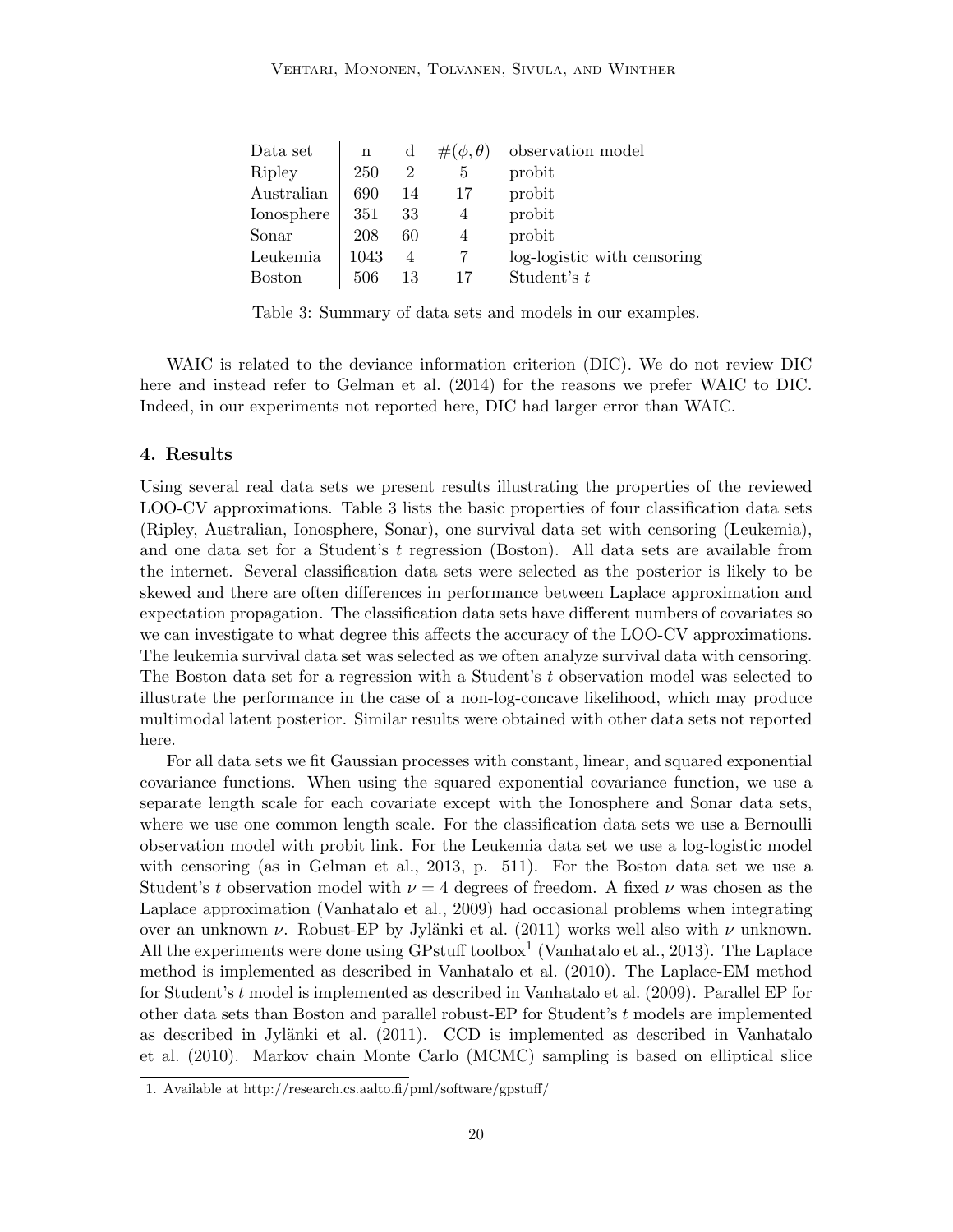sampling for latent values [\(Murray et al.,](#page-36-9) [2010\)](#page-36-9) and surrogate slice sampling [\(Murray and](#page-36-10) [Adams,](#page-36-10) [2010\)](#page-36-10) for jointly sampling latent values and hyperparameters. The practical speed comparisons of the posterior and LOO approximation methods are shown in Appendix [C.](#page-32-0)

Although in the review we described the estimation of the expected performance LOO = 1  $\frac{1}{n}\sum_{i=1}^n \log p(y_i|x_i, D_{-i})$ , below we report  $n \times$  LOO. For these data sets this puts the approximation errors for all sets on the same scale. This scale has two other interpretations. First, the difference between the sum training log predictive density and  $n \times$  LOO can be interpreted sometimes as the effective number of parameters measuring the model complexity [\(Vehtari and Ojanen,](#page-37-0) [2012;](#page-37-0) [Gelman et al.,](#page-34-0) [2014\)](#page-34-0). Second, the significance of the difference between two models can be approximately calibrated if  $n \times$  LOO is interpreted as a pseudo log Bayes factor and if a similar calibration scale is used as for the Bayes factor [\(Vehtari and](#page-37-0) [Ojanen,](#page-37-0) [2012\)](#page-37-0). As a rule of thumb, based upon asymptotic theory and experience we would like the approximation error for  $nLOO$  to be smaller than 1. See the additional discussion of using Bayesian cross-validation in model selection in [Vehtari and Lampinen](#page-37-9) [\(2002\)](#page-37-9) and [Vehtari and Ojanen](#page-37-0) [\(2012\)](#page-37-0). We let  $\text{LOO}_i \equiv \log p(y_i | x_i, D_{-i})$  and  $\widehat{\text{LOO}}_i$  be the corresponding approximate quantity. In the tables we report a bias and deviation of individual terms as

$$
Bias = \sum_{i=1}^{n} (\widehat{LOO}_i - LOO_i)
$$
\n(63)

$$
\text{Std}^2 = \sum_{i=1}^n (\widehat{\text{LOO}}_i - \text{LOO}_i - \text{Bias})^2. \tag{64}
$$

The acronyms used in the following are MCMC=Markov chain Monte Carlo, CCD=central composite design, MAP=Type II maximum a posteriori, PSIS=Pareto smoothed importance sampling, and those listed in Tables [1](#page-8-0) and [2.](#page-10-0)

#### 4.1 Exact LOO comparison to MCMC

The ground truth exact LOO results were obtained by brute force computation of each  $p(y_i|x_i, D_{-i})$  separately by leaving out the *i*th observation. We do that for each method: Laplace, EP and MCMC. MCMC serves as the golden standard for the posterior inference to which we compare Laplace and EP. We show results separately for estimating the predictive performance with and without a global correction (CM2/FACT). As discussed in Section [2.5,](#page-7-1) only the global corrections produce non-Gaussian predictive distributions for the latent variable  $\tilde{f}$  at a new point  $\tilde{x}$ . Our main interest is in approximating  $p(y_i|x_i, D_{-i})$ , but we also show exact LOO results for the conditional  $p(y_i|x_i, D_{-i}, \phi, \theta)$  with fixed parameters θ, φ, which were obtained by optimizing the marginal posterior  $p(\theta, \phi|D)$  (type II MAP). In this case, LOO-CV is unbiased only conditionally as it does not take into account the effect of the fitting of the parameters  $\theta$ ,  $\phi$ . However, it is useful to first evaluate the accuracy of approximations for  $p(y_i|x_i, D_{-i}, \theta, \phi)$ , as these can be used with integrated importance sampling (see Section [3.6\)](#page-13-0) for hierarchical computation of  $p(y_i|x_i, D_{-i})$ .

The first part of Table [4](#page-23-0) shows the exact LOO results with hyperparameters fixed to Laplace Type II MAP. LA has similar performance to MCMC for all data sets except Ionosphere and Sonar, for which LA is significantly inferior. LA-CM2 is able to improve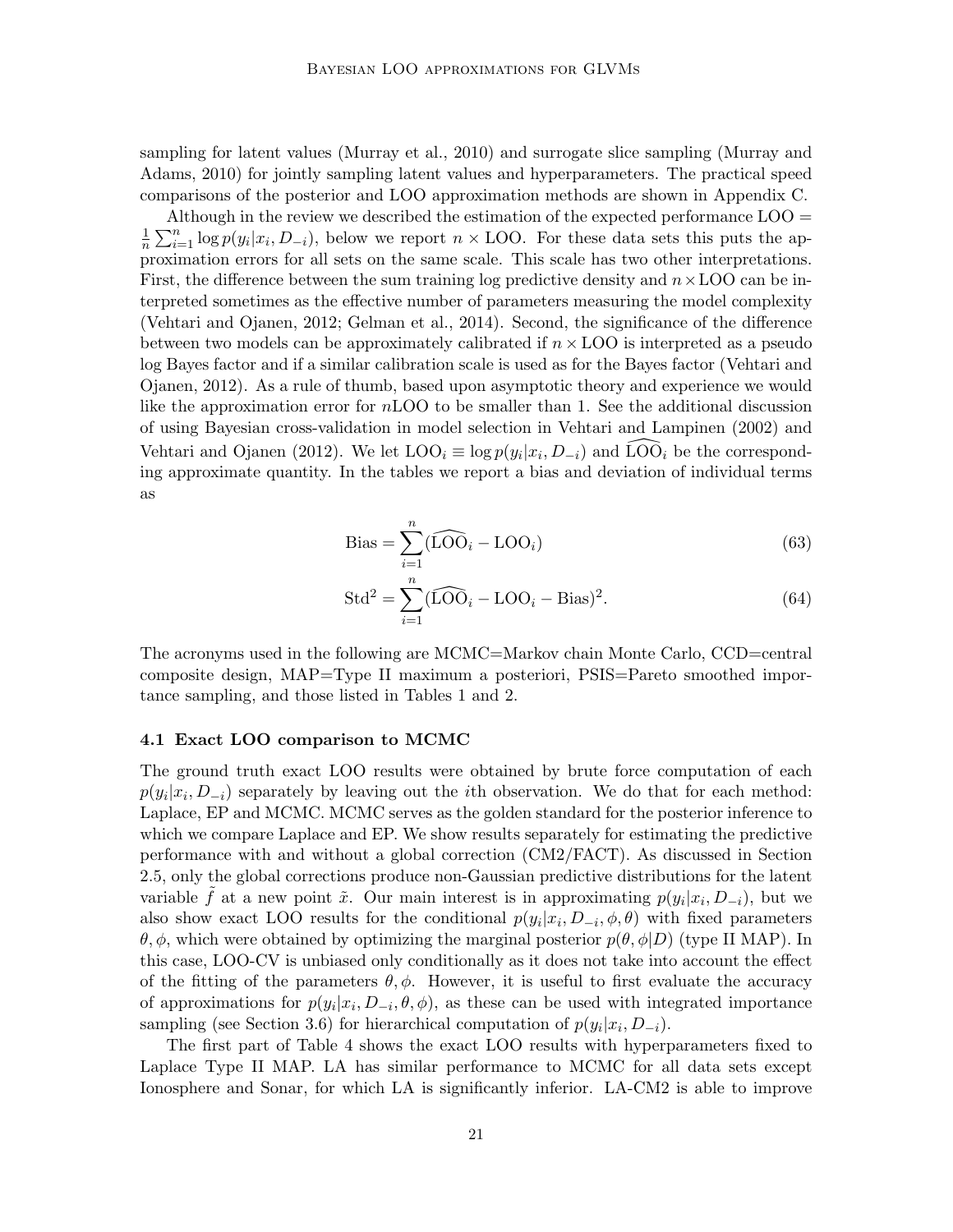the predictive performance for the Sonar dataset to be similar with MCMC, and for the Ionosphere, the performance is even better than for MCMC.

The second part of Table [4](#page-23-0) shows the exact LOO results with hyperparameters fixed to EP Type II MAP. EP has similar performance to MCMC for all data sets and EP-FACT is not able improve the performance. The small differences between MCMC results conditional on either LA-MAP or EP-MAP fixed hyperparameters are due to differences in the marginal likelihood approximations of LA and EP leading to different MAP estimates. However, this difference between LA-MAP and EP-MAP results is less interesting than differences with full integration.

The third part of Table [4](#page-23-0) shows the exact LOO results with hyperparameters integrated with MCMC or CCD. LA+CCD is as good as MCMC for the Ripley, Australian and Leukemia data sets. LA-CM2+CCD improves the predictive performance for Ionosphere and Sonar. The performance of LA-CM2+CCD for Sonar is even better than MCMC and  $EP(-FACT) + CCD. LA-CM2 + CCD$  failed to produce an answer in about 9% of leave-oneout rounds (the LA-CM2 method failing with some hyperparameter values) and thus no result is shown. EP is as good as MCMC for all data sets other than Boston and EP+FACT is not able to improve the performance at all.

Overall, when integrating over the hyperparameters, the difference between the predictive performance of LA and EP is small except for the Ionosphere and Sonar data sets.  $LA(-CM2)+CCD$  and  $EP(-FACT)+CCD$  have significantly worse predictive performance than MCMC for the Student's t regression with the Boston data. Since  $LA(-CM2)$  and  $EP(-$ FACT) performed as well as MCMC with fixed hyperparameters, the worse performance of CCD is due to error in the approximation of the marginal likelihood (see Jylänki et al., [2011\)](#page-35-0) and full MCMC is able to find better hyperparameters during the joint sampling of the latent values and hyperparameters.

#### 4.2 Approximate LOO comparison to exact LOO – fixed hyperparameters

As discussed in Section [3.2,](#page-11-3) we compute LOO densities  $p(y_i|x_i, D_{-i})$  hierarchically by first computing the conditional LOO densities  $p(y_i|x_i, D_{-i}, \theta, \phi)$ . As the accuracy of the full LOO densities depends crucially on the conditional LOO densities, we first analyze the LOO approximations conditional on fixed hyperparameters. The ground truth in this section are the LA, LA-CM2, EP, and EP-FACT results shown in Table [4.](#page-23-0)

Table [5](#page-23-1) shows results when the ground truth is exact LOO with fixed parameters and Laplace approximation without a global correction (LA in Table [4\)](#page-23-0). LA-LOO gives the best accuracy for all data sets by a significant margin. Quadrature LOO with Gaussian approximation of the latent marginals (Q-LOO-LA-G) produces bad results for the classification data sets and sometimes completely fails. The posterior marginals in the case of the Leukemia model are so close to Gaussian that Q-LOO-LA-G also provides a useful result. Truncated quadrature (TQ-LA-LOO-G) is more stable, but it cannot fix the whole problem. Using more accurate marginal approximation improves WAICs. WAIC<sub>V</sub> with the LA-L marginal approximation gives useful results for the two simplest data sets.

Table [6](#page-24-0) shows results when the ground truth is exact LOO with fixed parameters and expectation propagation without a global correction (EP in Table [4\)](#page-23-0). EP-LOO gives the best accuracy for all data sets by a significant margin. Other results are similar to the Laplace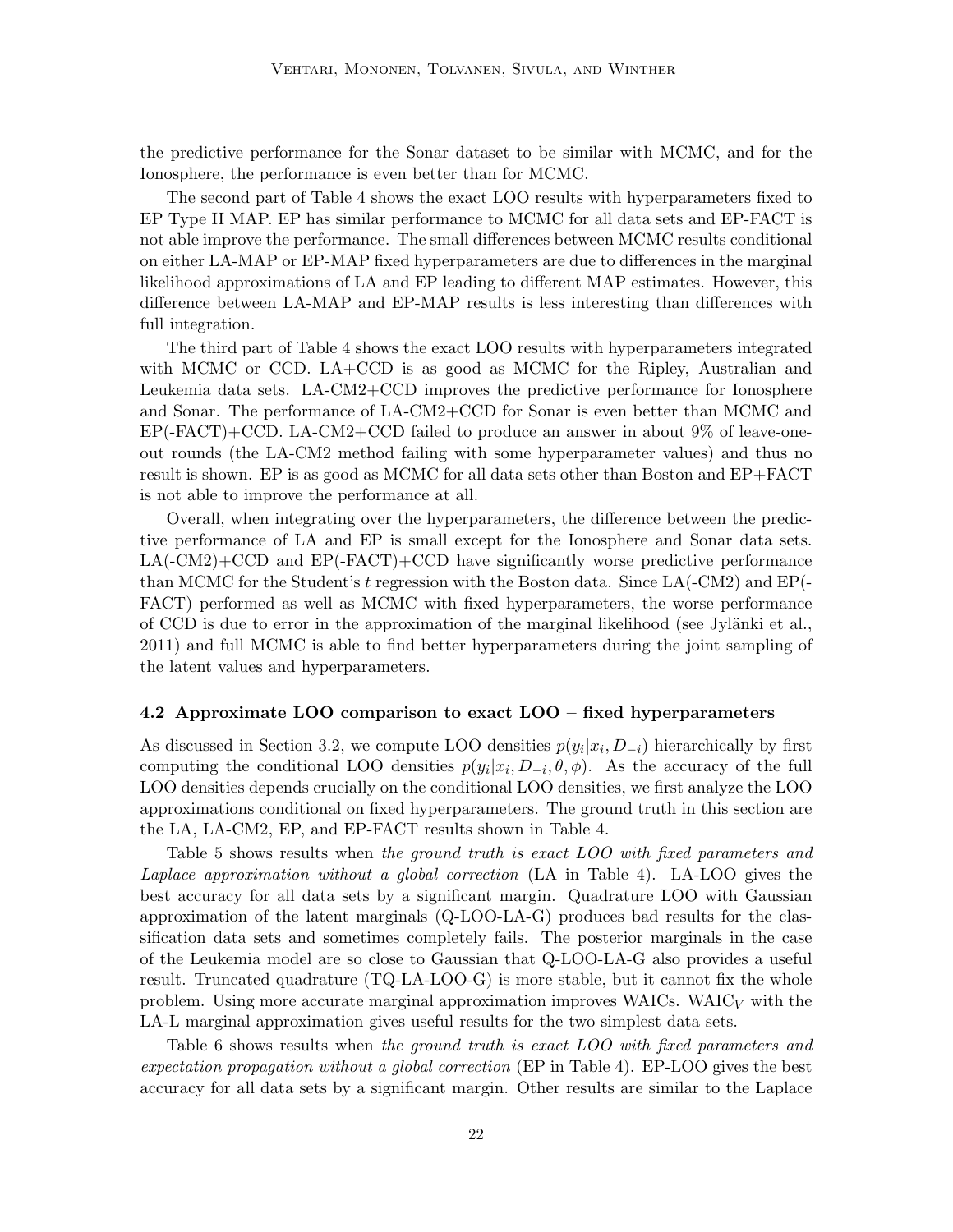| Method                            | Ripley     | Australian  | Ionosphere | Sonar      | Leukemia     | <b>Boston</b> |
|-----------------------------------|------------|-------------|------------|------------|--------------|---------------|
| $\theta$ , $\phi$ fixed to LA-MAP |            |             |            |            |              |               |
| MCMC                              | -68        | $-217$      | -54        | -68        | -1627        | $-1097$       |
| LA                                | $-70(0.6)$ | $-220(2.8)$ | $-72(2.4)$ | $-77(1.7)$ | $-1626(0.3)$ | $-1098(3.0)$  |
| $LA-CM2$                          | $-68(0.1)$ | $-217(0.6)$ | $-49(0.7)$ | $-67(0.9)$ | $-1626(0.2)$ | $-1098(2.8)$  |
| $\theta$ , $\phi$ fixed to EP-MAP |            |             |            |            |              |               |
| MCMC                              | -69        | $-211$      | -54        | -64        | -1626        | -1098         |
| EP.                               | $-68(0.1)$ | $-211(0.5)$ | $-54(0.3)$ | $-64(0.2)$ | $-1627(0.3)$ | $-1095(3.3)$  |
| EP-FACT                           | $-68(0.1)$ | $-211(0.4)$ | $-54(0.3)$ | $-64(0.2)$ | $-1627(0.3)$ | $-1094(3.2)$  |
| $\theta$ , $\phi$ integrated      |            |             |            |            |              |               |
| MCMC                              | -70        | $-228$      | -56        | -66        | -1631        | -1063         |
| $LA+CCD$                          | $-71(0.5)$ | $-230(2.7)$ | $-74(2.9)$ | $-79(1.4)$ | $-1631(0.5)$ | $-1116(6.3)$  |
| $LA-CM2+CCD$                      | $-69(0.2)$ | $-228(1.2)$ | $-51(1.5)$ | $-69(1.6)$ | $-1631(0.5)$ | $NA$ (NA)     |
| $EP+CCD$                          | $-70(0.2)$ | $-226(3.0)$ | $-57(0.5)$ | $-65(0.3)$ | $-1631(0.5)$ | $-1113(5.1)$  |
| $EP-FACT+CCD$                     | $-70(0.2)$ | $-226(3.1)$ | $-57(0.5)$ | $-65(0.3)$ | $-1631(0.5)$ | $-1113(5.1)$  |

<span id="page-23-0"></span>Table 4: Exact LOO (with brute force computation) using MCMC, Laplace (LA), Laplace with CM2 marginal corrections (LA-CM2), EP or EP with FACT marginal corrections (EP-FACT) for the latent values f, and fixed hyperparameters  $\phi$ ,  $\theta$  (type II MAP) or integration over the hyperparameters with MCMC or CCD. The values in the parentheses are standard deviations of the pairwise differences from the corresponding MCMC result. Bolded values are not significantly different from the best accuracy in the corresponding category. NA indicates failed computation.

| Method                                                   | Ripley       | Australian  | Ionosphere   | Sonar        | Leukemia      | <b>Boston</b> |
|----------------------------------------------------------|--------------|-------------|--------------|--------------|---------------|---------------|
| LA-LOO                                                   | 0.01(0.02)   | 0.1(0.04)   | $-0.2(0.05)$ | $-0.2(0.03)$ | $-0.0(0.001)$ | $-2.7(1.0)$   |
| Q-LOO-LA-G                                               | $-1379(431)$ | $NA$ (NA)   | $NA$ (NA)    | $-6732(747)$ | 0.38(0.02)    | 79 (6)        |
| TQ-LOO-LA-G                                              | $-1.2(0.4)$  | $-10(1)$    | $-5.6(2.4)$  | $-22(3)$     | 2.0(0.3)      | 87(6)         |
| $\mathrm{WAIC}_{G}\text{-}\mathrm{LA}\text{-}\mathrm{G}$ | $-1.5(1.1)$  | 11(2)       | $-81(10)$    | $-11(3)$     | 1.2(0.05)     | 101(7)        |
| $\text{WAIC}_V\text{-}\text{LA-G}$                       | $-8.5(6.6)$  | $-9.4(5.4)$ | $-616(91)$   | $-75(11)$    | 0.40(0.02)    | 81(7)         |
| $\mathrm{WAIC}_{G}\text{-}\mathrm{LA}\text{-}\mathrm{L}$ | 0.8(0.2)     | 21(2)       | 23(2)        | 26(2)        | 0.8(0.04)     | 54(4)         |
| $\rm W AIC_{V}$ -LA-L                                    | 0.3(0.1)     | 6.9(0.8)    | 16(2)        | 17(2)        | 0.02(0.002)   | 15(3)         |

<span id="page-23-1"></span>Table 5: Bias and standard deviation when the ground truth is exact LOO with Laplace and fixed full posterior MAP hyperparameters (LA in Table [4\)](#page-23-0). Bolded values have significantly smaller absolute value than the values from the other methods for the same data set. NA indicates that computation failed.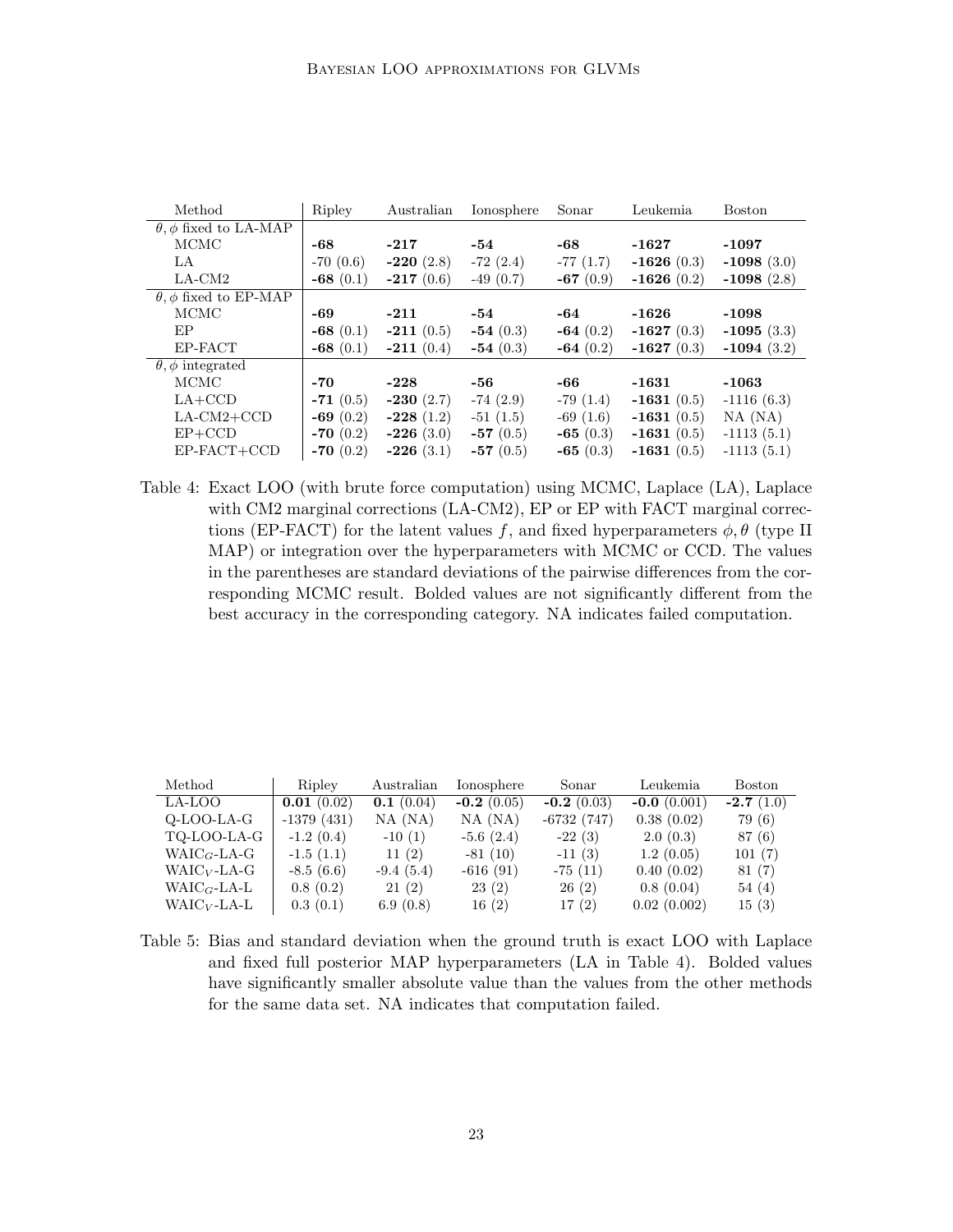| Method          | Ripley      | Australian  | Ionosphere | Sonar       | Leukemia      | <b>Boston</b> |
|-----------------|-------------|-------------|------------|-------------|---------------|---------------|
| EP-LOO          | 0.2(0.1)    | 1.6 $(0.5)$ | 0.3(0.4)   | $-0.5(0.1)$ | $-0.0(0.003)$ | $-1.1(0.9)$   |
| Q-LOO-EP-G      | $-352(171)$ | $NA$ (NA)   | $NA$ (NA)  | $NA$ (NA)   | 0.02(0.003)   | 33(3)         |
| TQ-LOO-EP-G     | $-0.2(0.2)$ | 14(8)       | 20(4)      | $NA$ (NA)   | 1.7(0.4)      | 44 $(4)$      |
| $W AIC_G$ -EP-G | 0.7(0.2)    | 59(8)       | 0.5(3)     | $-42(4)$    | 0.8(0.04)     | 76(5)         |
| $W AIC_V$ -EP-G | $-0.2(0.4)$ | $-4.3(7)$   | $-94(11)$  | $-804(64)$  | 0.03(0.004)   | 37(3)         |
| $W AIC_G$ -EP-L | 0.7(0.2)    | 81 (8)      | 23(3)      | 48(4)       | 0.8(0.04)     | 81 (5)        |
| $WAIC_V$ -EP-L  | 0.4(0.1)    | 54(6)       | 17(2)      | 42(4)       | 0.02(0.003)   | 26(3)         |

<span id="page-24-0"></span>Table 6: Bias and standard deviation when the ground truth is exact LOO with EP and fixed full posterior MAP hyperparameters (EP in Table [4\)](#page-23-0). Bolded values have significantly smaller absolute values than the values from the other methods for the same data set. NA indicates that computation failed.

| Method            | Ripley      | Australian  | Ionosphere         | Sonar       | Leukemia     | <b>Boston</b> |
|-------------------|-------------|-------------|--------------------|-------------|--------------|---------------|
| LA-LOO            | $-1.4(0.6)$ | $-3.3(3.3)$ | $-23(3)$           | $-11(2)$    | 0.00(0.1)    | $-2.6(2.2)$   |
| Q-LOO-LA-CM2      | 0.3(0.1)    | 3.1 $(0.5)$ | <b>9.0</b> $(1.8)$ | 7.4 $(0.9)$ | 0.01(0.0004) | 11(2)         |
| $W AIC_G$ -LA-CM2 | 1.0(0.2)    | 25(3)       | 16(3)              | 27(3)       | 0.8(0.04)    | 61 $(4)$      |
| $WAIC_V$ -LA-CM2  | 0.5(0.1)    | 11(2)       | 13(2)              | 20(3)       | 0.02(0.002)  | 22(3)         |

<span id="page-24-1"></span>Table 7: Bias and standard deviation when the ground truth is exact LOO with Laplace-CM2 and fixed full posterior MAP hyperparameters (LA+CM2 in Table [4\)](#page-23-0). Bolded values have significantly smaller absolute values than the values from the other methods for the same data set.

case, that is, all methods except EP-LOO fail badly for several data sets. Only the Ripley and Leukemia data sets are easy enough for most of the methods to produce useful accuracy.

Table [7](#page-24-1) shows results when the ground truth is exact LOO with fixed parameters and Laplace approximation with LA-CM2 global correction (LA-CM2 in Table [4\)](#page-23-0). Quadrature LOO with LA-CM2 approximation of the latent marginals (Q-LOO-LA-CM2) has the best accuracy for all data sets except for Boston, but the accuracy is satisfactory only for the Ripley and Leukemia datasets. Here LA-LOO has a negative bias as the global correction LA-CM2 can improve the marginal approximation and therefore also the expected performance estimated with exact LOO. The results for truncated quadrature (TQ-LOO-LA-CM2) are not reported in the table as with adaptive truncation it produced the same results as quadrature LOO (Q-LOO-LA-CM2). WAIC<sub>V</sub> performs better than  $W AIC_G$ , but worse than Q-LOO-LA-CM2.

Table [8](#page-25-0) shows results when the ground truth is exact LOO with fixed parameters and expectation propagation with EP-FACT global correction (EP-FACT in Table [4\)](#page-23-0). EP-LOO provides significantly better accuracy for the Sonar and Leukemia data sets than the other methods. EP-LOO also gives the best accuracy for the other data sets, but not significantly better than quadrature with EP-FACT approximation of the latent marginals (Q-LOO-EP-FACT). In addition, for the Ripley data set all methods except  $\text{WAIC}_G$  provide good results. The EP-LOO using the EP-L tilted distribution approximation is already good and the global correction does not change the result much. Small errors in the quadrature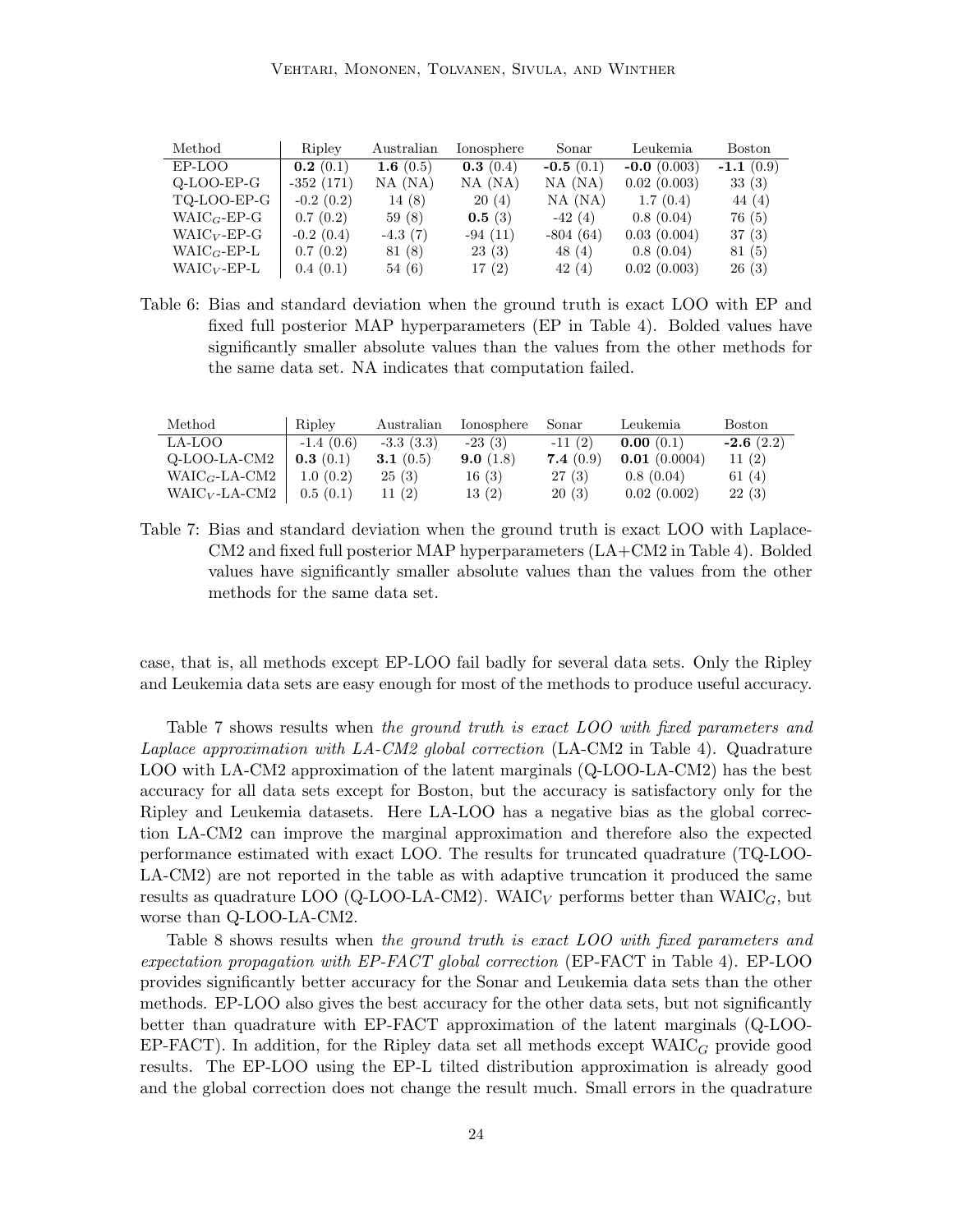| Method             | Ripley              | Australian  | Ionosphere | Sonar         | Leukemia      | <b>Boston</b> |
|--------------------|---------------------|-------------|------------|---------------|---------------|---------------|
| EP-LOO             | $\vert$ 0.13 (0.08) | 1.8 $(0.6)$ | 0.1(0.5)   | $-0.64(0.08)$ | $-0.0(0.002)$ | $-1.4(0.7)$   |
| Q-LOO-EP-FACT      | 0.15(0.04)          | 3.2(0.8)    | 0.9(0.3)   | 1.1(0.3)      | 4.3(1.3)      | 4.8(1.1)      |
| $W AIC_G$ -EP-FACT | 0.86(0.22)          | 82 (8)      | 24(3)      | 48 (4)        | 5.1(1.3)      | 81 (5)        |
| $W AIC_V$ -EP-FACT | $\vert$ 0.31 (0.10) | 54(6)       | 17(2)      | 42(4)         | 4.4(1.3)      | 27(3)         |

<span id="page-25-0"></span>Table 8: Bias and standard deviation when the ground truth is exact LOO with EP-FACT and fixed full posterior MAP hyperparameters (EP+FACT in Table [4\)](#page-23-0). Bolded values have significantly smaller absolute values than the values from the other methods for the same data set.

integration cumulate and Q-LOO-EP-FACT produces slightly worse results than EP-LOO.

# 4.3 LOO and WAIC with varying model flexibility

Above we saw that the methods other than LA-LOO and EP-LOO had more difficulties with most of the data sets and especially with data sets with a large number of covariates. Figures [1](#page-26-0)[–4](#page-27-0) illustrate how the flexibility of the Gaussian process models affects the performance of the approximations. We took the models with MAP parameter values and re-ran the models and LOO tests, varying the length scales for all data sets except Boston (see later). With a smaller length scale, the GPs are more flexible and more non-linear. With a larger length scale GPs approach the linear model. We measure the flexibility by the difference between the mean training log predictive density and LOO, which can be interpreted as the degree to which the model has fit to the data or the relative effective number of parameters  $(p_{\text{eff}}/n)$ . When the length scale gets smaller, there will be more such  $f_i$ s that have a low correlation with any other  $f_i$ . In this case the full marginal posterior and LOO marginal posterior are likely to be more different and most LOO approximations become less accurate. This phenomenon will also occur more easily in the case of many covariates, because more data points will tend to be located at the corners of the data. Figures [1–](#page-26-0)[4](#page-27-0) show that LA-LOO and EP-LOO work well with different flexibilities. All the other methods have difficulties when the model flexibility increases and the marginal distribution and the cavity distribution are more different. If we look at the accuracy for each i, the methods other than LA-LOO and EP-LOO start to fail when the estimated  $p_{\text{eff},i}$  is larger than 10%–20%. As a quick overall rule of thumb, methods other than LA-LOO and EP-LOO start to fail when the relative effective number of parameters  $(p_{\text{eff}}/n)$  is larger than  $2\%$ –5%.

Figures [1–](#page-26-0)[4](#page-27-0) also show for Boston data how the degrees of freedom  $\nu$  in the Student's t observation model affects the accuracy. When  $\nu$  increases, the observation model is closer to Gaussian and the latent posterior is more likely to be unimodal. Although the latent posterior is easier to approximate with a Gaussian when  $\nu$  is large, the posterior is less robust to influential observations ("outliers") and the error made by the methods other than LA-LOO and EP-LOO increases.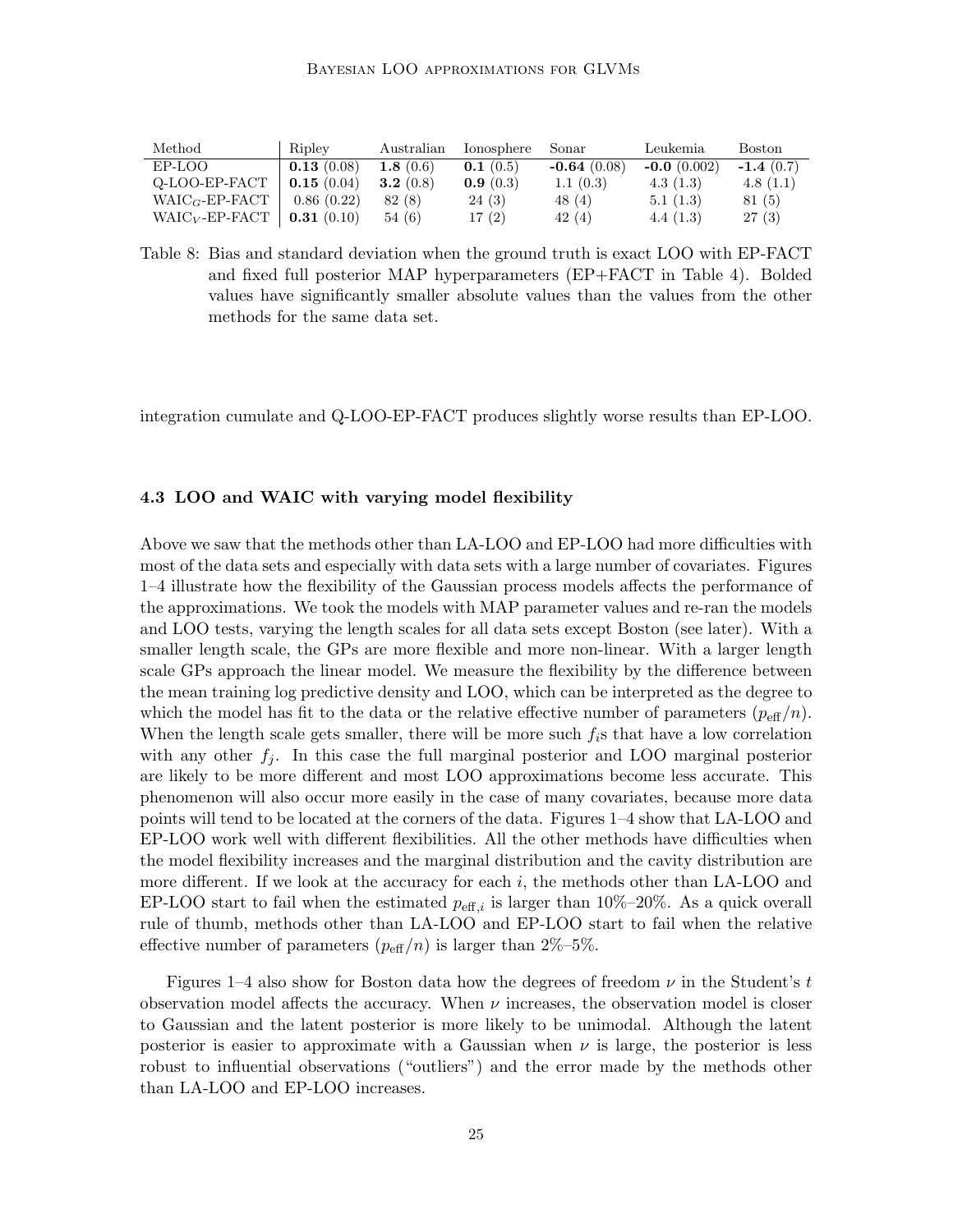

<span id="page-26-0"></span>Figure 1: Bias when the ground truth is exact LOO with Laplace (LA in Tabl[e4\)](#page-23-0) and varying flexibility of the model, or degrees of freedom in the Student's  $t$  model for the Boston data. Model flexibility was varied by rescaling the length scale(s) in the GP model. Model flexibility is measured by the relative effective number of parameters  $p_{\text{eff}}/n$ . The flexibility of the MAP model is shown with a vertical dashed line. For the Student's t model the vertical dashed line is at  $\nu = 4$ .



Figure 2: Bias when the ground truth is exact LOO with EP (EP in Tabl[e4\)](#page-23-0) and varying flexibility of the model, or degrees of freedom in the Student's t model for the Boston data. Model flexibility was varied by rescaling the length scale(s) in the GP model. Model flexibility is measured by the relative effective number of parameters  $p_{\text{eff}}/n$ . The flexibility of the MAP model is shown with a vertical dashed line. For the Student's t the vertical dashed line is at  $\nu = 4$ .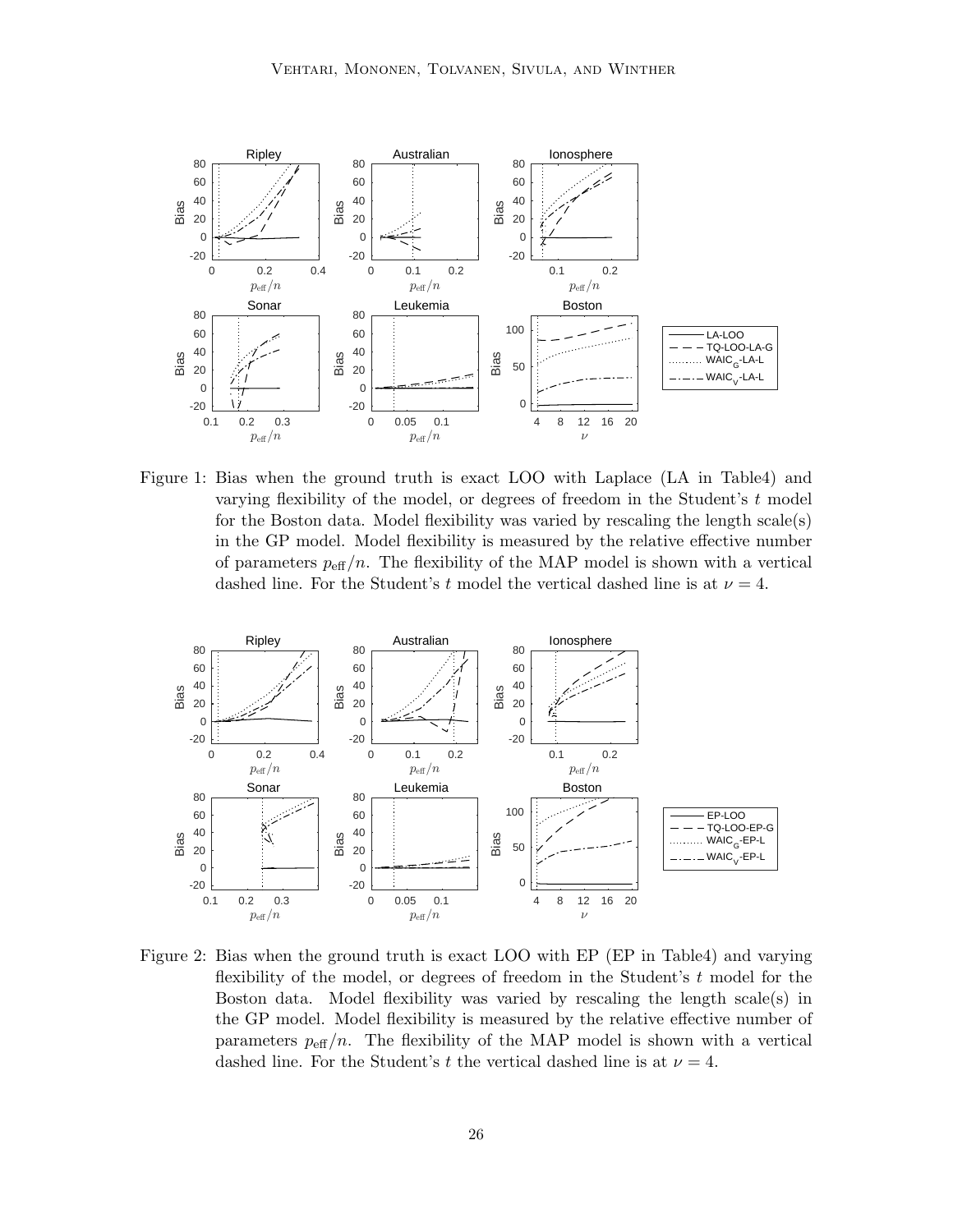

Figure 3: Bias when the ground truth is exact LOO with Laplace-CM2 (LA-CM2 in Tabl[e4\)](#page-23-0) and varying flexibility of the model, or degrees of freedom in the Student's t model for the Boston data. Model flexibility was varied by rescaling the length scale(s) in the GP model. Model flexibility is measured by the relative effective number of parameters  $p_{\text{eff}}/n$ . The flexibility of the MAP model is shown with a vertical dashed line. For the Student's t the vertical dashed line is at  $\nu = 4$ .



<span id="page-27-0"></span>Figure 4: Bias when the ground truth is exact LOO with EP-FACT (EP-FACT in Tabl[e4\)](#page-23-0) and varying flexibility of the model, or degrees of freedom in the Student's  $t$  model for the Boston data. Model flexibility was varied by rescaling the length scale(s) in the GP model. Model flexibility is measured by the relative effective number of parameters  $p_{\text{eff}}/n$ . The flexibility of the MAP model is shown with a vertical dashed line. For the Student's t the vertical dashed line is at  $\nu = 4$ .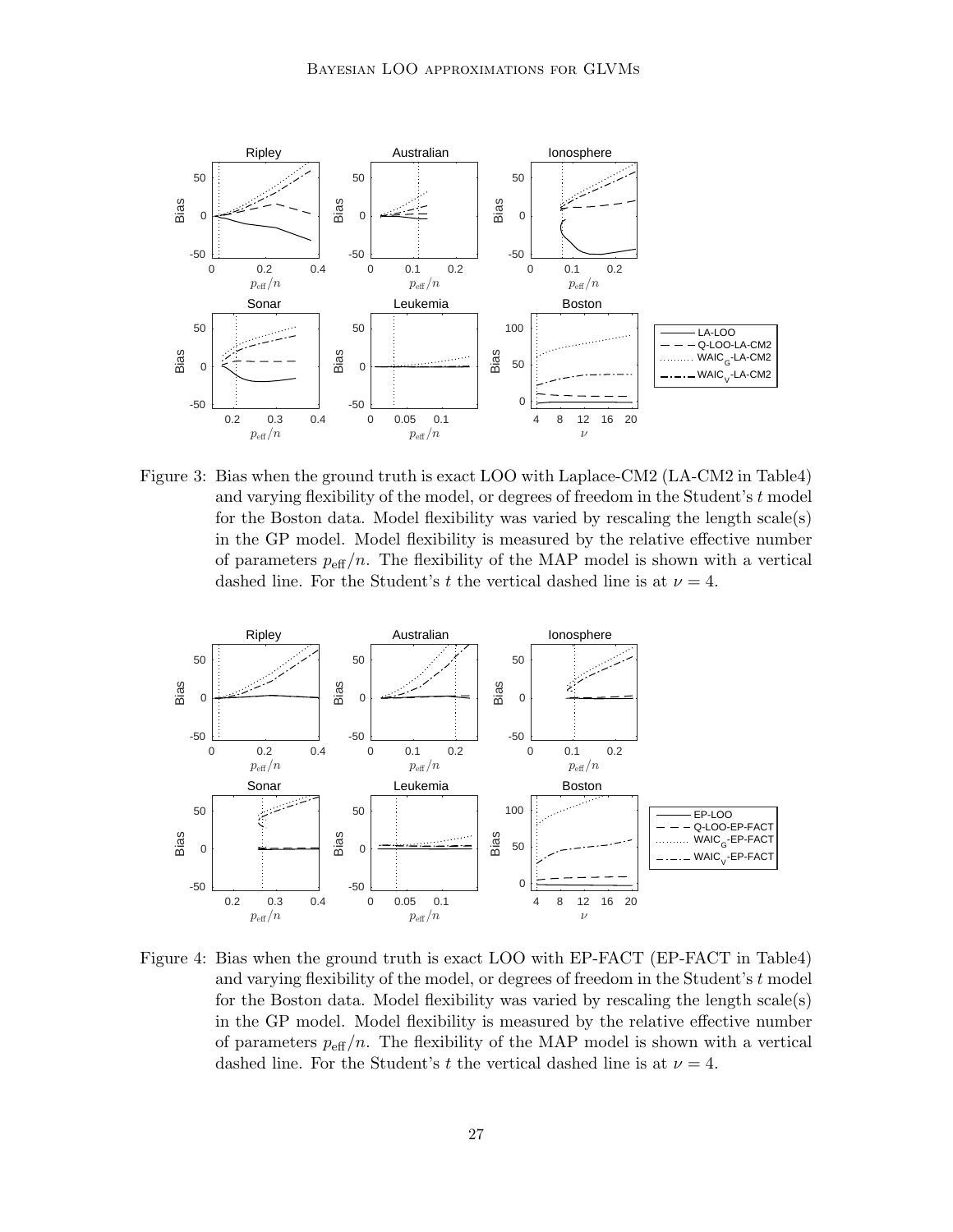## 4.4 Approximate LOO comparison to exact LOO – hierarchical model

Next we examine the accuracy of hierarchical LOO approximation of  $p(y_i|x_i, D_{-i})$  (see Section [3.2\)](#page-11-3), where the conditional LOO densities  $p(y_i|x_i, D_{-i}, \theta, \phi)$  are approximated with LA-LOO or EP-LOO, which we found performed best for conditional densities (see previous section).

Table [9](#page-29-1) shows the results when the ground truth is exact LOO with CCD used to integrate over the parameter posterior and the Laplace method is used to integrate over the latent values (LA+CCD in Table [4\)](#page-23-0). The Laplace approximation combined with type II MAP parameter estimates or CCD integration but no importance weighting has an error size related to the number of hyperparameters  $(\theta, \phi)$ . The unweighted CCD or MAP gives a small error only if the number of parameters  $(\theta, \phi)$  is small. Importance weighting of CCD works well for all data sets except Australian and Boston. These data sets have more parameters (17) than the others (4-8), making the inference more difficult. The minimum relative effective sample sizes (Ripley=60%, Australian=16%, Ionosphere=59%, Sonar=70%, Leukemia=36%, Boston=0.3%) correctly indicate that importance weighting for Australian and Boston data sets is unreliable.

Table [10](#page-29-2) shows the corresponding results when the ground truth is exact LOO with CCD used to integrate over the parameter posterior and expectation propagation used to integrate over the latent values (EP+CCD in Table [4\)](#page-23-0). EP with the unweighted CCD or MAP gives a small error only if the number of parameters  $(\theta, \phi)$  is small. Importance weighting of CCD works well for all data sets except Australian and Boston. Again the minimum relative effective sample sizes (Ripley=60%, Australian=12%, Ionosphere=36%, Sonar=65%, Leukemia=35%, Boston=9%) correctly indicate that importance weighting for Australian and Boston is unreliable.

As CCD integration provided good results for exact LOO (Table [4\)](#page-23-0), the larger errors of CCD+IS for the Australian and Boston data is not due to CCD itself failing, but importance weighting failing. As an additional check we sampled the hyperparameters with MCMC (6000 samples with slice sampling) and computed Pareto smoothed importance sampling estimates (MCMC+PSIS) shown also in Tables [9](#page-29-1) and [10.](#page-29-2) Due to larger number of samples, the errors are slightly reduced, but still for the Australian and Boston data sets the errors are larger. The PSIS diagnostics (maximum of Pareto shape parameters  $k$  for Laplace: Ripley=0.4, Australian=1.2, Ionosphere=0.4, Sonar=0.4, Leukemia=0.2, Boston=1.3; for EP: Ripley=0.3, Australian=1.6, Ionosphere=0.3, Sonar=0.3, Leukemia=0.2, Boston=0.7) correctly indicate the problematic cases  $(k > 0.7)$ .

If the minimum relative effective sample size or PSIS diagnostics warn about potential problems, depending on the application it may be necessary to run, for example, k-fold cross-validation.

## 5. Discussion

We have shown that LA-LOO and EP-LOO provide fast and accurate conditional LOO results when the predictions at new points are made using the Gaussian latent value distribution. If the predictions at new points are made using non-Gaussian distributions obtained from the global correction, then quadrature LOO gives useful results, but it would be faster and more accurate to just use EP without the global correction. Both Laplace-LOO and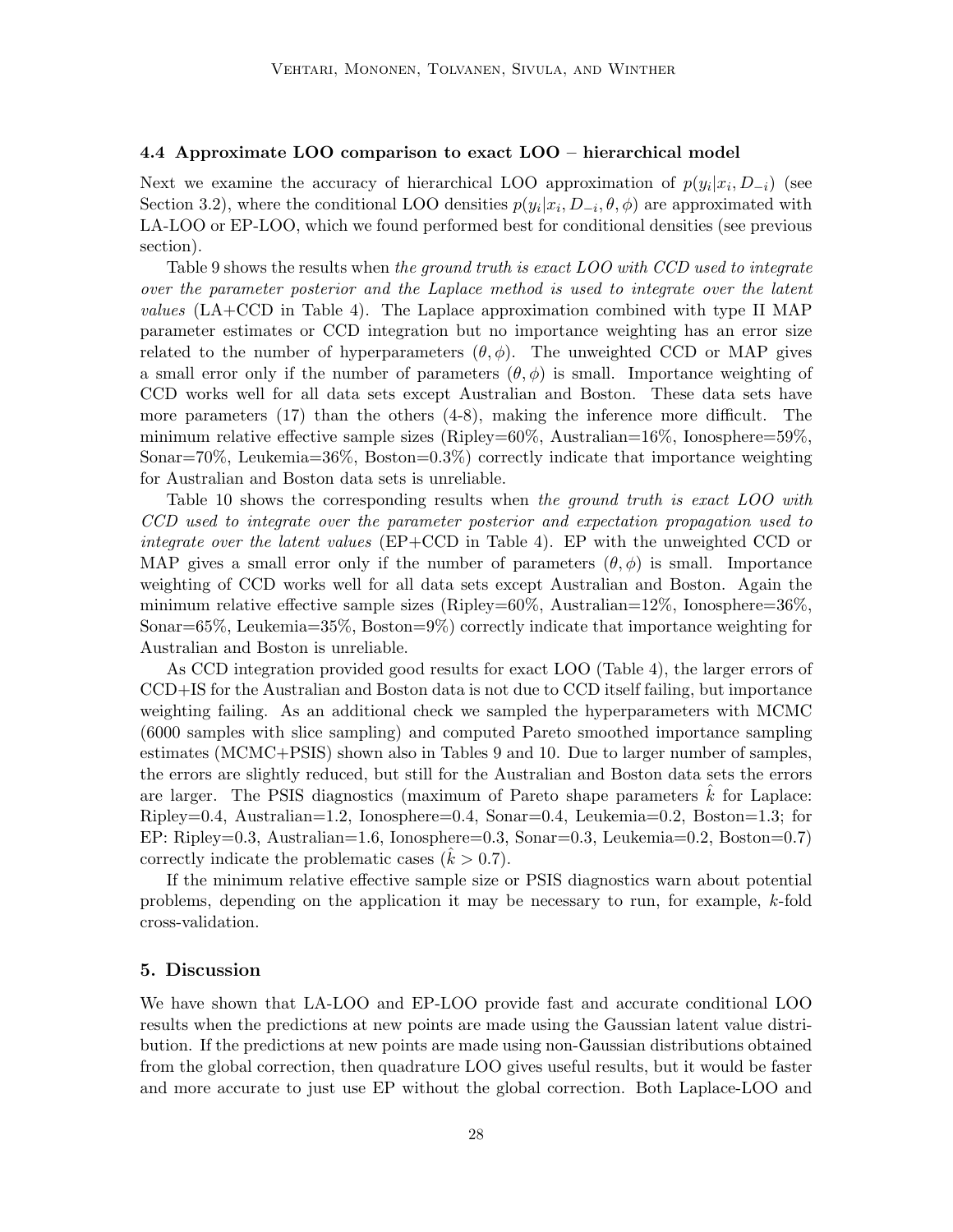| Method                                  | Ripley     | Australian  | Ionosphere  | Sonar         | Leukemia      | <b>Boston</b> |
|-----------------------------------------|------------|-------------|-------------|---------------|---------------|---------------|
| $LA\text{-}LOO\text{+}MCMC\text{+}PSIS$ | 0.08(0.15) | $-1.1(2.3)$ | 0.2(0.1)    | 0.1(0.2)      | $-0.04(0.19)$ | $-6.1(2.4)$   |
| $LA-LOO+CCD+IS$                         | 0.18(0.10) | 3.4 $(0.4)$ | $-0.1(0.1)$ | $-0.13(0.06)$ | 0.56(0.05)    | $-5.2(5.0)$   |
| LA-LOO+CCD                              | 0.8(0.2)   | 7.2(0.9)    | 0.6(0.2)    | 0.5(0.2)      | 4.8(0.2)      | 17(3)         |
| LA-LOO+MAP                              | 1.0(0.2)   | 9.2(1.8)    | 1.3(0.2)    | 1.3(0.3)      | 4.9(0.6)      | 15(3)         |

<span id="page-29-1"></span>Table 9: Bias and standard deviation when the ground truth is exact LOO with Laplace and CCD (LA+CCD in Table [4\)](#page-23-0). Bolded values have significantly smaller absolute error than the values from the other methods for the same data set.

| Method                                  | Ripley     | Australian  | Ionosphere | Sonar         | Leukemia.     | <b>Boston</b> |
|-----------------------------------------|------------|-------------|------------|---------------|---------------|---------------|
| $EP\text{-}LOO\text{+}MCMC\text{+}PSIS$ | 0.38(0.17) | $-2.4(3.4)$ | 0.8(0.5)   | $-0.23(0.22)$ | $-0.16(0.23)$ | $-0.9(1.0)$   |
| $EP-LOO+CCD+IS$                         | 0.42(0.14) | 7.3 $(1.4)$ | 0.8(0.6)   | $-0.24(0.14)$ | 0.49(0.04)    | 2.2(1.0)      |
| EP-LOO+CCD                              | 1.3(0.4)   | 15(2)       | 2.8(1.3)   | 0.6(0.3)      | 4.8(0.2)      | 20(2)         |
| EP-LOO+MAP                              | 1.4(0.3)   | 17(2)       | 2.8(0.7)   | 0.9(0.3)      | 4.9(0.6)      | 17(2)         |

<span id="page-29-2"></span>Table 10: Bias and standard deviation when the ground truth is exact LOO with EP and CCD (EP+CCD in Table [4\)](#page-23-0). Bolded values have significantly smaller absolute error than the values from the other methods for the same data set.

EP-LOO can be combined with importance sampling or importance weighted CCD to get fast and accurate full Bayesian leave-one-out cross-validation results.

If other methods than LA-LOO or EP-LOO are used, we propose the following rule of thumb for diagnostics: The methods other than LA-LOO and EP-LOO start to fail when the relative effective number of parameters  $(p_{\text{eff}}/n)$  is larger than  $2\%-5\%$ .

Here we have considered fully factorizing likelihoods, but the methods can be extended for use with likelihoods with grouped factorization, such as in multi-class classification, multi-output regression, and some hierarchical models with lowest level grouping. We assume that the accuracy using Laplace-LOO and EP-LOO would also be good in these cases.

In this paper, we have concentrated on how well exact LOO can be estimated with fast approximations. LOO is useful for estimating the predictive performance of of a model or in model comparison, but it should not be used to select a single model among a large number of models due to a selection induced bias as demonstrated by [Piironen and Vehtari](#page-36-11) [\(2016\)](#page-36-11).

## Acknowledgments

We thank Jonah Gabry, Andrew Gelman, Alan Saul, Arno Solin, and anonymous reviewers for helpful comments. We acknowledge the computational resources provided by Aalto Science-IT project.

## <span id="page-29-0"></span>A. Linear response Laplace leave-one-out

Using linear response theory, used by [Opper and Winther](#page-36-7) [\(2000\)](#page-36-7) to prove LOO consistency of EP, we here derive approximative Laplace leave-one-out equations.

The idea is to express the posterior mode solution for the LOO problem in terms of the solution for the full problem. The computationally cheap solution can be obtained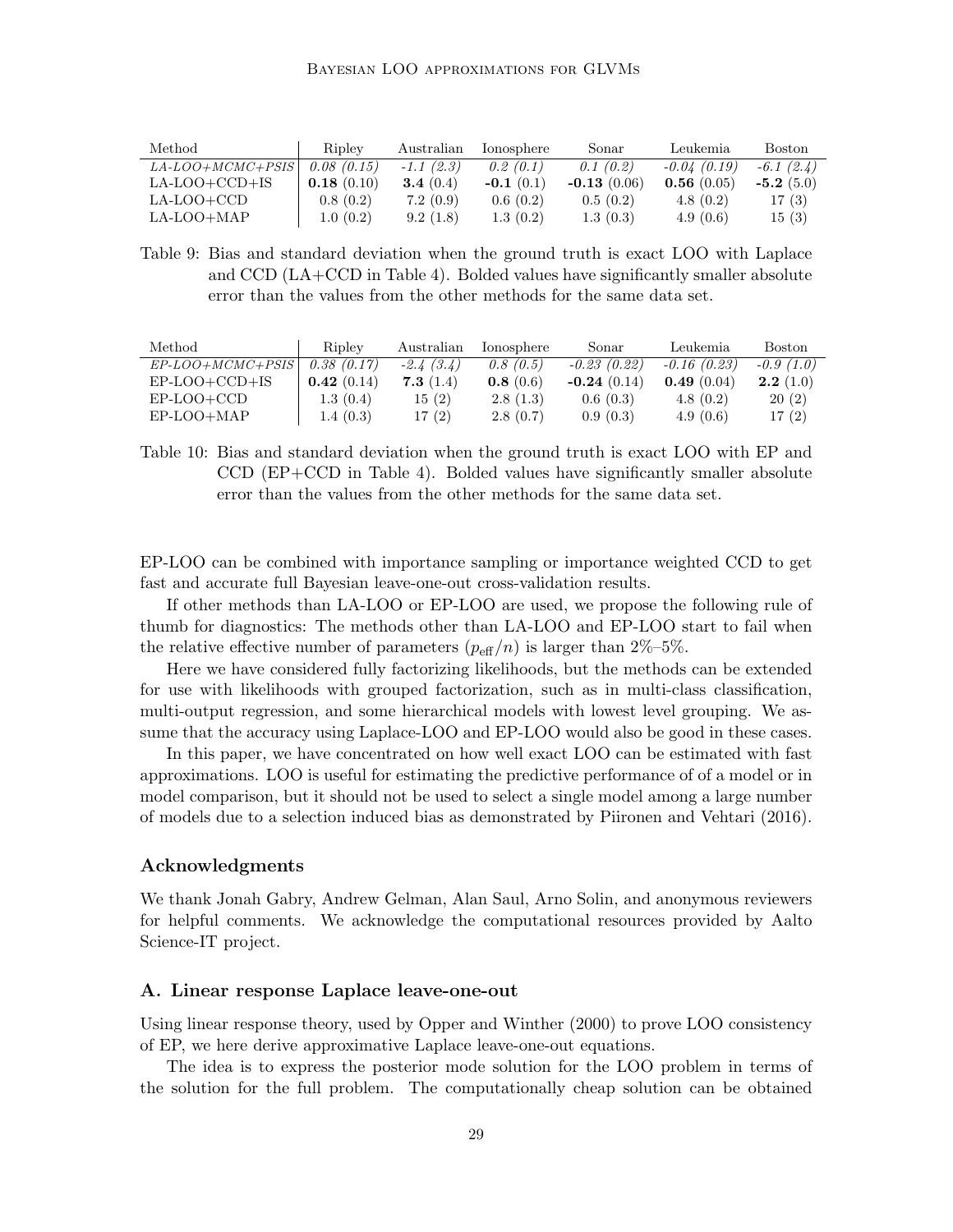by making the assumption that the difference between these two solutions is small such that their difference may be treated as a second order Taylor expansion. We will give two different derivations of the result stated in Section [3.5;](#page-12-0) One is based on a second order expansion of the log likelihood and the second on a classical linear response argument.

In the expansion approach we make the approximation that when example  $i$  is removed we can treat the change in the mode for the remaining variables to second order. The log prior is already quadratic so it is only the non-linearity in the log likelihood terms  $j \neq i$ that we expand to second order:

$$
\log p(y_j|f_j, \phi) \approx \log p(y_j|\hat{f}_j, \phi) + (f_j - \hat{f}_j) \nabla_j \log p(y_j|f_j, \phi)|_{f_j = \hat{f}_j} - \frac{(f_j - \hat{f}_j)^2}{2\tilde{\Sigma}_j} ,\qquad(65)
$$

where  $\tilde{\Sigma}_j$  is defined in Equation [\(14\)](#page-6-2). We collect the first and second order contributions of the expansion to give the Gaussian type leave i out factors for the likelihood terms  $j \neq i$ . We recognize that these approximate factors coincide with those introduced in the full Laplace approximation in Equation [\(8\)](#page-5-0). We can now write the approximate leave one out posterior as

$$
q(f|D_{-i}, \theta, \phi) \propto \prod_{j \neq i} \tilde{t}_j(f_j) p(f|X, \theta)
$$
\n(66)

and the marginal as

$$
p(f_i|D_{-i}, \theta, \phi) \approx q_{-i}(f_i) \propto \frac{1}{\tilde{t}_i(f_i)} \int \prod_j \tilde{t}_j(f_j)p(f|X, \theta) df_{-i}
$$

$$
\propto \frac{1}{\tilde{t}_i(f_i)} \int N(f|\hat{f}, \hat{\Sigma}) df_{-i} = \frac{N(f_i|\hat{f}_i, \hat{\Sigma}_{ii})}{\tilde{t}_i(f_i)} . \tag{67}
$$

This result shows that in a self-consistent second order approximation, where we take into account both the explicit removal of likelihood term  $i$  and the implicit effect on the remaining variables, the leave one out posterior is obtained simply by dividing by the Gaussian factor for i. Finally we complete the square and obtain the result in Equation [\(38\)](#page-13-3).

Next we show how the same result can be obtained by a linear response argument. The equation for the mode is

$$
K^{-1}\hat{f} = \hat{g} \tag{68}
$$

where  $\hat{g} = \nabla \log p(y|\hat{f}, \phi)$  is the vector of derivatives of the terms in the log likelihood (depending non-linearly on  $f$ ). Because this defines an equation for the mode, we only need to make a variation to first order in this case to recover the result we obtained above. When we remove likelihood term  $i$  the change in the mode can be written as

$$
K^{-1}\delta\hat{f} = \delta\hat{g} \tag{69}
$$

with the change in  $\hat{g}$  to first order

$$
\delta \hat{g} \approx -\tilde{\Sigma}^{-1} \delta \hat{f} + e_i \tilde{\Sigma}_i^{-1} \delta \hat{f}_i - e_i \hat{g}_i,\tag{70}
$$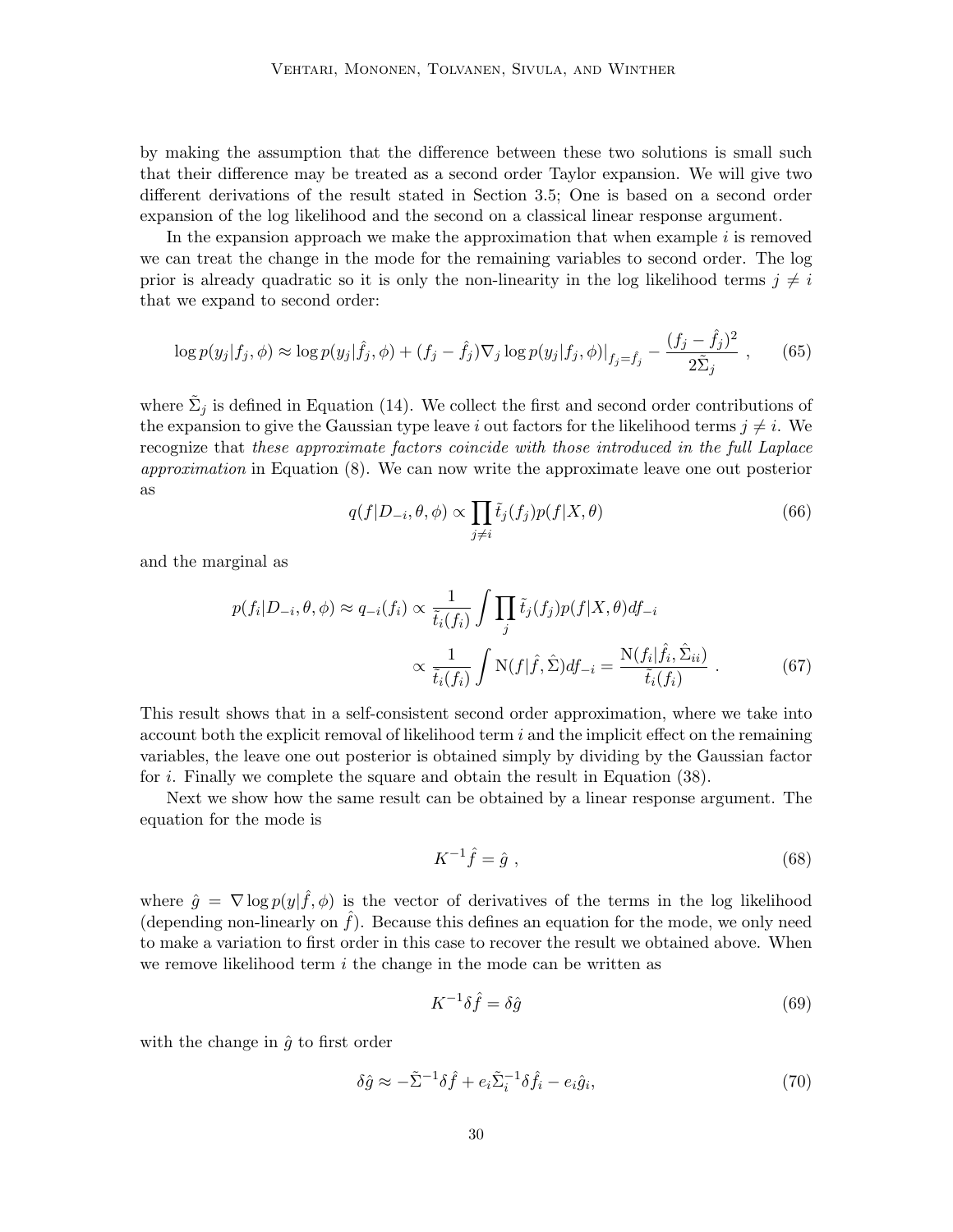where we have used  $\frac{\partial \hat{g}_i}{\partial \hat{f}_i} = -\hat{h}_i = -\tilde{\Sigma}_i^{-1}$  and  $e_i$  is a unit vector in the *i*th direction. The first two terms on the right hand side are the indirect change of the equation due to the removal of term  $i$  and the last is the direct contribution. We can now solve the linearized equation with respect to  $\delta \hat{f}$  using the definition of the Laplace covariance  $\Sigma = (K^{-1} + \tilde{\Sigma}^{-1})^{-1}$ 

$$
\delta \hat{f} = \Sigma e_i (\tilde{\Sigma}_i^{-1} \delta \hat{f}_i - \hat{g}_i). \tag{71}
$$

Specializing to  $\delta \hat{f}_i$  we get

$$
\delta \hat{f}_i = \Sigma_{ii} (\tilde{\Sigma}_i^{-1} \delta \hat{f}_i - \hat{g}_i)
$$
\n(72)

which can be solved with respect to  $\delta \hat{f}_i$  to give  $\delta \hat{f}_i = -v_{-i}\hat{g}_i$ . This is in agreement with the change in the mode equation [\(38\)](#page-13-3) we found above. The variance term can be derived with a related linear response argument [\(Opper and Winther,](#page-36-7) [2000\)](#page-36-7).

# <span id="page-31-0"></span>B. Computational complexities

We summarize here the computational complexities of different methods in the paper. We first summarize the computational complexities of the Laplace method, expectation propagation, and marginal approximations used to obtain the full data posterior and its marginals. Then we summarize the additional computational complexities of the LOO methods. The related practical speed comparison results are shown in Appendix [C.](#page-32-0)

The computational complexity for both the Laplace method and EP for GLVMs is dominated by matrix computations related to the covariance or precision matrix. We denote this basic cost as  $c_{\text{basic}}$ . For GLVMs with a full rank dense covariance matrix (such as Gaussian processes used in Section [4\)](#page-20-0),  $c_{\text{basic}}$  scales with  $n^3$ . For reduced rank approxima-tions in Gaussian processes such as FITC (Quiñonero-Candela and Rasmussen, [2005\)](#page-36-12),  $c_{\text{basic}}$ scales with  $m^2n$ , where  $m \ll n$  is the reduced rank (affecting the flexibility of GP). For sparse precision (in Gaussian Markov random field models (see, e.g., [Rue et al.,](#page-36-5) [2009\)](#page-36-5)) or covariance matrices (in compact support covariance function GPs (see, e.g., [Vanhatalo and](#page-37-12) [Vehtari,](#page-37-12) [2008\)](#page-37-12)),  $c_{\text{basic}}$  scales with  $n_{\text{nonzeros}}^2$ , where  $n < n_{\text{nonzeros}} < n^2/2$  is the number of non-zeros in the precision, covariance, or Cholesky matrix (see more detailed analysis of sparse GLVMs in [Cseke and Heskes,](#page-34-6) [2011\)](#page-34-6).

For fixed  $\phi$  and  $\theta$ , the computation of the conditional posterior and marginal likelihoods scales for the Laplace method with  $n_{\text{steps}}^{\text{Newton}} \times c_{\text{basic}}$  and for EP with  $n_{\text{steps}}^{\text{EP}} \times (c_{\text{basic}} + n \times n_{\text{quad}})$ , where  $n_{\text{quad}}$  is the number of potential quadrature evaluations to compute moments (for a probit classification model the moments can be computed in closed form).

After the last step of the Newton or EP algorithm, the additional computational complexities for different LOO methods are shown in Table [11.](#page-32-1) EP-LOO has zero additional complexity as the LOO log predictive density is computed as part of the algorithm. LA-LOO and methods using Gaussian marginals require  $n$  quadrature integrals to obtain log predictive densities and thus have negligible additional complexity. EP-FACT and LA-CM2 based methods have significantly larger additional complexity. The additional complexity of EP-FACT based methods scale with  $n^2 \times n_{\text{quad},1} \times n_{\text{quad},2}$ , where  $n_{\text{quad},1}$  and  $n_{\text{quad},2}$  refer to two different quadratures in the method. The additional complexity of LA-CM based methods scale with  $n \times c_{\text{basic}} \times n_{\text{quad}} > n^3 \times n_{\text{quad}}$ , which can be more than the complexity for the conditional posterior.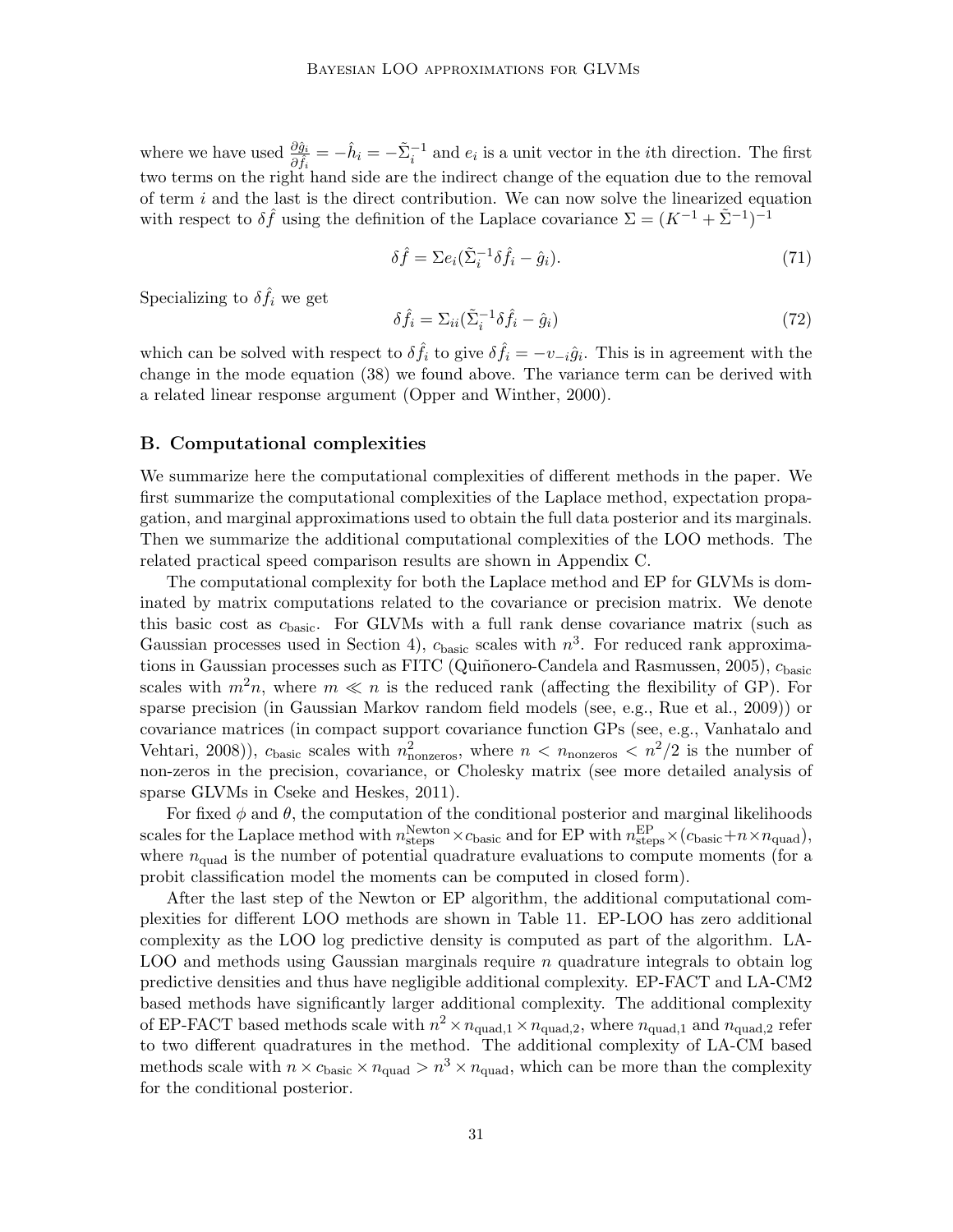| Method                        | Additional computational complexity                                                            |
|-------------------------------|------------------------------------------------------------------------------------------------|
| EP-LOO                        | 0                                                                                              |
| LA-LOO                        | $n \times n_{\text{quad}}$                                                                     |
| $(T)Q$ -LOO-LA/EP-G           | $n \times n_{\text{quad}}$                                                                     |
| $WAIC_{G/V}$ -LA/EP-G/L       | $n \times n_{\rm quad}$                                                                        |
| $(T)Q-LOO-EP-FACT$            | $n^2 \times n_{\text{quad},1} \times n_{\text{quad},2}$                                        |
| $WAIC_{G/V}$ -EP-FACT         | $n^2 \times n_{\text{quad},1} \times n_{\text{quad},2}$                                        |
| $(T)Q$ -LOO-LA-CM2            | $n \times c_{\text{basic}} \times n_{\text{quad}}$                                             |
| $WAIC_{G/V}$ -LA-CM2          | $n \times c_{\text{basic}} \times n_{\text{quad}}$                                             |
| Exact brute force LOO EP      | $n \times (n_{\text{steps}}^{\text{EP}} \times (c_{\text{basic}} + n \times n_{\text{quad}}))$ |
| Exact brute force LOO Laplace | $n \times (n_{\text{steps}}^{\text{Newton}} \times c_{\text{basic}} + n_{\text{quad}})$        |

<span id="page-32-1"></span>Table 11: Additional computational complexity of LOO methods for fixed  $\theta$  and  $\phi$  after obtaining the full posterior approximation with the Laplace method or EP.

The computational complexity for the Type II MAP solution is the computational complexity of forming the conditional posterior given  $\theta$  and  $\phi$  times the number of marginal posterior evaluations in optimisation. The additional computation to obtain LOO after Type II MAP is the computation of LOO with fixed  $\theta$  and  $\phi$ .

The computational complexity for integration over the marginal posterior of  $\theta$  and  $\phi$ is the computational complexity of forming the conditional posterior given  $\theta$  and  $\phi$  times the number of marginal posterior evaluations in the (deterministic or stochastic) algorithm forming the posterior approximation. The additional computation for LOO requires the computation of LOO with fixed  $\theta$  and  $\phi$  for each point in the final marginal posterior approximation and computation of importance weights which has a negligible additional cost.

# <span id="page-32-0"></span>C. Practical speed comparison

To further give some idea of the practical speed differences between the different algorithm implementations we show examples of computation times for computing the marginal likelihood and LOO given fixed  $\theta$  and  $\phi$ . The speed comparisons were run with a laptop (Intel Core i5-4300U CPU  $@$  1.90GHz x 4 + 8GB memory). As one of the reviewers was interested in comparison to global Gaussian variational method, we have included it in this speed comparison, verifying the previous results that it is much slower than EP [\(Nickisch and Ras](#page-36-0)[mussen,](#page-36-0) [2008\)](#page-36-0). As GPstuff does not have the global Gaussian variational approximation, we use the KL method in GPML toolbox [\(Rasmussen and Nickisch,](#page-36-13) [2010\)](#page-36-13) to compute that. To take into account potential general speed differences between GPstuff and GPML we also timed GPML Laplace and EP methods. Computations were timed several times so that caching of the previous computations were not used.

Table [12](#page-33-0) shows the time to compute the latent posterior and marginal likelihood with fixed hyperparameters. In optimization (or gradient based MCMC), the computation of gradients would have additional computational cost. When hyperparameters are integrated out, the approximative computation time is these multiplied by the number of unique parameter values evaluated when obtaining the marginal posterior samples (there are addi-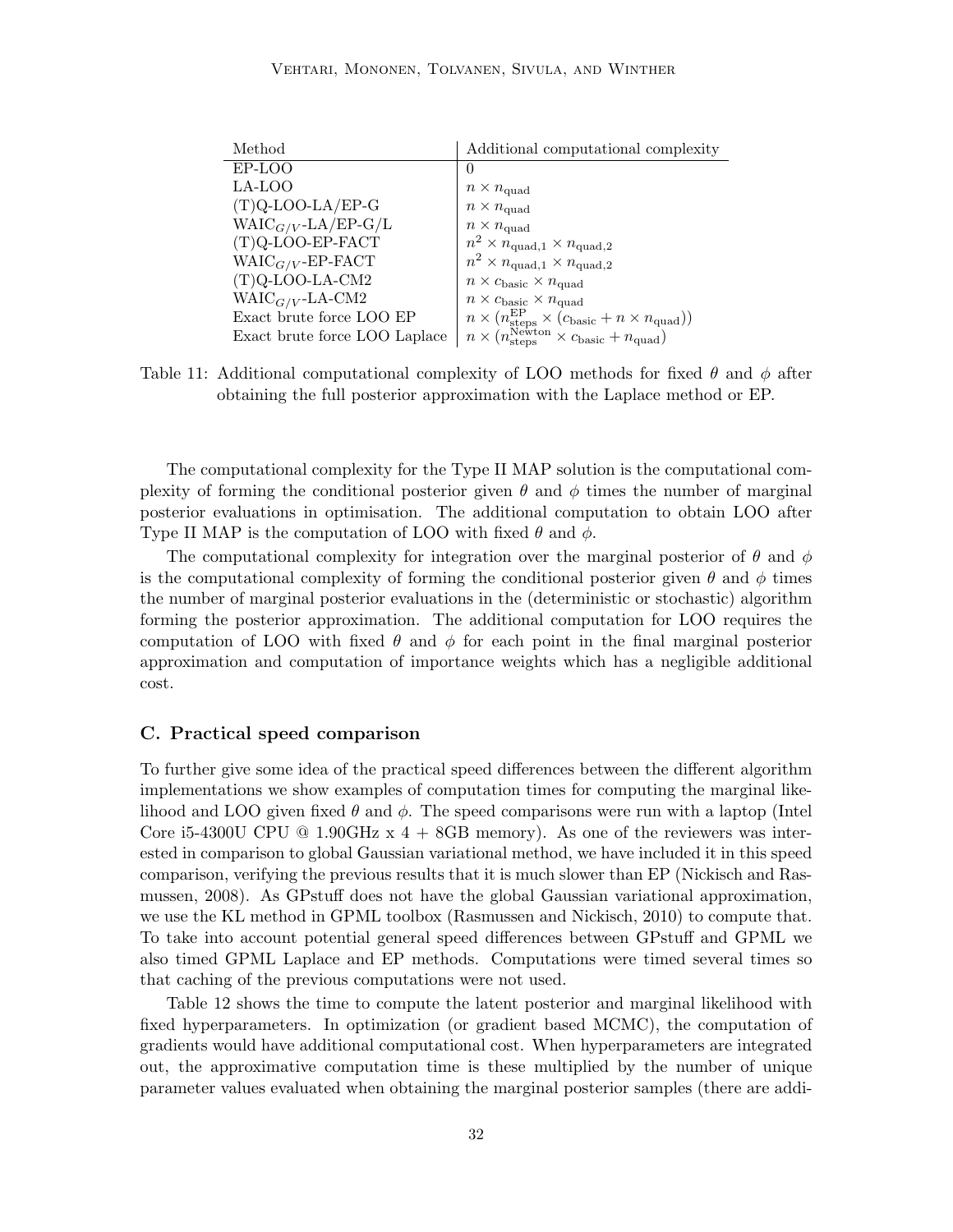#### Bayesian LOO approximations for GLVMs

|               |      |                |                       |                  | GPstuff         |                 | GPML                    |          |
|---------------|------|----------------|-----------------------|------------------|-----------------|-----------------|-------------------------|----------|
| Data set      | n    |                | lik                   | LA               | EP <sup>1</sup> |                 | EP <sup>2</sup>         | KL       |
| Ripley        | 250  | $\overline{2}$ | probit                | 0.02             | 0.04            | 0.06            | 0.71                    | 155      |
| Australian    | 690  | 14             | probit                | 0.13             | 0.40            | 0.26            | 10                      | 704      |
| Ionosphere    | 351  | 33             | probit                | 0.05             | 0.13            | 0.08            | 1.7                     | 516      |
| Sonar         | 208  | 60             | probit                | 0.03             | 0.04            | 0.06            | 0.47                    | 233      |
| Leukemia      | 1043 | 4              | log-logistic w. cens. | 0.18             | 3.5             | NA <sup>3</sup> | NA <sup>3</sup>         | $NA^3$   |
| <b>Boston</b> | 506  | 13             | Student's t           | 1.1 <sup>4</sup> |                 | NА5             | $N\,\mathrm{A}\,{}^{6}$ | $39^{7}$ |

<span id="page-33-0"></span>Table 12: Time (in seconds) to compute the posterior and marginal likelihood with fixed hyperparameters. <sup>1</sup>GPstuff uses parallel EP [\(van Gerven et al.,](#page-37-13) [2009\)](#page-37-13) except for Student's t parallel robust-EP (Jylänki et al., [2011\)](#page-35-0) is used. <sup>2</sup>GPML uses random order sequential EP [\(Rasmussen and Williams,](#page-36-4) [2006\)](#page-36-4). <sup>3</sup>GPML does not have log-logistic model with censoring.  ${}^{4}$  For Student's t Laplace-EM method [\(Vanhatalo et al.,](#page-37-11) [2009\)](#page-37-11) was used. <sup>5</sup>The GPML's Laplace inference algorithm did run without errors, but the results were really bad (difference in LOO-LPD 1.4e4). <sup>6</sup>GPML does not support EP for non-log-concave likelihoods. <sup>7</sup>For Student's t the performance of global Gaussian variational (KL) method was much worse than the performance of Laplace-EM and EP (difference in LOO-LPD 147)

tional overheads and potential speed-ups). For probit, where the moments required in EP can be computed analytically, GPstuff-EP is about 1.5–5 times slower than GPstuff-LA. For log-logistic with censoring GPstuff-EP is about 18 times slower due to slow quadrature based moment computations (which could be made faster). For the Student's t model GPstuff-LA and GPstuff-EP have similar performance, as the robust Laplace-EM method by [Vanhatalo et al.](#page-37-11) [\(2009\)](#page-37-11) is slower than basic Laplace approximation. GPstuff-LA and GPML-LA have quite similar speed, GPstuff being slightly faster. GPstuff-EP is 10-25 times faster than GPML-EP, which is probably due to using parallel updates and better vectorization allowed by parallel updates. GPstuff has robust-EP implementation which also works for non-log-concave likelihoods such as Student's  $t$ . Although KL has the same  $O(n^3)$  computational scaling as EP, its computational overhead makes GPML-KL 70-500 times slower than GPML-EP.

Table [13](#page-34-11) shows time to compute the LOO for fixed parameters after the full posterior has been computed (see Table [12\)](#page-33-0). When hyperparameters are integrated out, the approximative computation time is these multiplied by the number of parameter samples approximating the marginal posterior. There is no added computational cost of going from EP to EP-LOO and the time is spent retrieving the stored result. The computational cost of LA-LOO is computing cavity distributions and one quadrature. Here Q-LOO computations also include the time to compute the marginal corrections (LA-CM2 and EP-FACT), which make them much slower.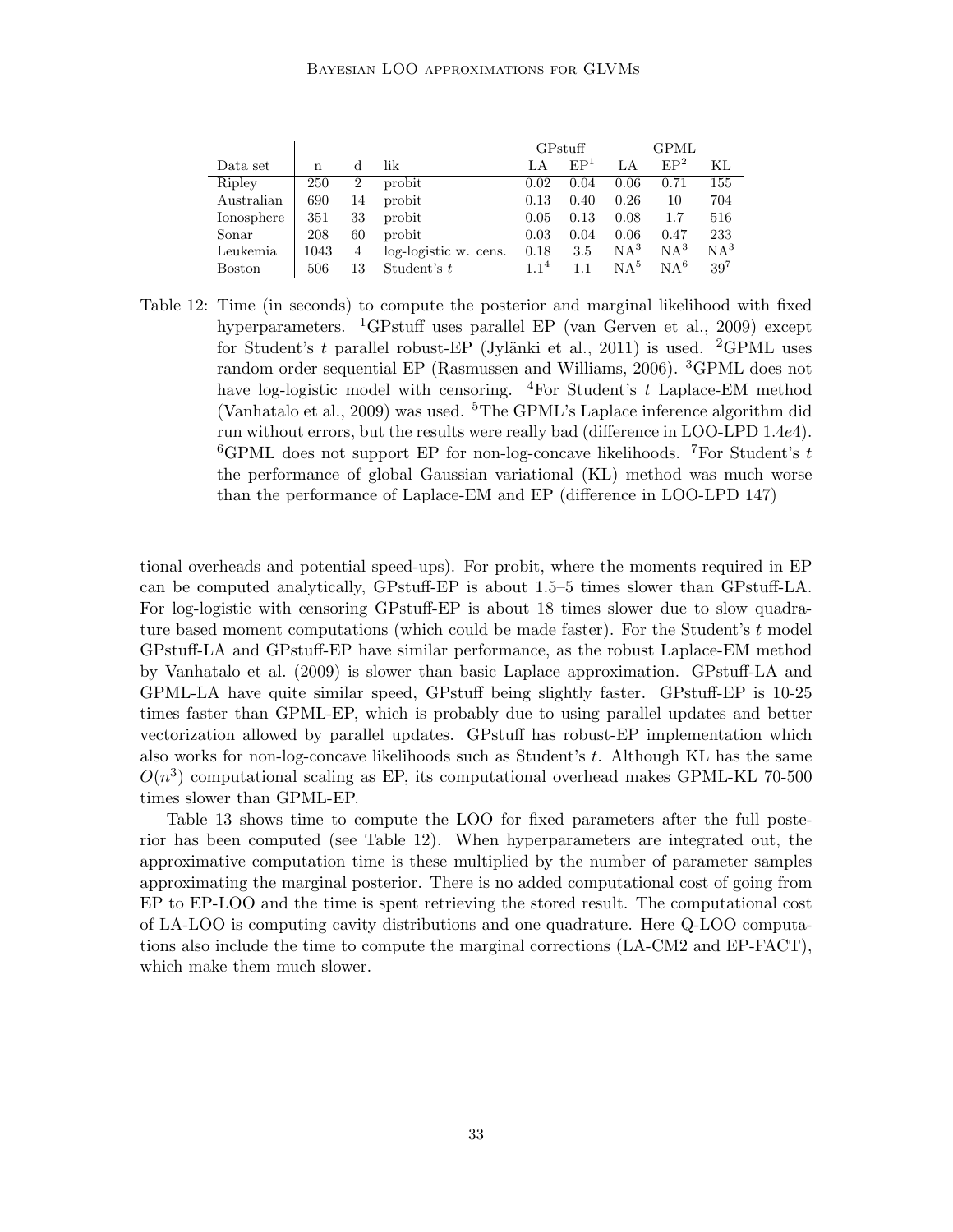|               |        |        | Q-LOO-   | Q-LOO-  | Exact LOO | Exact LOO |
|---------------|--------|--------|----------|---------|-----------|-----------|
| Data set      | LA-LOO | EP-LOO | $LA-CM2$ | EP-FACT | Laplace   | EP        |
| Ripley        | 0.01   | 0.005  | 30       | 3.7     | 6.3       | 13        |
| Australian    | 0.11   | 0.005  | 672      | 15      | 90        | 323       |
| Ionosphere    | 0.03   | 0.005  | 91       | 6.1     | 19        | 47        |
| Sonar         | 0.02   | 0.005  | 19       | 3.0     | 7.2       | 12        |
| Leukemia      | 0.89   | 0.005  | 2547     | 11876   | 198       | 3762      |
| <b>Boston</b> | 0.47   | 0.005  | 237      | 7.5     | 583       | 587       |

<span id="page-34-11"></span>Table 13: Time (in seconds) to compute LOO for fixed parameters after the full posterior has been computed. Here Q-LOO computations also include the time to compute the marginal corrections (LA-CM2 and EP-FACT).

# References

- <span id="page-34-10"></span>Mark Yuying An. Logconcavity versus logconvexity: a complete characterization. *Journal* of Economic Theory, 80(2):350–369, 1998.
- <span id="page-34-3"></span>José M. Bernardo and Adrian F. M. Smith. Bayesian Theory. John Wiley & Sons, 1994.
- <span id="page-34-1"></span>Edward Challis and David Barber. Gaussian Kullback-Leibler approximate inference. Journal of Machine Learning Research, 14:2239–2286, 2013.
- <span id="page-34-6"></span>Botond Cseke and Tom Heskes. Approximate marginals in latent Gaussian models. Journal of Machine Learning Research, 12:417–454, 2 2011. ISSN 1532-4435.
- <span id="page-34-9"></span>Ilenia Epifani, Steven N MacEachern, and Mario Peruggia. Case-deletion importance sampling estimators: Central limit theorems and related results. Electronic Journal of Statistics, 2:774–806, 2008.
- <span id="page-34-2"></span>Seymour Geisser and William F. Eddy. A predictive approach to model selection. Journal of the American Statistical Association, 74(365):153–160, March 1979.
- <span id="page-34-5"></span>Alan E. Gelfand. Model determination using sampling-based methods. In W. R. Gilks, S. Richardson, and D. J. Spiegelhalter, editors, Markov Chain Monte Carlo in Practice, pages 145–162. Chapman & Hall, 1996.
- <span id="page-34-8"></span>Alan E. Gelfand, D. K. Dey, and H. Chang. Model determination using predictive distributions with implementation via sampling-based methods (with discussion). In J. M. Bernardo, J. O. Berger, A. P. Dawid, and A. F. M. Smith, editors, *Bayesian Statistics* 4, pages 147–167. Oxford University Press, 1992.
- <span id="page-34-7"></span>Andrew Gelman, John B. Carlin, Hal S. Stern, David B. Dunson, Aki Vehtari, and Donald B. Rubin. Bayesian Data Analysis. Chapman & Hall/CRC, third edition, 2013.
- <span id="page-34-0"></span>Andrew Gelman, Jessica Hwang, and Aki Vehtari. Understanding predictive information criteria for Bayesian models. Statistics and Computing, 24(6):997–1016, 2014.
- <span id="page-34-4"></span>Tilmann Gneiting and Adrian E. Raftery. Strictly proper scoring rules, prediction, and estimation. Journal of American Statistical Association, 102:359–379, 2007.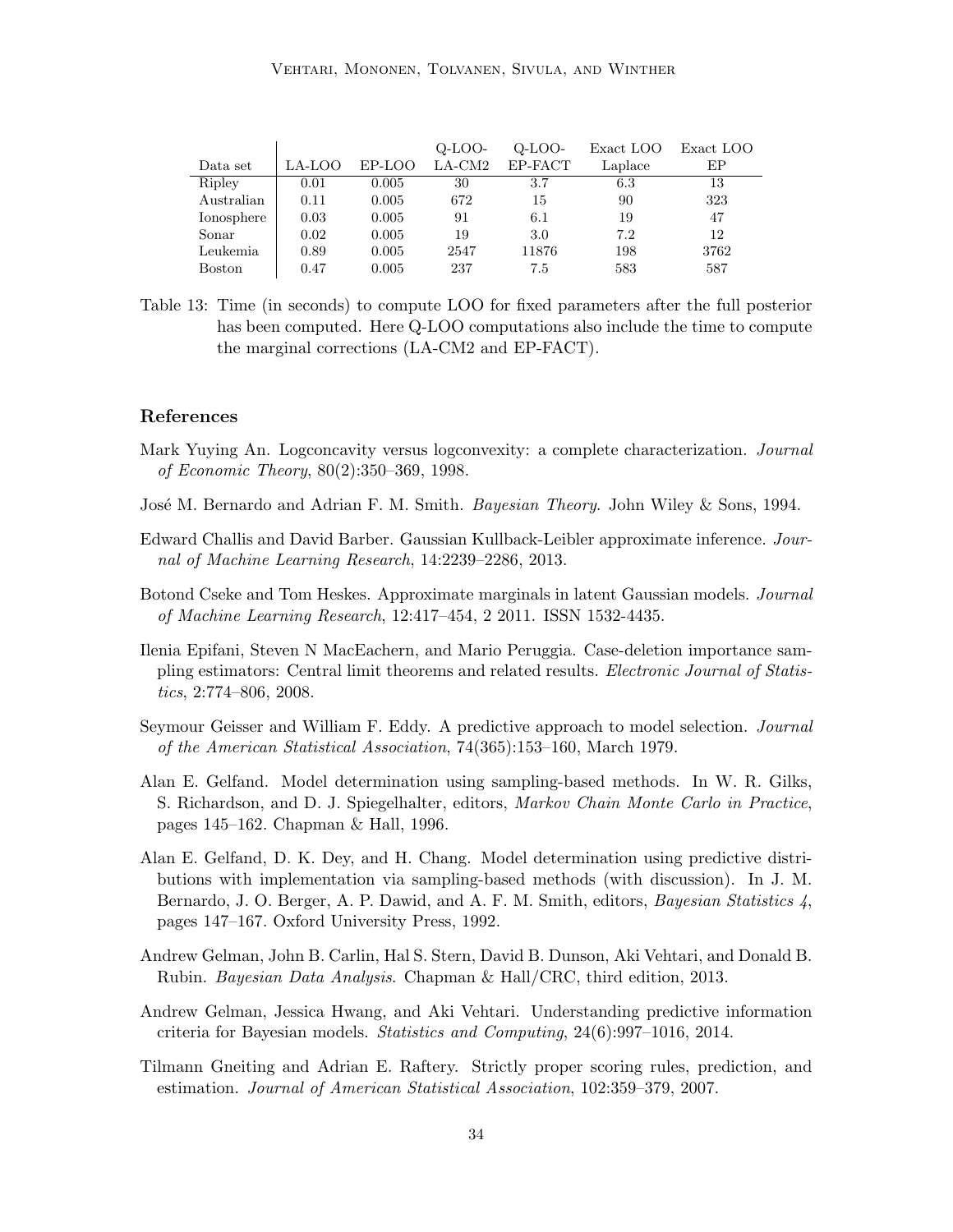- <span id="page-35-5"></span>Tilmann Gneiting, Fadoua Balabdaoui, and Adrian E Raftery. Probabilistic forecasts, calibration and sharpness. Journal of the Royal Statistical Society: Series B (Statistical Methodology), 69(2):243–268, 2007.
- <span id="page-35-9"></span>Leonhard Held, Birgit Schrödle, and Håvard Rue. Posterior and cross-validatory predictive checks: A comparison of MCMC and INLA. In Thomas Kneib and Gerhard Tutz, editors, Statistical Modelling and Regression Structures, pages 91–110. Springer, 2010.
- <span id="page-35-4"></span>Daniel Hernáandez-Lobato, José M. Hernández-Lobato, and Alberto Suárez. Expectation propagation for microarray data classification. Pattern Recognition Letters, 31(12):1618– 1626, 2010.
- <span id="page-35-3"></span>José M. Hernández-Lobato, Tjeerd Dijkstra, and Tom Heskes. Regulator discovery from gene expression time series of malaria parasites: a hierarchical approach. In J.C. Platt, D. Koller, Y. Singer, and S. Roweis, editors, Advances in Neural Information Processing Systems 20, pages 649–656, 2008.
- <span id="page-35-12"></span>Edward L. Ionides. Truncated importance sampling. Journal of Computational and Graphical Statistics, 17(2):295–311, 2008.
- <span id="page-35-0"></span>Pasi Jylänki, Jarno Vanhatalo, and Aki Vehtari. Robust Gaussian process regression with a Student-t likelihood. Journal of Machine Learning Research, 12:3227–3257, 2011.
- <span id="page-35-1"></span>Diederik P Kingma and Max Welling. Auto-encoding variational Bayes. The International Conference on Learning Representations (ICLR), 2014.
- <span id="page-35-13"></span>Augustine Kong, Jun S. Liu, and Wing Hung Wong. Sequential imputations and Bayesian missing data problems. Journal of the American Statistical Association, 89(425):278–288, 1994.
- <span id="page-35-11"></span>Siem Jan Koopman, Neil Shephard, and Drew Creal. Testing the assumptions behind importance sampling. Journal of Econometrics, 149(1):2–11, 2009.
- <span id="page-35-10"></span>Longhai Li, Shi Qiu, Bei Zhang, and Cindy X. Feng. Approximating cross-validatory predictive evaluation in Bayesian latent variables models with integrated IS and WAIC.  $arXiv$ preprint arXiv:1404.2918, 2014.
- <span id="page-35-2"></span>Finn Lindgren and Håvard Rue. Bayesian spatial modelling with R-INLA. Journal of Statistical Software, 63(19), 2015.
- <span id="page-35-8"></span>E. C. Marshall and D. J. Spiegelhalter. Approximate cross-validatory predictive checks in disease mapping models. Statistics in Medicine, 22(10):1649–1660, 2003.
- <span id="page-35-6"></span>Thiago G Martins, Daniel Simpson, Finn Lindgren, and Håvard Rue. Bayesian computing with INLA: new features. Computational Statistics & Data Analysis, 67:68–83, 2013.
- <span id="page-35-7"></span>Thomas Minka. A Family of Algorithms for Approximate Bayesian Inference. PhD thesis, Massachusetts Institute of Technology, 2001.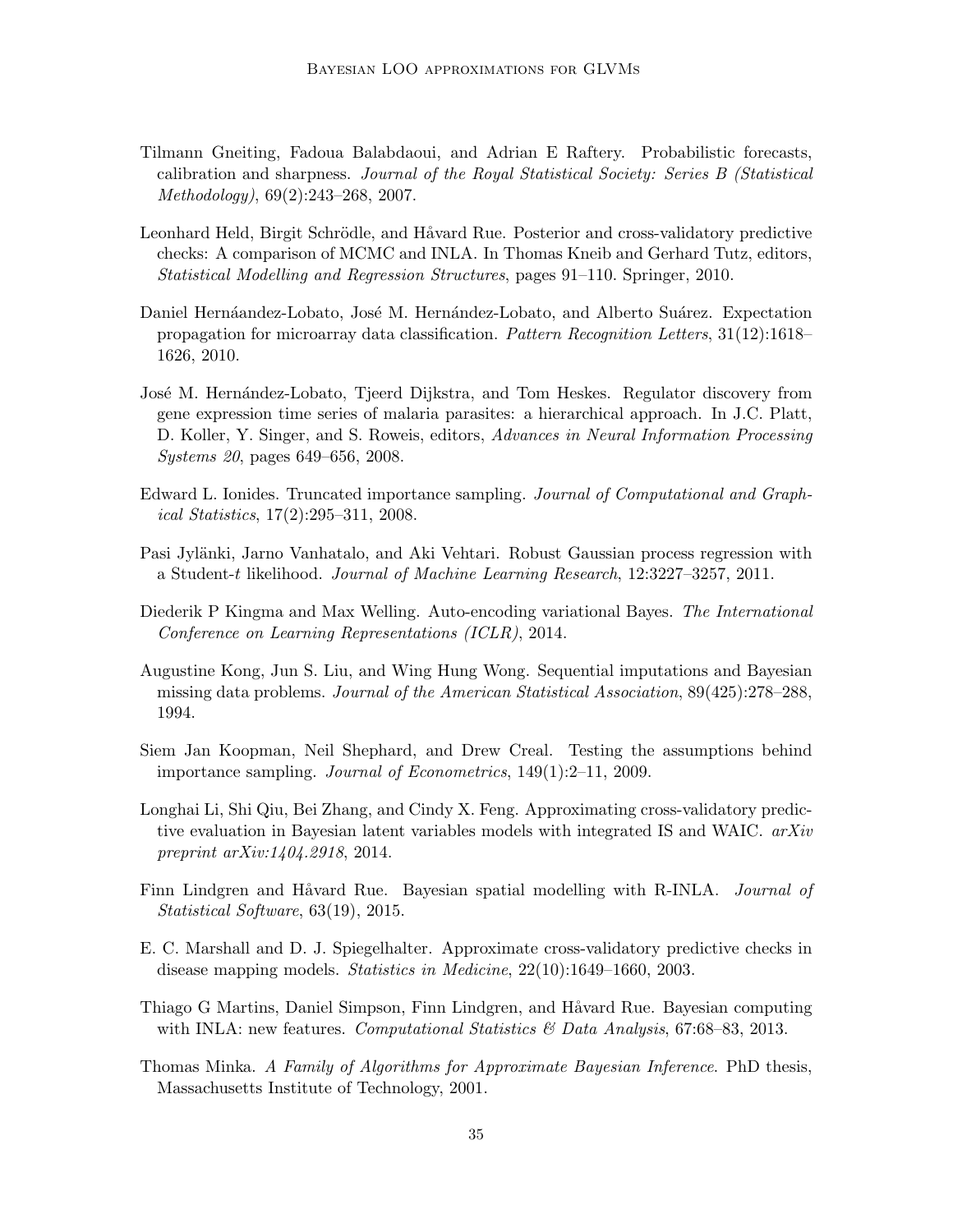- <span id="page-36-10"></span>Iain Murray and Ryan Prescott Adams. Slice sampling covariance hyperparameters of latent Gaussian models. In J. Lafferty, C. K. I. Williams, R. Zemel, J. Shawe-Taylor, and A. Culotta, editors, Advances in Neural Information Processing Systems 23, pages 1732–1740, 2010.
- <span id="page-36-9"></span>Iain Murray, Ryan Prescott Adams, and David J.C. MacKay. Elliptical slice sampling. JMLR Workshop and Conference Proceedings: Proceedings of the Thirteenth International Conference on Artificial Intelligence and Statistics, 9:541–548, 2010.
- <span id="page-36-0"></span>Hannes Nickisch and Carl Edward Rasmussen. Approximations for binary Gaussian process classification. Journal of Machine Learning Research, 9:2035–2078, October 2008.
- <span id="page-36-7"></span>Manfred Opper and Ole Winther. Gaussian processes for classification: Mean-field algorithms. Neural Computation, 12(11):2655–2684, 2000.
- <span id="page-36-8"></span>Mario Peruggia. On the variability of case-deletion importance sampling weights in the Bayesian linear model. Journal of the American Statistical Association, 92(437):199–207, 1997.
- <span id="page-36-11"></span>Juho Piironen and Aki Vehtari. Comparison of Bayesian predictive methods for model selection. Statistics and Computing, 2016. Online first: DOI:10.1007/s11222-016-9649-y.
- <span id="page-36-12"></span>Joaquin Quiñonero-Candela and Carl Edward Rasmussen. A unifying view of sparse approximate Gaussian process regression. Journal of Machine Learning Research, 6(3): 1939–1959, 2005.
- <span id="page-36-2"></span>Rajesh Ranganath, Sean Gerrish, and David M Blei. Black box variational inference. JMLR Workshop and Conference Proceedings: Proceedings of the Seventeenth International Conference on Artificial Intelligence and Statistics, 33:814–822, 2014.
- <span id="page-36-13"></span>Carl Edward Rasmussen and Hannes Nickisch. Gaussian processes for machine learning (GPML) toolbox. The Journal of Machine Learning Research, 11:3011–3015, 2010.
- <span id="page-36-4"></span>Carl Edward Rasmussen and Christopher K. I. Williams. Gaussian Processes for Machine Learning. The MIT Press, 2006.
- <span id="page-36-3"></span>Danilo Jimenez Rezende, Shakir Mohamed, and Daan Wierstra. Stochastic backpropagation and approximate inference in deep generative models. JMLR Workshop and Conference Proceedings: Proceedings of The 31st International Conference on Machine Learning, 32: 1278–1286, 2014.
- <span id="page-36-6"></span>Jaakko Riihimäki and Aki Vehtari. Laplace approximation for logistic Gaussian process density estimation and regression. Bayesian analysis, 9(2):425–448, 2014.
- <span id="page-36-1"></span>Jaakko Riihimäki, Pasi Jylänki, and Aki Vehtari. Nested expectation propagation for Gaussian process classification with a multinomial probit likelihood. Journal of Machine Learning Research, 14:75–109, 2013.
- <span id="page-36-5"></span>Håvard Rue, Sara Martino, and Nicolas Chopin. Approximate Bayesian inference for latent Gaussian models by using integrated nested Laplace approximations. Journal of the Royal statistical Society B, 71(2):1–35, 2009.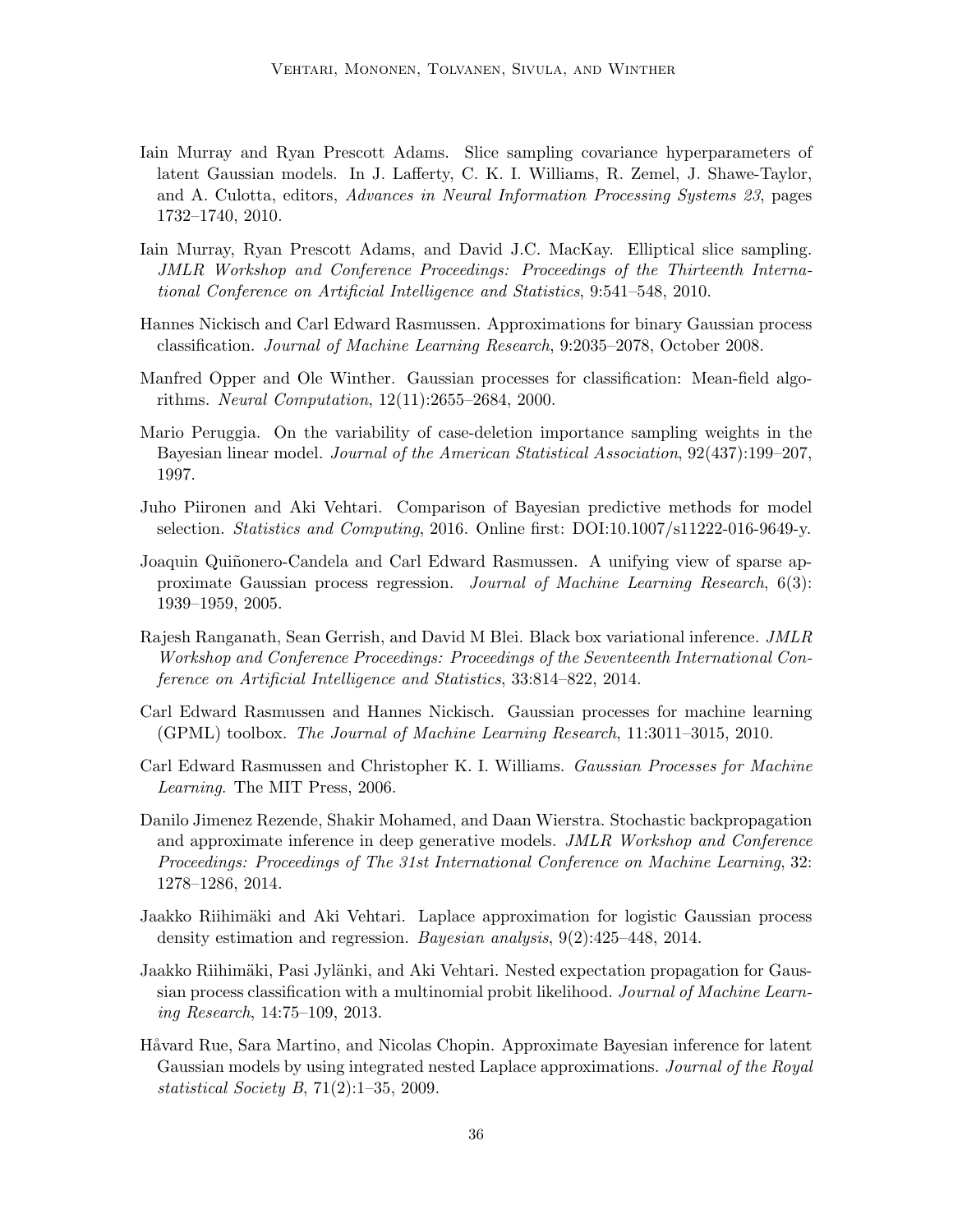- <span id="page-37-3"></span>Matthias Seeger. Bayesian inference and optimal design for the sparse linear model. *Journal* of Machine Learning Research, 9:759–813, 2008.
- <span id="page-37-7"></span>S. Sundararajan and S. S. Keerthi. Predictive approaches for choosing hyperparameters in Gaussian processes. Neural Computation, 13(5):1103–1118, May 2001.
- <span id="page-37-6"></span>Luke Tierney and Joseph B. Kadane. Accurate approximations for posterior moments and marginal densities. Journal of the American Statistical Association, 81(393):82–86, 1986.
- <span id="page-37-2"></span>Ville Tolvanen, Pasi Jylänki, and Aki Vehtari. Expectation propagation for nonstationary heteroscedastic Gaussian process regression. In 2014 IEEE International Workshop on Machine Learning for Signal Processing (MLSP), 2014. DOI:10.1109/MLSP.2014.6958906.
- <span id="page-37-13"></span>Marcel van Gerven, Botond Cseke, Robert Oostenveld, and Tom Heskes. Bayesian source localization with the multivariate Laplace prior. In Y. Bengio, D. Schuurmans, J. D. Lafferty, C. K. I. Williams, and A. Culotta, editors, Advances in Neural Information Processing Systems, pages 1901–1909, 2009.
- <span id="page-37-12"></span>Jarno Vanhatalo and Aki Vehtari. Modelling local and global phenomena with sparse Gaussian processes. In David A. McAllester and Petri Myllymäki, editors, *Proceedings* of the 24th Conference on Uncertainty in Artificial Intelligence, pages 571–578, 2008.
- <span id="page-37-1"></span>Jarno Vanhatalo and Aki Vehtari. Speeding up the binary Gaussian process classification. In Peter Grünwald and Peter Spirtes, editors, Proceedings of the 26th Conference on Uncertainty in Artificial Intelligence, pages 1–9, 2010.
- <span id="page-37-11"></span>Jarno Vanhatalo, Pasi Jylänki, and Aki Vehtari. Gaussian process regression with Student-t likelihood. In Y. Bengio, D. Schuurmans, J. Lafferty, C. K. I. Williams, and A. Culotta, editors, Advances in Neural Information Processing Systems 22, pages 1910–1918, 2009.
- <span id="page-37-4"></span>Jarno Vanhatalo, Ville Pietiläinen, and Aki Vehtari. Approximate inference for disease mapping with sparse Gaussian processes. Statistics in Medicine, 29(15):1580–1607, 2010.
- <span id="page-37-5"></span>Jarno Vanhatalo, Jaakko Riihimäki, Jouni Hartikainen, Pasi Jylänki, Ville Tolvanen, and Aki Vehtari. GPstuff: Bayesian modeling with Gaussian processes. Journal of Machine Learning Research, 14:1175–1179, 2013.
- <span id="page-37-8"></span>Aki Vehtari. Bayesian Model Assessment and Selection Using Expected Utilities. PhD thesis, Helsinki University of Technology, 2001.
- <span id="page-37-10"></span>Aki Vehtari and Andrew Gelman. Pareto smoothed importance sampling. arXiv preprint arXiv:1507.02646, 2015.
- <span id="page-37-9"></span>Aki Vehtari and Jouko Lampinen. Bayesian model assessment and comparison using crossvalidation predictive densities. Neural Computation, 14(10):2439–2468, 2002.
- <span id="page-37-0"></span>Aki Vehtari and Janne Ojanen. A survey of Bayesian predictive methods for model assessment, selection and comparison. Statistics Surveys, 6:142–228, 2012.